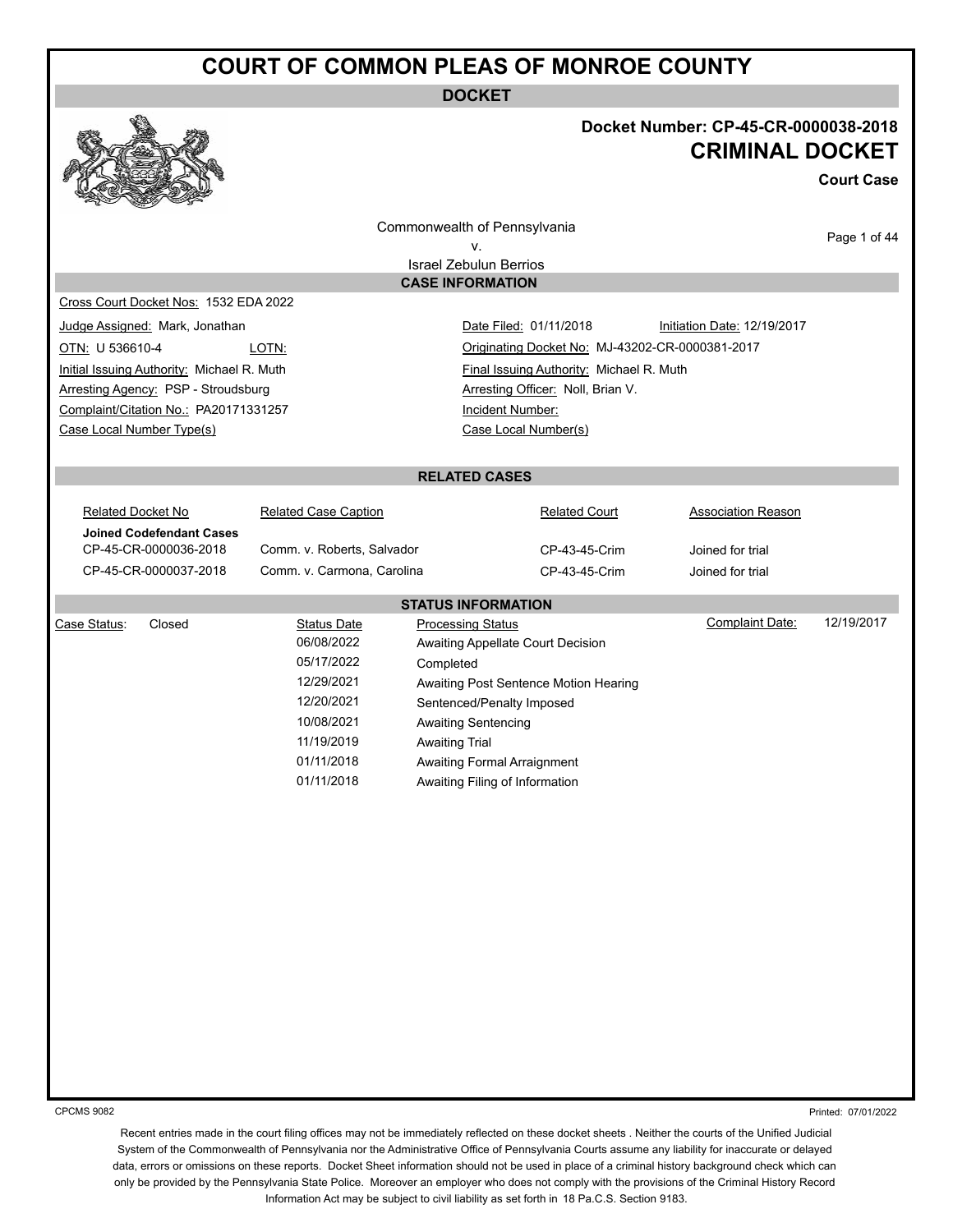**DOCKET**

# **Docket Number: CP-45-CR-0000038-2018 CRIMINAL DOCKET**

**Court Case**

|                                    |                                      |                             | Commonwealth of Pennsylvania  |                     |                           |
|------------------------------------|--------------------------------------|-----------------------------|-------------------------------|---------------------|---------------------------|
|                                    |                                      |                             | v.                            |                     | Page 2 of 44              |
|                                    |                                      |                             | <b>Israel Zebulun Berrios</b> |                     |                           |
|                                    |                                      |                             | <b>CALENDAR EVENTS</b>        |                     |                           |
| Case Calendar<br><b>Event Type</b> | <b>Schedule</b><br><b>Start Date</b> | <b>Start</b><br><b>Time</b> | Room                          | Judge Name          | Schedule<br><b>Status</b> |
| Formal Arraignment                 | 02/28/2018                           | $8:30$ am                   | Courtroom 1                   | Judge Jonathan Mark | Scheduled                 |
| Pre-Trial<br>Conference            | 04/27/2018                           | 2:30 pm                     | Courtroom 3                   | Judge Jonathan Mark | Scheduled                 |
| In-Camera Hearing                  | 06/18/2018                           | 3:00 pm                     | Judge's<br>Chambers           | Judge Jonathan Mark | Scheduled                 |
| Pre-Trial<br>Conference            | 07/03/2018                           | 3:00 pm                     | Courtroom 3                   | Judge Jonathan Mark | Scheduled                 |
| Pre-Trial<br>Conference            | 08/20/2018                           | $9:00$ am                   | Courtroom 3                   | Judge Jonathan Mark | Continued                 |
| Pre-Trial<br>Conference            | 08/29/2018                           | 11:00 am                    | Courtroom 1                   | Judge Jonathan Mark | Scheduled                 |
| Pre-Trial<br>Conference            | 10/16/2018                           | $1:00$ pm                   | Courtroom 3                   | Judge Jonathan Mark | Moved                     |
| Pre-Trial<br>Conference            | 10/16/2018                           | 1:00 pm                     | Courtroom 1                   | Judge Jonathan Mark | Scheduled                 |
| Omnibus                            | 11/16/2018                           | $9:00$ am                   | Courtroom 3                   | Judge Jonathan Mark | Scheduled                 |
| <b>Status Conference</b>           | 02/06/2019                           | 3:00 pm                     | Courtroom 1                   | Judge Jonathan Mark | Scheduled                 |
| Pre-Trial<br>Conference            | 09/25/2019                           | 3:00 pm                     | Courtroom 1                   | Judge Jonathan Mark | Scheduled                 |
| Pre-Trial<br>Conference            | 11/01/2019                           | 2:00 pm                     | Courtroom 3                   | Judge Jonathan Mark | Scheduled                 |
| Motion                             | 11/01/2019                           | 2:00 pm                     | Courtroom 3                   | Judge Jonathan Mark | Scheduled                 |
| Trial Term Jury<br>Selection       | 11/12/2019                           | 8:30 am                     | Courtroom 1                   | Judge Jonathan Mark | Scheduled                 |
| <b>Jury Trial</b>                  | 11/13/2019                           | $9:00$ am                   | Courtroom 3                   | Judge Jonathan Mark | Scheduled                 |
| <b>Jury Trial</b>                  | 11/14/2019                           | $9:00$ am                   | Courtroom 3                   | Judge Jonathan Mark | Scheduled                 |
| <b>Jury Trial</b>                  | 11/15/2019                           | $9:00$ am                   | Courtroom 3                   | Judge Jonathan Mark | Scheduled                 |
| <b>Jury Trial</b>                  | 11/18/2019                           | $9:00$ am                   | Courtroom 3                   | Judge Jonathan Mark | Scheduled                 |
| <b>Jury Trial</b>                  | 11/19/2019                           | $9:00$ am                   | Courtroom 3                   | Judge Jonathan Mark | Cancelled                 |
| Pre-Trial<br>Conference            | 11/20/2019                           | 11:00 am                    | Courtroom 3                   | Judge Jonathan Mark | Scheduled                 |
| Motion                             | 03/18/2020                           | 3:30 pm                     | Courtroom 1                   | Judge Jonathan Mark | Scheduled                 |
| Pre-Trial<br>Conference            | 04/21/2020                           | 1:30 pm                     | Courtroom 3                   | Judge Jonathan Mark | Cancelled                 |
| Trial Term Jury<br>Selection       | 05/11/2020                           | 8:30 am                     | Courtroom 1                   | Judge Jonathan Mark | Cancelled                 |
| Pre-Trial<br>Conference            | 10/01/2020                           | $1:00$ pm                   | Judge's<br>Chambers           | Judge Jonathan Mark | Continued                 |

CPCMS 9082

Printed: 07/01/2022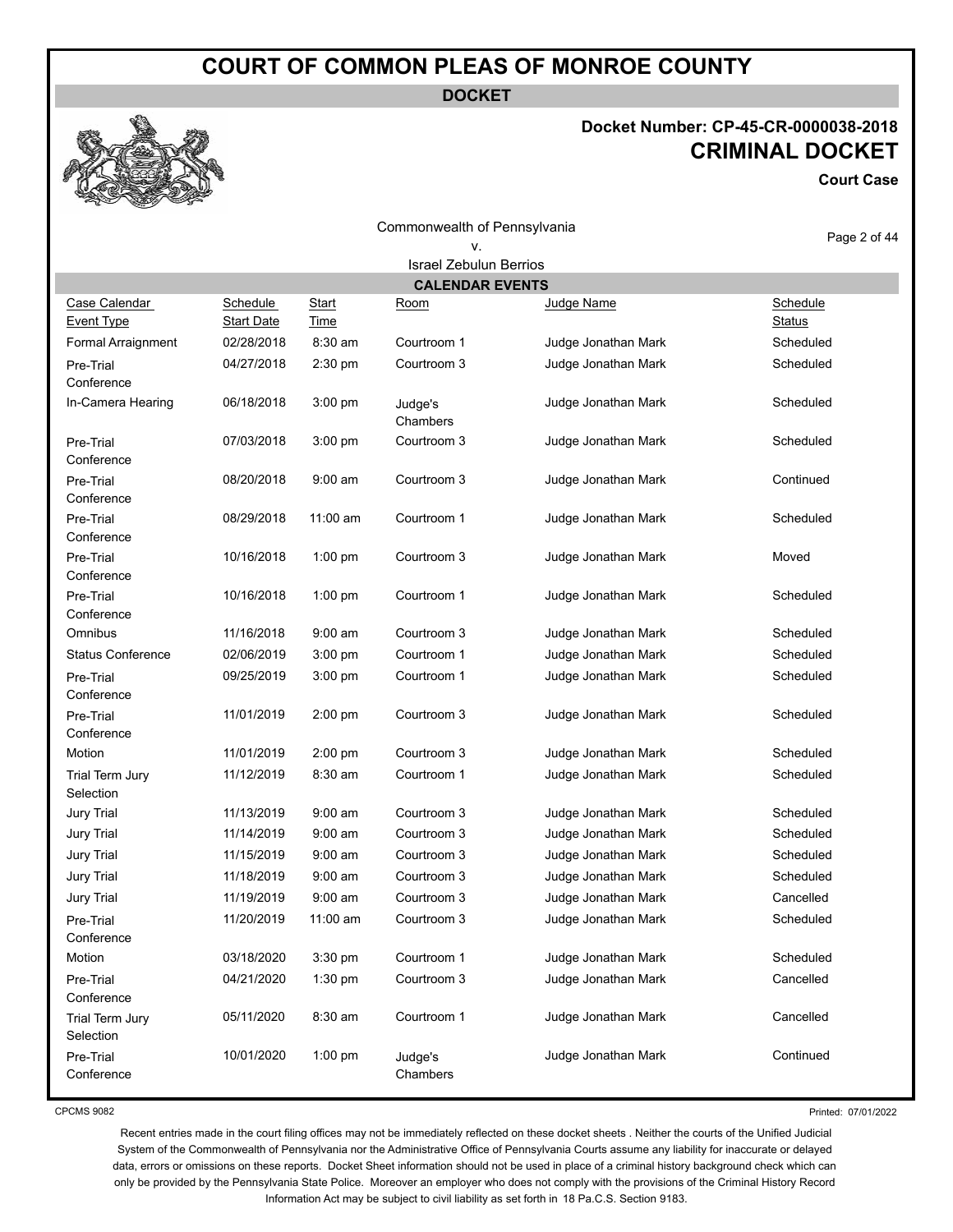**DOCKET**

#### **Docket Number: CP-45-CR-0000038-2018 CRIMINAL DOCKET**

**Court Case**

| <u>read of</u>                     |                        |               | Commonwealth of Pennsylvania  |                     |                           |
|------------------------------------|------------------------|---------------|-------------------------------|---------------------|---------------------------|
|                                    |                        |               | ٧.                            |                     | Page 3 of 44              |
|                                    |                        |               | <b>Israel Zebulun Berrios</b> |                     |                           |
|                                    |                        |               | <b>CALENDAR EVENTS</b>        |                     |                           |
| Case Calendar<br><b>Event Type</b> | Schedule<br>Start Date | Start<br>Time | Room                          | Judge Name          | Schedule<br><b>Status</b> |
| Pre-Trial<br>Conference            | 10/02/2020             | 1:30 pm       | Courtroom 3                   | Judge Jonathan Mark | Scheduled                 |
| Trial Term Jury<br>Selection       | 11/06/2020             | 8:30 am       | Courtroom 1                   | Judge Jonathan Mark | Cancelled                 |
| Pre-Trial<br>Conference            | 12/16/2020             | 2:00 pm       | Courtroom 1                   | Judge Jonathan Mark | Scheduled                 |
| Pre-Trial<br>Conference            | 02/16/2021             | 3:00 pm       | Judge's<br>Chambers           | Judge Jonathan Mark | Scheduled                 |
| Pre-Trial<br>Conference            | 03/19/2021             | $3:00$ pm     | Judge's<br>Chambers           | Judge Jonathan Mark | Scheduled                 |
| Pre-Trial<br>Conference            | 04/23/2021             | 3:00 pm       | Courtroom 3                   | Judge Jonathan Mark | Moved                     |
| Pre-Trial<br>Conference            | 04/27/2021             | 1:30 pm       | Courtroom 3                   | Judge Jonathan Mark | Continued                 |
| Call/Guilty Plea/ARD               | 06/04/2021             | 8:30 am       | Courtroom 1                   | Judge Jonathan Mark | Continued                 |
| Pre-Trial<br>Conference            | 06/23/2021             | $3:00$ pm     | Judge's<br>Chambers           | Judge Jonathan Mark | Moved                     |
| Pre-Trial<br>Conference            | 07/01/2021             | 11:00 am      | Courtroom 2                   | Judge Jonathan Mark | Moved                     |
| Pre-Trial<br>Conference            | 07/01/2021             | 11:00 am      | Judge's<br>Chambers           | Judge Jonathan Mark | Scheduled                 |
| Call/Guilty Plea/ARD               | 10/01/2021             | 8:30 am       | Courtroom 1                   | Judge Jonathan Mark | Cancelled                 |
| Pre-Trial<br>Conference            | 10/04/2021             | $11:00$ am    | Judge's<br>Chambers           | Judge Jonathan Mark | Scheduled                 |
| Guilty Plea Hearing                | 10/07/2021             | 3:00 pm       | Courtroom 3                   | Judge Jonathan Mark | Scheduled                 |
| Trial Term Jury<br>Selection       | 10/14/2021             | $9:00$ am     | Courtroom 3                   | Judge Jonathan Mark | Cancelled                 |
| Sentencing                         | 12/20/2021             | 1:30 pm       | Courtroom 3                   | Judge Jonathan Mark | Moved                     |
| Sentencing                         | 12/20/2021             | 1:30 pm       | Courtroom 1                   | Judge Jonathan Mark | Scheduled                 |
| Post Sentence                      | 02/04/2022             | $9:00$ am     | Judge's                       | Judge Jonathan Mark | Continued                 |

CPCMS 9082

**Motions** 

Motions

**Motions** 

Motions

Printed: 07/01/2022

Recent entries made in the court filing offices may not be immediately reflected on these docket sheets . Neither the courts of the Unified Judicial System of the Commonwealth of Pennsylvania nor the Administrative Office of Pennsylvania Courts assume any liability for inaccurate or delayed data, errors or omissions on these reports. Docket Sheet information should not be used in place of a criminal history background check which can only be provided by the Pennsylvania State Police. Moreover an employer who does not comply with the provisions of the Criminal History Record Information Act may be subject to civil liability as set forth in 18 Pa.C.S. Section 9183.

Chambers

Chambers Post Sentence **Mark Scheduled** C5/09/2022 10:30 am Judge's Judge Jonathan Mark Scheduled

05/09/2022 10:30 am Judge's

Post Sentence 04/04/2022 1:30 pm Courtroom 2 Judge Jonathan Mark Continued

Post Sentence **04/07/2022** 9:00 am Courtroom 2 Judge Jonathan Mark Scheduled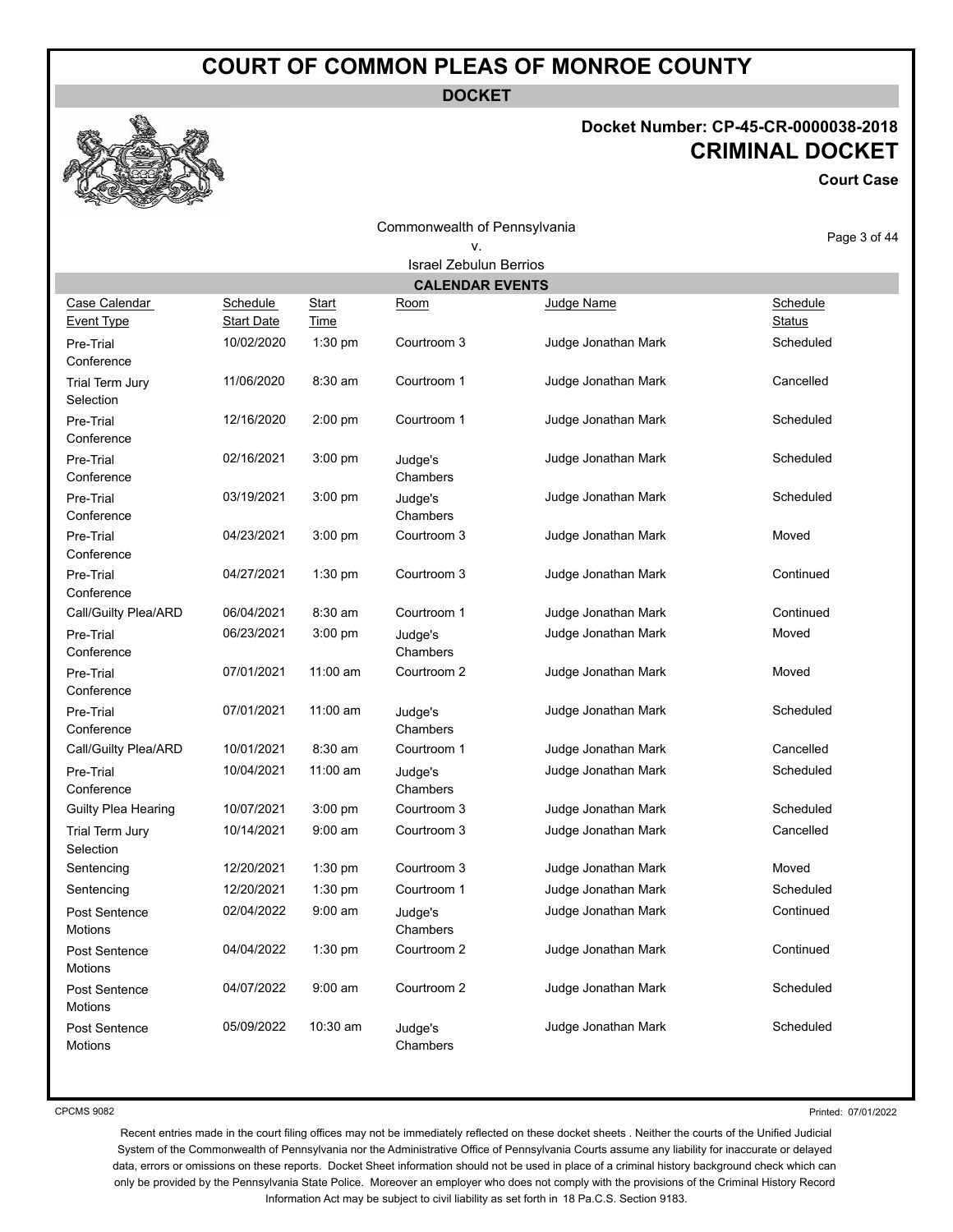**DOCKET**

#### **Docket Number: CP-45-CR-0000038-2018 CRIMINAL DOCKET**

|                                                                                                                                |                                     |                                       |                                                                     |                       |                            | <b>Court Case</b>          |
|--------------------------------------------------------------------------------------------------------------------------------|-------------------------------------|---------------------------------------|---------------------------------------------------------------------|-----------------------|----------------------------|----------------------------|
|                                                                                                                                |                                     |                                       | Commonwealth of Pennsylvania<br>٧.<br><b>Israel Zebulun Berrios</b> |                       |                            | Page 4 of 44               |
|                                                                                                                                |                                     |                                       | <b>CONFINEMENT INFORMATION</b>                                      |                       |                            |                            |
| Confinement<br>Known As Of                                                                                                     | Confinement<br><b>Type</b>          |                                       | Destination<br>Location                                             | Confinement<br>Reason |                            | Still in<br>Custody        |
| 12/12/2017                                                                                                                     | <b>County Correctional Facility</b> |                                       | Monroe County Prison                                                |                       |                            | Yes                        |
| 04/07/2022                                                                                                                     |                                     | <b>State Correctional Institution</b> | <b>SCI</b> Greene                                                   |                       |                            | Yes                        |
|                                                                                                                                |                                     |                                       | <b>DEFENDANT INFORMATION</b>                                        |                       |                            |                            |
| Date Of Birth:                                                                                                                 |                                     | 08/20/2000                            | City/State/Zip: E. Stroudsburg, PA 18301                            |                       |                            |                            |
| Alias Name<br>Barriouis, Israel Zubulun<br>Berrios, Israel Zebulan<br>Berrios, Isreal<br>Berrois, Israel Zebulan<br>Izzy, Izzy |                                     |                                       |                                                                     |                       |                            |                            |
|                                                                                                                                |                                     |                                       | <b>CASE PARTICIPANTS</b>                                            |                       |                            |                            |
| <b>Participant Type</b>                                                                                                        |                                     | Name                                  |                                                                     |                       |                            |                            |
| Defendant                                                                                                                      |                                     |                                       | Berrios, Israel Zebulun (Juvenile)                                  |                       |                            |                            |
|                                                                                                                                |                                     |                                       | <b>BAIL INFORMATION</b>                                             |                       |                            |                            |
| Berrios, Israel Zebulun                                                                                                        |                                     |                                       |                                                                     |                       |                            | <b>Nebbia Status: None</b> |
| <b>Bail Action</b>                                                                                                             | Date                                | <b>Bail Type</b>                      | Percentage                                                          | Amount                |                            |                            |
|                                                                                                                                |                                     |                                       |                                                                     |                       | <b>Bail Posting Status</b> | <b>Posting Date</b>        |
| Denied                                                                                                                         |                                     | 12/20/2017                            |                                                                     | \$0.00                |                            |                            |
|                                                                                                                                |                                     |                                       | <b>CHARGES</b>                                                      |                       |                            |                            |
| Seq.<br>Orig Seq.                                                                                                              | Grade                               | <b>Statute</b>                        | <b>Statute Description</b>                                          |                       | Offense Dt.                | <b>OTN</b>                 |
| 1<br>$\mathbf{1}$                                                                                                              | F <sub>1</sub>                      | 18 § 2501 §§ A                        | <b>Criminal Homicide</b>                                            |                       | 12/11/2017                 | U 536610-4                 |
| 2<br>3                                                                                                                         | F <sub>1</sub>                      | 18 § 3701 §§ A1I                      | Robbery-Inflict Serious Bodily Injury                               |                       | 12/11/2017                 | U 536610-4                 |
| 4<br>3                                                                                                                         | F <sub>1</sub>                      | 18 § 3701 §§ A1II                     | Robbery-Threat Immed Ser Injury                                     |                       | 12/11/2017                 | U 536610-4                 |
| 15<br>4                                                                                                                        | F <sub>1</sub>                      | 18 § 903                              | Conspiracy - Robbery-Inflict Serious Bodily<br>Injury               |                       | 12/11/2017                 | U 536610-4                 |
| 16<br>5                                                                                                                        | F1                                  | 18 § 903                              | Conspiracy - Robbery-Threat Immed Ser<br>Injury                     |                       | 12/11/2017                 | U 536610-4                 |
| 6<br>17                                                                                                                        | F <sub>2</sub>                      | 18 § 3701 §§ A1IV                     | Robbery-Inflict Threat Imm Bod Inj                                  |                       | 12/11/2017                 | U 536610-4                 |
| $18$<br>7                                                                                                                      | F <sub>2</sub>                      | 18 § 903                              | Conspiracy - Robbery-Inflict Threat Imm<br>Bod Inj                  |                       | 12/11/2017                 | U 536610-4                 |
| 19<br>8                                                                                                                        | F <sub>3</sub>                      | 18 § 3701 §§ A1V                      | Robbery-Take Property Fr Other/Force                                |                       | 12/11/2017                 | U 536610-4                 |
| 9<br>20                                                                                                                        | F <sub>3</sub>                      | 18 § 903                              | Conspiracy - Robbery-Take Property Fr<br>Other/Force                |                       | 12/11/2017                 | U 536610-4                 |

CPCMS 9082

K.

Printed: 07/01/2022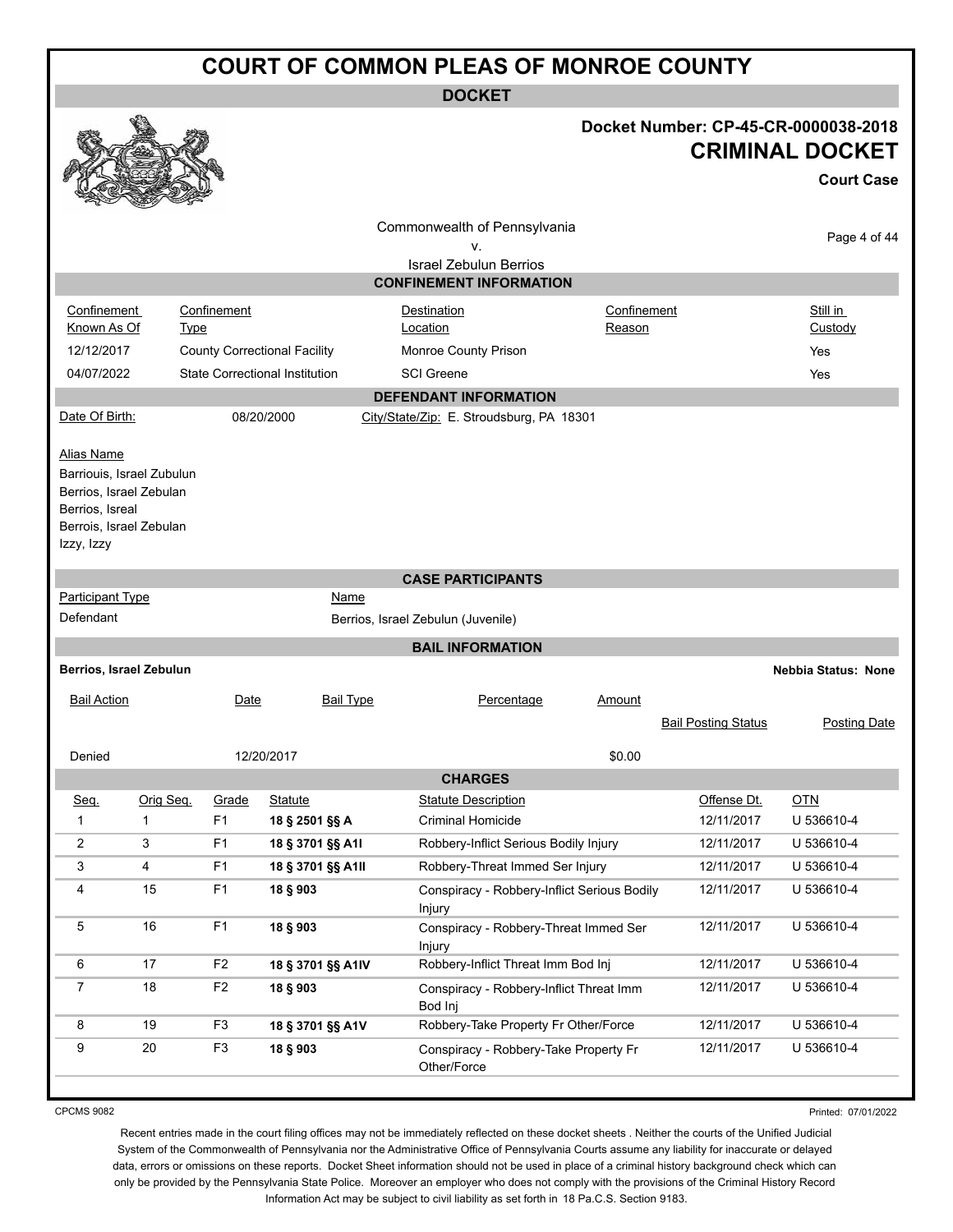**DOCKET**

#### **Docket Number: CP-45-CR-0000038-2018 CRIMINAL DOCKET**

**Court Case**

|                                           |                                              |                              |                                                        | Commonwealth of Pennsylvania             |                          |                               |
|-------------------------------------------|----------------------------------------------|------------------------------|--------------------------------------------------------|------------------------------------------|--------------------------|-------------------------------|
|                                           |                                              |                              |                                                        | ٧.                                       |                          | Page 5 of 44                  |
|                                           |                                              |                              |                                                        | Israel Zebulun Berrios                   |                          |                               |
|                                           |                                              |                              |                                                        | <b>CHARGES</b>                           |                          |                               |
| Seq.                                      | Orig Seq.                                    | Grade                        | <b>Statute</b>                                         | <b>Statute Description</b>               | Offense Dt.              | <b>OTN</b>                    |
| 10                                        | 21                                           | F3                           | 18 § 5105 §§ A5                                        | Hinder App/Prosec-False Info To Leo      | 12/11/2017               | U 536610-4                    |
| 11                                        | 22                                           | M1                           | 18 § 908 §§ A                                          | Make Repairs/Sell/Etc Offens Weap        | 12/11/2017               | U 536610-4                    |
| 12                                        | 23                                           | M <sub>2</sub>               | 18 § 4910 §§ 1                                         | Tamper With/Fabricate Physical Evidence  | 12/11/2017               | U 536610-4                    |
|                                           |                                              |                              |                                                        | <b>DISPOSITION SENTENCING/PENALTIES</b>  |                          |                               |
| <b>Disposition</b>                        |                                              |                              |                                                        |                                          |                          |                               |
| Case Event                                |                                              |                              |                                                        | <b>Disposition Date</b>                  | <b>Final Disposition</b> |                               |
|                                           | Sequence/Description                         |                              |                                                        | Offense Disposition                      | Grade                    | Section                       |
|                                           | Sentencing Judge                             |                              |                                                        | Sentence Date                            |                          | <b>Credit For Time Served</b> |
|                                           | Sentence/Diversion Program Type              |                              |                                                        | <b>Incarceration/Diversionary Period</b> |                          | <b>Start Date</b>             |
|                                           | <b>Sentence Conditions</b>                   |                              |                                                        |                                          |                          |                               |
|                                           | <b>Held for Court (Lower Court)</b>          |                              | Defendant Was Present                                  |                                          |                          |                               |
|                                           | Lower Court Disposition                      |                              |                                                        | 01/09/2018                               | Not Final                |                               |
|                                           | 1 / Criminal Homicide                        |                              |                                                        | Held for Court (Lower Court)             | F1                       | 18 § 2501 §§ A                |
| 2 / Robbery-Inflict Serious Bodily Injury |                                              | Held for Court (Lower Court) | F1                                                     | 18 § 3701 §§ A1I                         |                          |                               |
|                                           | 3 / Robbery-Threat Immed Ser Injury          |                              |                                                        | Held for Court (Lower Court)             | F1                       | 18 § 3701 §§ A1II             |
| <b>Proceed to Court</b>                   |                                              |                              | Defendant Was Not Present                              |                                          |                          |                               |
| <b>Information Filed</b>                  |                                              |                              |                                                        | 03/09/2018                               | Not Final                |                               |
|                                           | 1 / Criminal Homicide                        |                              |                                                        | Proceed to Court                         | F1                       | 18 § 2501 §§ A                |
|                                           | 2 / Robbery-Inflict Serious Bodily Injury    |                              |                                                        | Proceed to Court                         | F1                       | 18 § 3701 §§ A1I              |
|                                           | 3 / Robbery-Threat Immed Ser Injury          |                              |                                                        | Proceed to Court                         | F1                       | 18 § 3701 §§ A1II             |
|                                           |                                              |                              | 4 / Conspiracy - Robbery-Inflict Serious Bodily Injury | Replacement by Information               | F <sub>1</sub>           | 18 § 903                      |
|                                           |                                              |                              | 5 / Conspiracy - Robbery-Threat Immed Ser Injury       | Replacement by Information               | F1                       | 18 § 903                      |
|                                           | 6 / Robbery-Inflict Threat Imm Bod Inj       |                              |                                                        | Added by Information                     | F <sub>2</sub>           | 18 § 3701 §§ A1IV             |
|                                           |                                              |                              | 7 / Conspiracy - Robbery-Inflict Threat Imm Bod Inj    | Replacement by Information               | F <sub>2</sub>           | 18 § 903                      |
|                                           | 8 / Robbery-Take Property Fr Other/Force     |                              |                                                        | Replacement by Information               | F <sub>3</sub>           | 18 § 3701 §§ A1V              |
|                                           |                                              |                              | 9 / Conspiracy - Robbery-Take Property Fr Other/Force  | Replacement by Information               | F <sub>3</sub>           | 18 § 903                      |
|                                           | 10 / Hinder App/Prosec-False Info To Leo     |                              |                                                        | Replacement by Information               | F <sub>3</sub>           | 18 § 5105 §§ A5               |
|                                           | 11 / Make Repairs/Sell/Etc Offens Weap       |                              |                                                        | Replacement by Information               | M1                       | 18 § 908 §§ A                 |
|                                           | 12 / Tamper With/Fabricate Physical Evidence |                              |                                                        | Replacement by Information               | M <sub>2</sub>           | 18 § 4910 §§ 1                |
|                                           | <b>Proceed to Court (Mistrial)</b>           |                              |                                                        |                                          |                          |                               |
|                                           | Trial Term Jury Selection                    |                              |                                                        | 11/19/2019                               | Not Final                |                               |
|                                           | 1 / Criminal Homicide                        |                              |                                                        | Proceed to Court (Mistrial)              | F <sub>1</sub>           | 18 § 2501 §§ A                |
|                                           | 2 / Robbery-Inflict Serious Bodily Injury    |                              |                                                        | Proceed to Court (Mistrial)              | F <sub>1</sub>           | 18 § 3701 §§ A1I              |
|                                           | 3 / Robbery-Threat Immed Ser Injury          |                              |                                                        | Proceed to Court (Mistrial)              | F <sub>1</sub>           | 18 § 3701 §§ A1II             |
|                                           |                                              |                              | 4 / Conspiracy - Robbery-Inflict Serious Bodily Injury | Proceed to Court (Mistrial)              | F <sub>1</sub>           | 18 § 903                      |
|                                           |                                              |                              | 5 / Conspiracy - Robbery-Threat Immed Ser Injury       | Proceed to Court (Mistrial)              | F <sub>1</sub>           | 18 § 903                      |
|                                           | 6 / Robbery-Inflict Threat Imm Bod Inj       |                              |                                                        | Proceed to Court (Mistrial)              | F <sub>2</sub>           | 18 § 3701 §§ A1IV             |

CPCMS 9082

Printed: 07/01/2022

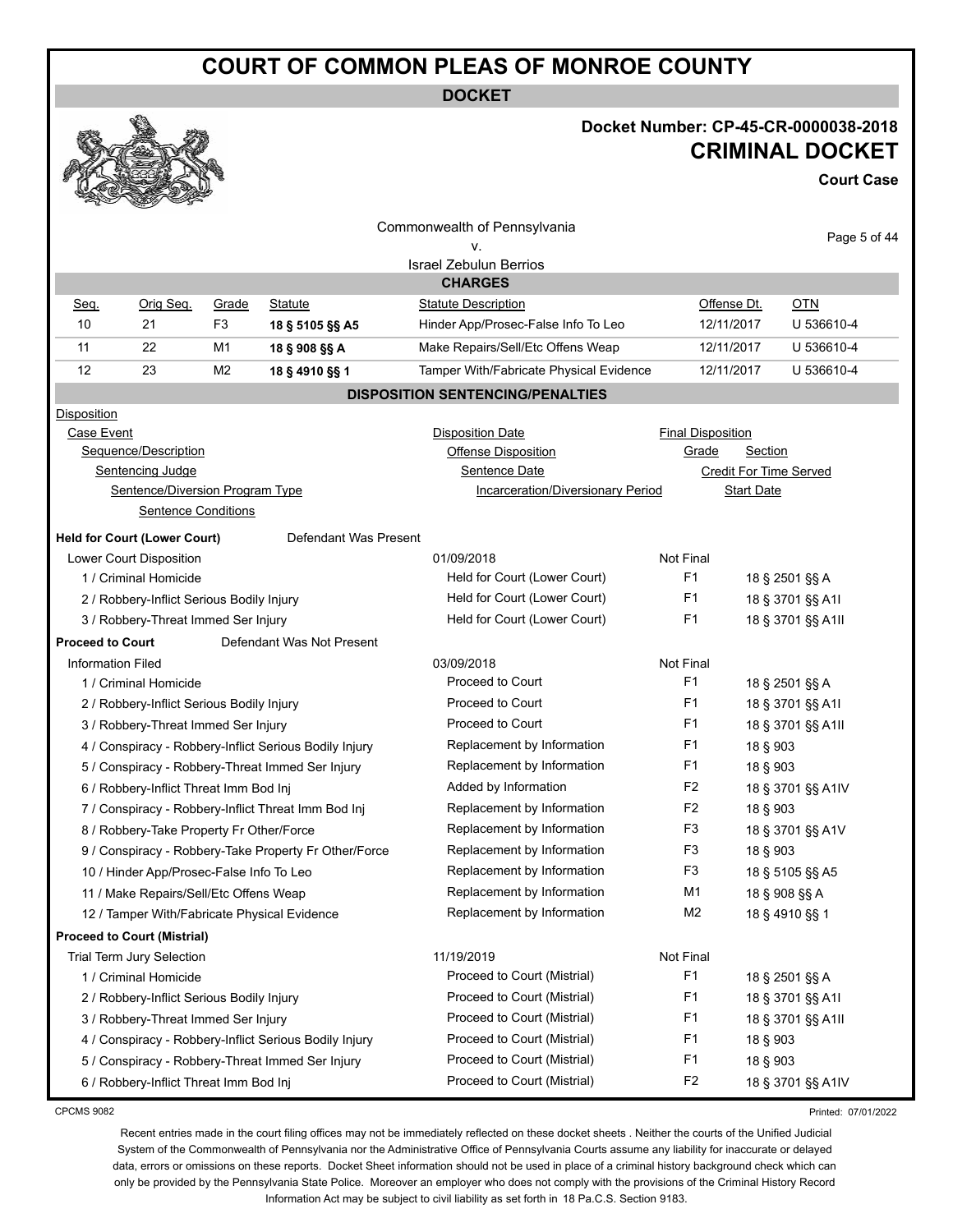**DOCKET**



#### **Docket Number: CP-45-CR-0000038-2018 CRIMINAL DOCKET**

**Court Case**

Commonwealth of Pennsylvania v.

Page 6 of 44

#### Israel Zebulun Berrios **DISPOSITION SENTENCING/PENALTIES**

| Case Event<br><b>Disposition Date</b><br><b>Final Disposition</b><br>Sequence/Description<br>Grade<br><b>Section</b><br>Offense Disposition<br><b>Sentencing Judge</b><br><b>Sentence Date</b><br>Credit For Time Served<br>Sentence/Diversion Program Type<br>Incarceration/Diversionary Period<br><b>Start Date</b><br><b>Sentence Conditions</b><br>F <sub>2</sub><br>Proceed to Court (Mistrial)<br>7 / Conspiracy - Robbery-Inflict Threat Imm Bod Inj<br>18 § 903<br>Proceed to Court (Mistrial)<br>F <sub>3</sub><br>18 § 3701 §§ A1V<br>8 / Robbery-Take Property Fr Other/Force<br>F <sub>3</sub><br>Proceed to Court (Mistrial)<br>9 / Conspiracy - Robbery-Take Property Fr Other/Force<br>18 § 903<br>F <sub>3</sub><br>Proceed to Court (Mistrial)<br>18 § 5105 §§ A5<br>10 / Hinder App/Prosec-False Info To Leo<br>Proceed to Court (Mistrial)<br>M1<br>18 § 908 §§ A<br>11 / Make Repairs/Sell/Etc Offens Weap<br>Proceed to Court (Mistrial)<br>M <sub>2</sub><br>12 / Tamper With/Fabricate Physical Evidence<br>18 § 4910 §§ 1<br>Guilty Plea Hearing<br>10/08/2021<br><b>Final Disposition</b><br><b>Guilty Plea</b><br>F1<br>1 / Criminal Homicide<br>18 § 2501 §§ A<br>Mark, Jonathan<br>12/20/2021<br>Confinement<br>Min of 50.00 Years<br>Max of 50.00 Years<br>Life<br>Defendant shall pay the costs of these proceedings<br>Dept. of Corrections to obtain a DNA blood sample and fingerprints from the Defendant, to pay the<br>\$250.00 fee associated therewith.<br>F1<br>Proceed to Court (Mistrial)<br>2 / Robbery-Inflict Serious Bodily Injury<br>18 § 3701 §§ A1I<br>Mark, Jonathan<br>12/20/2021<br>F1<br>Proceed to Court (Mistrial)<br>3 / Robbery-Threat Immed Ser Injury<br>18 § 3701 §§ A1II<br>Mark, Jonathan<br>12/20/2021<br>F1<br>Proceed to Court (Mistrial)<br>4 / Conspiracy - Robbery-Inflict Serious Bodily Injury<br>18 § 903<br>Mark, Jonathan<br>12/20/2021<br>Proceed to Court (Mistrial)<br>F <sub>1</sub><br>5 / Conspiracy - Robbery-Threat Immed Ser Injury<br>18 § 903<br>Mark, Jonathan<br>12/20/2021<br>Proceed to Court (Mistrial)<br>F <sub>2</sub><br>18 § 3701 §§ A1IV<br>6 / Robbery-Inflict Threat Imm Bod Inj<br>Mark, Jonathan<br>12/20/2021<br>F <sub>2</sub><br>Proceed to Court (Mistrial)<br>7 / Conspiracy - Robbery-Inflict Threat Imm Bod Inj<br>18 § 903<br>Mark, Jonathan<br>12/20/2021<br>Proceed to Court (Mistrial)<br>F <sub>3</sub><br>8 / Robbery-Take Property Fr Other/Force<br>18 § 3701 §§ A1V<br>Mark, Jonathan<br>12/20/2021<br>Proceed to Court (Mistrial)<br>F <sub>3</sub><br>9 / Conspiracy - Robbery-Take Property Fr Other/Force<br>18 § 903 | <b>Disposition</b> |  |  |
|---------------------------------------------------------------------------------------------------------------------------------------------------------------------------------------------------------------------------------------------------------------------------------------------------------------------------------------------------------------------------------------------------------------------------------------------------------------------------------------------------------------------------------------------------------------------------------------------------------------------------------------------------------------------------------------------------------------------------------------------------------------------------------------------------------------------------------------------------------------------------------------------------------------------------------------------------------------------------------------------------------------------------------------------------------------------------------------------------------------------------------------------------------------------------------------------------------------------------------------------------------------------------------------------------------------------------------------------------------------------------------------------------------------------------------------------------------------------------------------------------------------------------------------------------------------------------------------------------------------------------------------------------------------------------------------------------------------------------------------------------------------------------------------------------------------------------------------------------------------------------------------------------------------------------------------------------------------------------------------------------------------------------------------------------------------------------------------------------------------------------------------------------------------------------------------------------------------------------------------------------------------------------------------------------------------------------------------------------------------------------------------------------------------------------------------------------------------------------------------------------------------------------------------------------------------------------------------------------------------------------------------------|--------------------|--|--|
|                                                                                                                                                                                                                                                                                                                                                                                                                                                                                                                                                                                                                                                                                                                                                                                                                                                                                                                                                                                                                                                                                                                                                                                                                                                                                                                                                                                                                                                                                                                                                                                                                                                                                                                                                                                                                                                                                                                                                                                                                                                                                                                                                                                                                                                                                                                                                                                                                                                                                                                                                                                                                                             |                    |  |  |
|                                                                                                                                                                                                                                                                                                                                                                                                                                                                                                                                                                                                                                                                                                                                                                                                                                                                                                                                                                                                                                                                                                                                                                                                                                                                                                                                                                                                                                                                                                                                                                                                                                                                                                                                                                                                                                                                                                                                                                                                                                                                                                                                                                                                                                                                                                                                                                                                                                                                                                                                                                                                                                             |                    |  |  |
|                                                                                                                                                                                                                                                                                                                                                                                                                                                                                                                                                                                                                                                                                                                                                                                                                                                                                                                                                                                                                                                                                                                                                                                                                                                                                                                                                                                                                                                                                                                                                                                                                                                                                                                                                                                                                                                                                                                                                                                                                                                                                                                                                                                                                                                                                                                                                                                                                                                                                                                                                                                                                                             |                    |  |  |
|                                                                                                                                                                                                                                                                                                                                                                                                                                                                                                                                                                                                                                                                                                                                                                                                                                                                                                                                                                                                                                                                                                                                                                                                                                                                                                                                                                                                                                                                                                                                                                                                                                                                                                                                                                                                                                                                                                                                                                                                                                                                                                                                                                                                                                                                                                                                                                                                                                                                                                                                                                                                                                             |                    |  |  |
|                                                                                                                                                                                                                                                                                                                                                                                                                                                                                                                                                                                                                                                                                                                                                                                                                                                                                                                                                                                                                                                                                                                                                                                                                                                                                                                                                                                                                                                                                                                                                                                                                                                                                                                                                                                                                                                                                                                                                                                                                                                                                                                                                                                                                                                                                                                                                                                                                                                                                                                                                                                                                                             |                    |  |  |
|                                                                                                                                                                                                                                                                                                                                                                                                                                                                                                                                                                                                                                                                                                                                                                                                                                                                                                                                                                                                                                                                                                                                                                                                                                                                                                                                                                                                                                                                                                                                                                                                                                                                                                                                                                                                                                                                                                                                                                                                                                                                                                                                                                                                                                                                                                                                                                                                                                                                                                                                                                                                                                             |                    |  |  |
|                                                                                                                                                                                                                                                                                                                                                                                                                                                                                                                                                                                                                                                                                                                                                                                                                                                                                                                                                                                                                                                                                                                                                                                                                                                                                                                                                                                                                                                                                                                                                                                                                                                                                                                                                                                                                                                                                                                                                                                                                                                                                                                                                                                                                                                                                                                                                                                                                                                                                                                                                                                                                                             |                    |  |  |
|                                                                                                                                                                                                                                                                                                                                                                                                                                                                                                                                                                                                                                                                                                                                                                                                                                                                                                                                                                                                                                                                                                                                                                                                                                                                                                                                                                                                                                                                                                                                                                                                                                                                                                                                                                                                                                                                                                                                                                                                                                                                                                                                                                                                                                                                                                                                                                                                                                                                                                                                                                                                                                             |                    |  |  |
|                                                                                                                                                                                                                                                                                                                                                                                                                                                                                                                                                                                                                                                                                                                                                                                                                                                                                                                                                                                                                                                                                                                                                                                                                                                                                                                                                                                                                                                                                                                                                                                                                                                                                                                                                                                                                                                                                                                                                                                                                                                                                                                                                                                                                                                                                                                                                                                                                                                                                                                                                                                                                                             |                    |  |  |
|                                                                                                                                                                                                                                                                                                                                                                                                                                                                                                                                                                                                                                                                                                                                                                                                                                                                                                                                                                                                                                                                                                                                                                                                                                                                                                                                                                                                                                                                                                                                                                                                                                                                                                                                                                                                                                                                                                                                                                                                                                                                                                                                                                                                                                                                                                                                                                                                                                                                                                                                                                                                                                             |                    |  |  |
|                                                                                                                                                                                                                                                                                                                                                                                                                                                                                                                                                                                                                                                                                                                                                                                                                                                                                                                                                                                                                                                                                                                                                                                                                                                                                                                                                                                                                                                                                                                                                                                                                                                                                                                                                                                                                                                                                                                                                                                                                                                                                                                                                                                                                                                                                                                                                                                                                                                                                                                                                                                                                                             | <b>Guilty Plea</b> |  |  |
|                                                                                                                                                                                                                                                                                                                                                                                                                                                                                                                                                                                                                                                                                                                                                                                                                                                                                                                                                                                                                                                                                                                                                                                                                                                                                                                                                                                                                                                                                                                                                                                                                                                                                                                                                                                                                                                                                                                                                                                                                                                                                                                                                                                                                                                                                                                                                                                                                                                                                                                                                                                                                                             |                    |  |  |
|                                                                                                                                                                                                                                                                                                                                                                                                                                                                                                                                                                                                                                                                                                                                                                                                                                                                                                                                                                                                                                                                                                                                                                                                                                                                                                                                                                                                                                                                                                                                                                                                                                                                                                                                                                                                                                                                                                                                                                                                                                                                                                                                                                                                                                                                                                                                                                                                                                                                                                                                                                                                                                             |                    |  |  |
|                                                                                                                                                                                                                                                                                                                                                                                                                                                                                                                                                                                                                                                                                                                                                                                                                                                                                                                                                                                                                                                                                                                                                                                                                                                                                                                                                                                                                                                                                                                                                                                                                                                                                                                                                                                                                                                                                                                                                                                                                                                                                                                                                                                                                                                                                                                                                                                                                                                                                                                                                                                                                                             |                    |  |  |
|                                                                                                                                                                                                                                                                                                                                                                                                                                                                                                                                                                                                                                                                                                                                                                                                                                                                                                                                                                                                                                                                                                                                                                                                                                                                                                                                                                                                                                                                                                                                                                                                                                                                                                                                                                                                                                                                                                                                                                                                                                                                                                                                                                                                                                                                                                                                                                                                                                                                                                                                                                                                                                             |                    |  |  |
|                                                                                                                                                                                                                                                                                                                                                                                                                                                                                                                                                                                                                                                                                                                                                                                                                                                                                                                                                                                                                                                                                                                                                                                                                                                                                                                                                                                                                                                                                                                                                                                                                                                                                                                                                                                                                                                                                                                                                                                                                                                                                                                                                                                                                                                                                                                                                                                                                                                                                                                                                                                                                                             |                    |  |  |
|                                                                                                                                                                                                                                                                                                                                                                                                                                                                                                                                                                                                                                                                                                                                                                                                                                                                                                                                                                                                                                                                                                                                                                                                                                                                                                                                                                                                                                                                                                                                                                                                                                                                                                                                                                                                                                                                                                                                                                                                                                                                                                                                                                                                                                                                                                                                                                                                                                                                                                                                                                                                                                             |                    |  |  |
|                                                                                                                                                                                                                                                                                                                                                                                                                                                                                                                                                                                                                                                                                                                                                                                                                                                                                                                                                                                                                                                                                                                                                                                                                                                                                                                                                                                                                                                                                                                                                                                                                                                                                                                                                                                                                                                                                                                                                                                                                                                                                                                                                                                                                                                                                                                                                                                                                                                                                                                                                                                                                                             |                    |  |  |
|                                                                                                                                                                                                                                                                                                                                                                                                                                                                                                                                                                                                                                                                                                                                                                                                                                                                                                                                                                                                                                                                                                                                                                                                                                                                                                                                                                                                                                                                                                                                                                                                                                                                                                                                                                                                                                                                                                                                                                                                                                                                                                                                                                                                                                                                                                                                                                                                                                                                                                                                                                                                                                             |                    |  |  |
|                                                                                                                                                                                                                                                                                                                                                                                                                                                                                                                                                                                                                                                                                                                                                                                                                                                                                                                                                                                                                                                                                                                                                                                                                                                                                                                                                                                                                                                                                                                                                                                                                                                                                                                                                                                                                                                                                                                                                                                                                                                                                                                                                                                                                                                                                                                                                                                                                                                                                                                                                                                                                                             |                    |  |  |
|                                                                                                                                                                                                                                                                                                                                                                                                                                                                                                                                                                                                                                                                                                                                                                                                                                                                                                                                                                                                                                                                                                                                                                                                                                                                                                                                                                                                                                                                                                                                                                                                                                                                                                                                                                                                                                                                                                                                                                                                                                                                                                                                                                                                                                                                                                                                                                                                                                                                                                                                                                                                                                             |                    |  |  |
|                                                                                                                                                                                                                                                                                                                                                                                                                                                                                                                                                                                                                                                                                                                                                                                                                                                                                                                                                                                                                                                                                                                                                                                                                                                                                                                                                                                                                                                                                                                                                                                                                                                                                                                                                                                                                                                                                                                                                                                                                                                                                                                                                                                                                                                                                                                                                                                                                                                                                                                                                                                                                                             |                    |  |  |
|                                                                                                                                                                                                                                                                                                                                                                                                                                                                                                                                                                                                                                                                                                                                                                                                                                                                                                                                                                                                                                                                                                                                                                                                                                                                                                                                                                                                                                                                                                                                                                                                                                                                                                                                                                                                                                                                                                                                                                                                                                                                                                                                                                                                                                                                                                                                                                                                                                                                                                                                                                                                                                             |                    |  |  |
|                                                                                                                                                                                                                                                                                                                                                                                                                                                                                                                                                                                                                                                                                                                                                                                                                                                                                                                                                                                                                                                                                                                                                                                                                                                                                                                                                                                                                                                                                                                                                                                                                                                                                                                                                                                                                                                                                                                                                                                                                                                                                                                                                                                                                                                                                                                                                                                                                                                                                                                                                                                                                                             |                    |  |  |
|                                                                                                                                                                                                                                                                                                                                                                                                                                                                                                                                                                                                                                                                                                                                                                                                                                                                                                                                                                                                                                                                                                                                                                                                                                                                                                                                                                                                                                                                                                                                                                                                                                                                                                                                                                                                                                                                                                                                                                                                                                                                                                                                                                                                                                                                                                                                                                                                                                                                                                                                                                                                                                             |                    |  |  |
|                                                                                                                                                                                                                                                                                                                                                                                                                                                                                                                                                                                                                                                                                                                                                                                                                                                                                                                                                                                                                                                                                                                                                                                                                                                                                                                                                                                                                                                                                                                                                                                                                                                                                                                                                                                                                                                                                                                                                                                                                                                                                                                                                                                                                                                                                                                                                                                                                                                                                                                                                                                                                                             |                    |  |  |
|                                                                                                                                                                                                                                                                                                                                                                                                                                                                                                                                                                                                                                                                                                                                                                                                                                                                                                                                                                                                                                                                                                                                                                                                                                                                                                                                                                                                                                                                                                                                                                                                                                                                                                                                                                                                                                                                                                                                                                                                                                                                                                                                                                                                                                                                                                                                                                                                                                                                                                                                                                                                                                             |                    |  |  |
|                                                                                                                                                                                                                                                                                                                                                                                                                                                                                                                                                                                                                                                                                                                                                                                                                                                                                                                                                                                                                                                                                                                                                                                                                                                                                                                                                                                                                                                                                                                                                                                                                                                                                                                                                                                                                                                                                                                                                                                                                                                                                                                                                                                                                                                                                                                                                                                                                                                                                                                                                                                                                                             |                    |  |  |
|                                                                                                                                                                                                                                                                                                                                                                                                                                                                                                                                                                                                                                                                                                                                                                                                                                                                                                                                                                                                                                                                                                                                                                                                                                                                                                                                                                                                                                                                                                                                                                                                                                                                                                                                                                                                                                                                                                                                                                                                                                                                                                                                                                                                                                                                                                                                                                                                                                                                                                                                                                                                                                             |                    |  |  |
|                                                                                                                                                                                                                                                                                                                                                                                                                                                                                                                                                                                                                                                                                                                                                                                                                                                                                                                                                                                                                                                                                                                                                                                                                                                                                                                                                                                                                                                                                                                                                                                                                                                                                                                                                                                                                                                                                                                                                                                                                                                                                                                                                                                                                                                                                                                                                                                                                                                                                                                                                                                                                                             |                    |  |  |
|                                                                                                                                                                                                                                                                                                                                                                                                                                                                                                                                                                                                                                                                                                                                                                                                                                                                                                                                                                                                                                                                                                                                                                                                                                                                                                                                                                                                                                                                                                                                                                                                                                                                                                                                                                                                                                                                                                                                                                                                                                                                                                                                                                                                                                                                                                                                                                                                                                                                                                                                                                                                                                             |                    |  |  |
|                                                                                                                                                                                                                                                                                                                                                                                                                                                                                                                                                                                                                                                                                                                                                                                                                                                                                                                                                                                                                                                                                                                                                                                                                                                                                                                                                                                                                                                                                                                                                                                                                                                                                                                                                                                                                                                                                                                                                                                                                                                                                                                                                                                                                                                                                                                                                                                                                                                                                                                                                                                                                                             |                    |  |  |

CPCMS 9082

Printed: 07/01/2022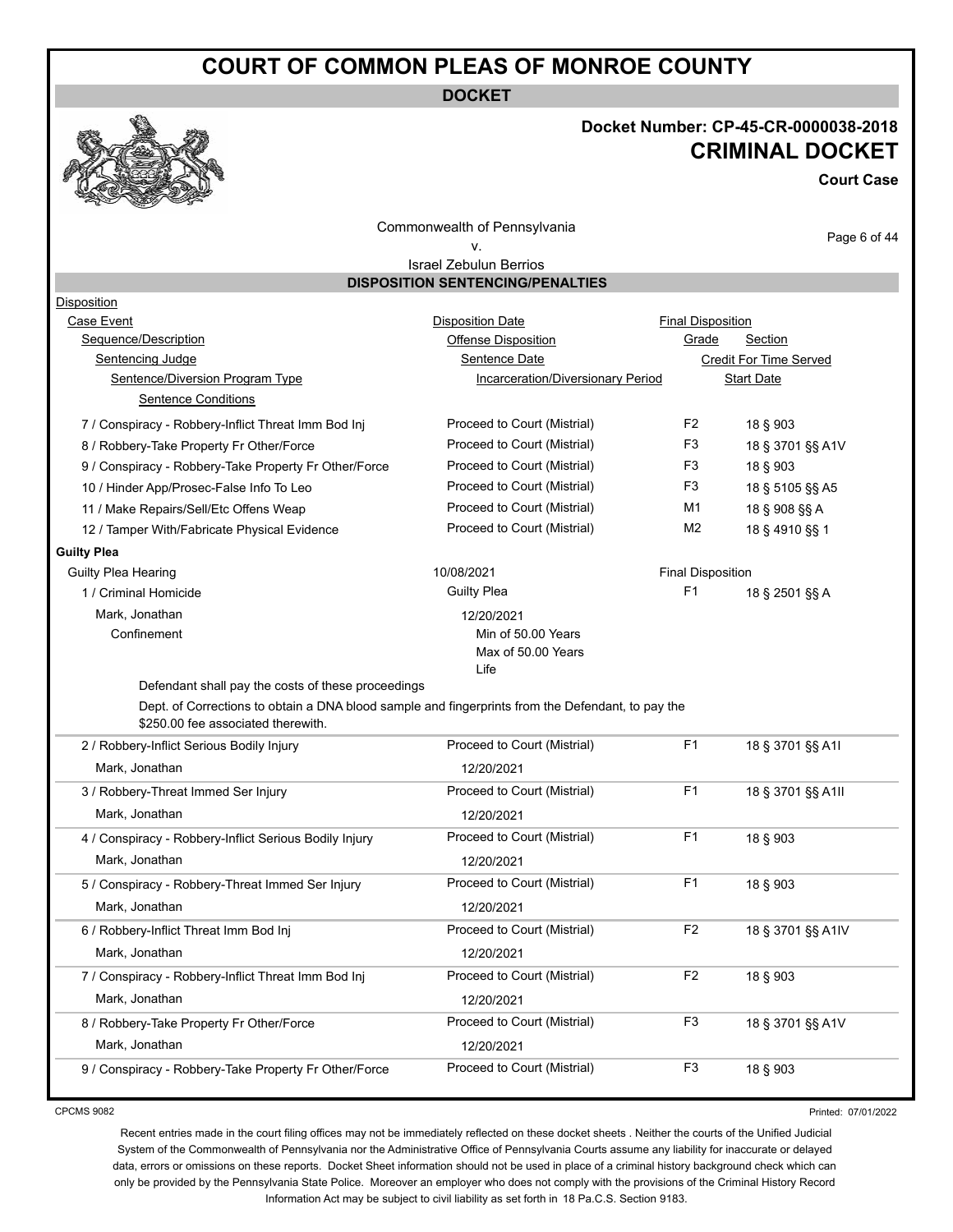**DOCKET**

#### **Docket Number: CP-45-CR-0000038-2018 CRIMINAL DOCKET**

**Court Case**

Page 7 of 44

Commonwealth of Pennsylvania

#### v.

Israel Zebulun Berrios **DISPOSITION SENTENCING/PENALTIES**

| Disposition                                  |                                   |                                   |
|----------------------------------------------|-----------------------------------|-----------------------------------|
| Case Event                                   | <b>Disposition Date</b>           | <b>Final Disposition</b>          |
| Sequence/Description                         | Offense Disposition               | Grade<br>Section                  |
| Sentencing Judge                             | Sentence Date                     | Credit For Time Served            |
| Sentence/Diversion Program Type              | Incarceration/Diversionary Period | <b>Start Date</b>                 |
| Sentence Conditions                          |                                   |                                   |
| Mark. Jonathan                               | 12/20/2021                        |                                   |
| 10 / Hinder App/Prosec-False Info To Leo     | Proceed to Court (Mistrial)       | F <sub>3</sub><br>18 § 5105 §§ A5 |
| Mark. Jonathan                               | 12/20/2021                        |                                   |
| 11 / Make Repairs/Sell/Etc Offens Weap       | Proceed to Court (Mistrial)       | M1<br>18 § 908 §§ A               |
| Mark, Jonathan                               | 12/20/2021                        |                                   |
| 12 / Tamper With/Fabricate Physical Evidence | Proceed to Court (Mistrial)       | M <sub>2</sub><br>18 § 4910 §§ 1  |
| Mark, Jonathan                               | 12/20/2021                        |                                   |
|                                              |                                   |                                   |

#### **LINKED SENTENCES:**

#### **Link 1**

CP-45-CR-0000038-2018 - Seq. No. 1 (18 § 2501 §§ A) - Confinement is Consecutive to CP-45-CR-0000411-2018 - Seq. No. 3 (18 § 3701 §§ A1II) - Confinement is Consecutive to CP-45-CR-0000989-2018 - Seq. No. 1 (18 § 3701 §§ A1II) - Confinement is Consecutive to CP-45-CR-0002301-2018 - Seq. No. 1 (18 § 3701 §§ A1V) - Confinement is Consecutive to CP-45-CR-0002302-2018 - Seq. No. 2 (18 § 3502 §§ A2) - Confinement is Consecutive to CP-45-CR-0002303-2018 - Seq. No. 2 (18 § 2702 §§ A1) - Confinement

CPCMS 9082

Printed: 07/01/2022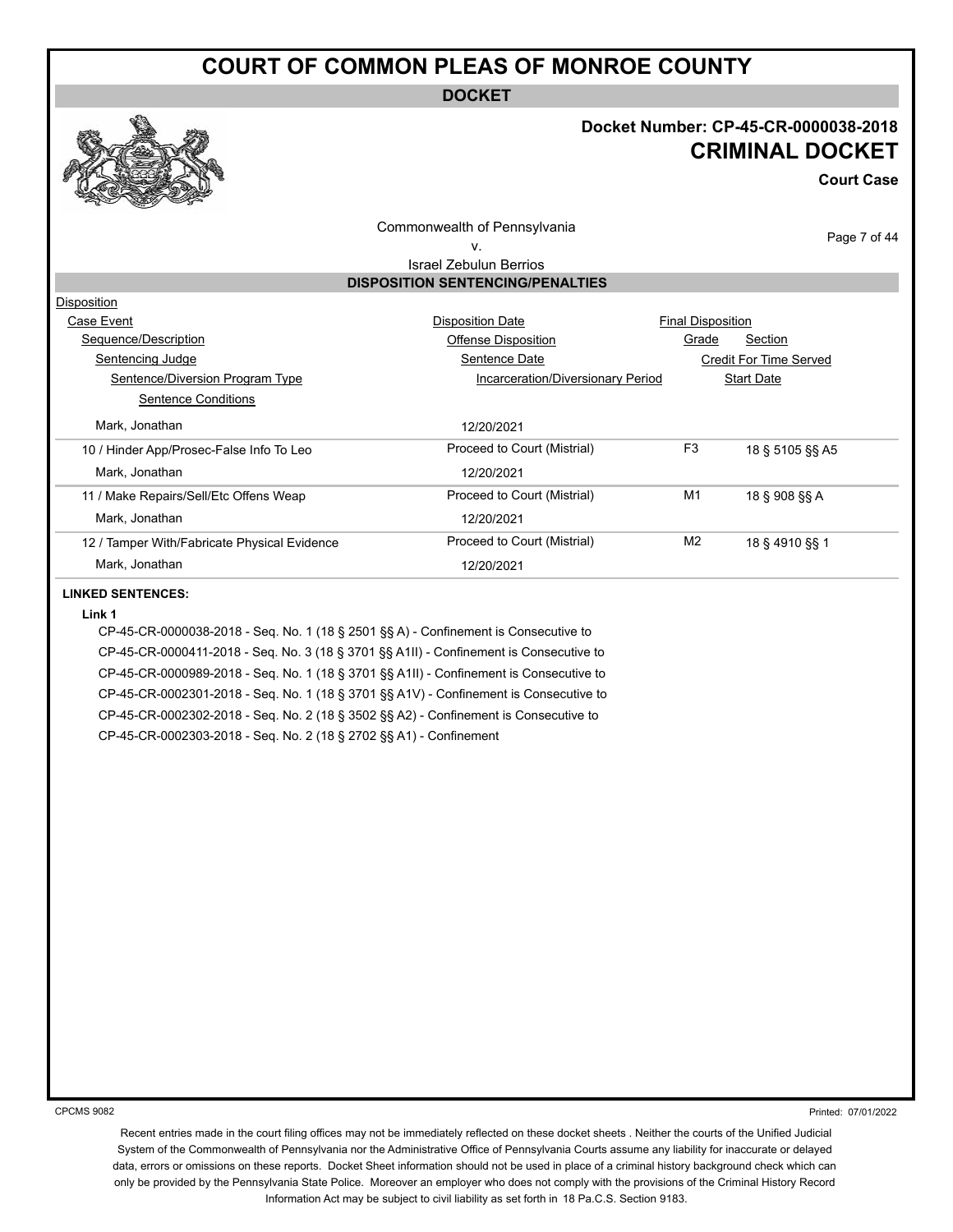**DOCKET**

|                                          |                                                            |                                     |                                        | Docket Number: CP-45-CR-0000038-2018<br><b>CRIMINAL DOCKET</b><br><b>Court Case</b> |
|------------------------------------------|------------------------------------------------------------|-------------------------------------|----------------------------------------|-------------------------------------------------------------------------------------|
|                                          |                                                            | Commonwealth of Pennsylvania        |                                        | Page 8 of 44                                                                        |
|                                          |                                                            | ٧.<br><b>Israel Zebulun Berrios</b> |                                        |                                                                                     |
| <b>COMMONWEALTH INFORMATION</b>          |                                                            |                                     | <b>ATTORNEY INFORMATION</b>            |                                                                                     |
| Name:                                    | Michael Mancuso                                            | Name:                               | Jason Michael Leon                     |                                                                                     |
|                                          | <b>District Attorney</b>                                   |                                     | Court Appointed - Private              |                                                                                     |
| Supreme Court No:                        | 065509                                                     |                                     | 085604<br>Supreme Court No:            |                                                                                     |
| Phone Number(s):                         |                                                            | Rep. Status:                        | Active                                 |                                                                                     |
| 570-517-3052                             | (Phone)                                                    | Phone Number(s):                    |                                        |                                                                                     |
| Address:                                 |                                                            | Address:                            |                                        |                                                                                     |
|                                          | Monroe County Office of the District Attorney              |                                     | Monroe County Public Defender's Office |                                                                                     |
| 610 Monroe St Ste #126                   |                                                            |                                     | 610 Monroe Street Suite 21             |                                                                                     |
| Stroudsburg, PA 18360                    |                                                            |                                     | Stroudsburg, PA 18360                  |                                                                                     |
|                                          | Monroe County District Attorney's                          |                                     |                                        |                                                                                     |
| <u>Name:</u><br>Office                   |                                                            |                                     |                                        |                                                                                     |
|                                          | <b>District Attorney</b>                                   |                                     |                                        |                                                                                     |
| Supreme Court No:                        |                                                            |                                     |                                        |                                                                                     |
| Phone Number(s):                         |                                                            |                                     |                                        |                                                                                     |
| 570-517-3052                             | (Phone)                                                    |                                     |                                        |                                                                                     |
| Address:                                 |                                                            |                                     |                                        |                                                                                     |
| 701 Main Street<br>Suite 200             |                                                            |                                     |                                        |                                                                                     |
| Stroudsburg, PA 18360                    |                                                            |                                     |                                        |                                                                                     |
|                                          |                                                            | <b>ENTRIES</b>                      |                                        |                                                                                     |
| Sequence Number                          | <b>CP Filed Date</b>                                       | Document Date                       | Filed By                               |                                                                                     |
| 1                                        | 12/20/2017                                                 |                                     | Muth, Michael R.                       |                                                                                     |
|                                          | Order Denying Motion to Set Bail - Berrios, Israel Zebulun |                                     |                                        |                                                                                     |
|                                          |                                                            |                                     |                                        |                                                                                     |
| 1                                        | 01/11/2018                                                 |                                     | Court of Common Pleas - Monroe         |                                                                                     |
|                                          |                                                            |                                     | County                                 |                                                                                     |
|                                          | Original Papers Received from Lower Court                  |                                     |                                        |                                                                                     |
| 1                                        | 01/22/2018                                                 |                                     | MDJ-43-3-02                            |                                                                                     |
| Search Warrant Issued                    |                                                            |                                     |                                        |                                                                                     |
| Monroe County District Attorney's Office |                                                            |                                     |                                        |                                                                                     |
| 01/22/2018                               | eService                                                   |                                     | Served                                 |                                                                                     |
| Monroe County Public Defender's Office   |                                                            |                                     |                                        |                                                                                     |
| 01/22/2018                               | eService                                                   |                                     | Served                                 |                                                                                     |
|                                          |                                                            |                                     |                                        |                                                                                     |
|                                          | 02/05/2018                                                 |                                     | MDJ-43-3-02                            |                                                                                     |
| Search Warrant Issued                    |                                                            |                                     |                                        |                                                                                     |
| Monroe County District Attorney's Office |                                                            |                                     |                                        |                                                                                     |
| 02/05/2018                               | eService                                                   |                                     | Served                                 |                                                                                     |
| Monroe County Public Defender's Office   | eService                                                   |                                     | Served                                 |                                                                                     |
| 02/05/2018                               |                                                            |                                     |                                        |                                                                                     |

CPCMS 9082

Printed: 07/01/2022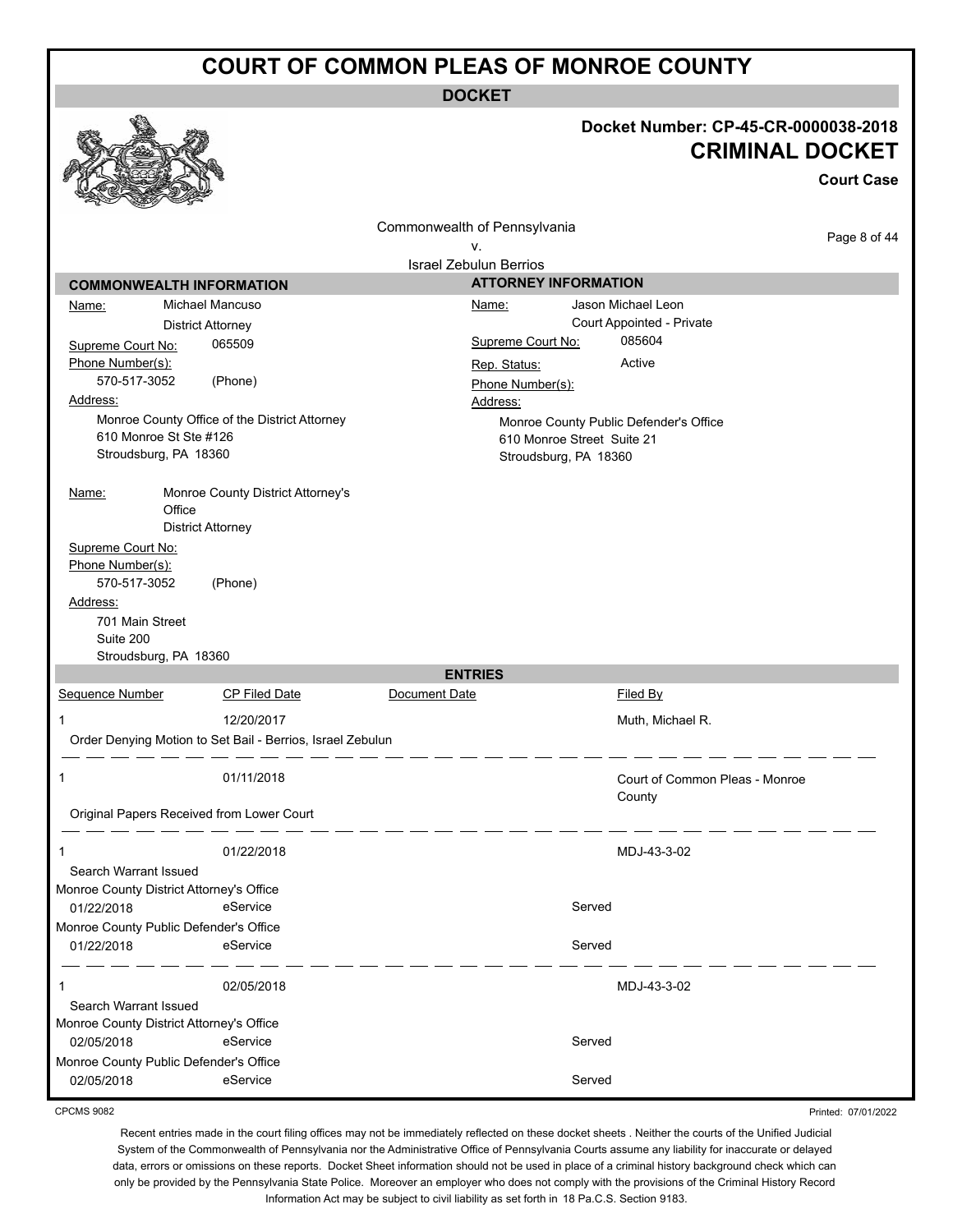**DOCKET**

|                                          |                                                           |                                                                                   |                       | Docket Number: CP-45-CR-0000038-2018<br><b>CRIMINAL DOCKET</b><br><b>Court Case</b> |
|------------------------------------------|-----------------------------------------------------------|-----------------------------------------------------------------------------------|-----------------------|-------------------------------------------------------------------------------------|
|                                          |                                                           | Commonwealth of Pennsylvania                                                      |                       |                                                                                     |
|                                          |                                                           | ν.                                                                                |                       | Page 9 of 44                                                                        |
|                                          |                                                           | <b>Israel Zebulun Berrios</b><br><b>ENTRIES</b>                                   |                       |                                                                                     |
| Sequence Number                          | <b>CP Filed Date</b>                                      | Document Date                                                                     |                       | Filed By                                                                            |
| Service To                               |                                                           | Service By                                                                        |                       |                                                                                     |
|                                          |                                                           |                                                                                   |                       |                                                                                     |
| <b>Issue Date</b>                        | Service Type                                              | <b>Status Date</b>                                                                | <b>Service Status</b> |                                                                                     |
| 1                                        | 03/01/2018                                                | 02/28/2018                                                                        |                       | Mark, Jonathan                                                                      |
|                                          | Order- Pre-Trial Conference Scheduled 4/27/18 2:30PM CR#3 |                                                                                   |                       |                                                                                     |
| Monroe County Court Administration       |                                                           |                                                                                   |                       |                                                                                     |
| 03/01/2018                               | <b>Clerk of Court's Boxes</b>                             |                                                                                   |                       |                                                                                     |
| Monroe County District Attorney's Office |                                                           |                                                                                   |                       |                                                                                     |
| 03/01/2018                               | Clerk of Court's Boxes                                    |                                                                                   |                       |                                                                                     |
| Monroe County District Attorney's Office |                                                           |                                                                                   |                       |                                                                                     |
| 03/01/2018                               | eService                                                  |                                                                                   | Served                |                                                                                     |
| Monroe County Public Defender's Office   |                                                           |                                                                                   |                       |                                                                                     |
| 03/01/2018                               | Clerk of Court's Boxes                                    |                                                                                   |                       |                                                                                     |
| Monroe County Public Defender's Office   |                                                           |                                                                                   |                       |                                                                                     |
| 03/01/2018                               | eService                                                  |                                                                                   | Served                |                                                                                     |
| 1                                        | 03/09/2018                                                |                                                                                   |                       | Christine, E. David                                                                 |
| <b>Information Filed</b>                 |                                                           |                                                                                   |                       |                                                                                     |
| Monroe County District Attorney's Office |                                                           |                                                                                   |                       |                                                                                     |
| 03/09/2018                               | eService                                                  |                                                                                   | Served                |                                                                                     |
| Monroe County Public Defender's Office   |                                                           |                                                                                   |                       |                                                                                     |
| 03/09/2018                               | eService                                                  |                                                                                   | Served                |                                                                                     |
|                                          | 03/16/2018                                                |                                                                                   |                       | Monroe County District Attorney's                                                   |
|                                          |                                                           |                                                                                   |                       | Office                                                                              |
| Notice of Joinder                        |                                                           |                                                                                   |                       |                                                                                     |
| 1                                        | 04/24/2018                                                |                                                                                   |                       | <b>Restricted Participant</b>                                                       |
| Case Correspondence                      |                                                           |                                                                                   |                       |                                                                                     |
| Monroe County District Attorney's Office |                                                           |                                                                                   |                       |                                                                                     |
| 04/24/2018                               | eService                                                  |                                                                                   | Served                |                                                                                     |
| Monroe County Public Defender's Office   |                                                           |                                                                                   |                       |                                                                                     |
| 04/24/2018                               | eService                                                  |                                                                                   | Served                |                                                                                     |
| 2                                        | 04/30/2018                                                | 04/27/2018                                                                        |                       | Mark, Jonathan                                                                      |
|                                          |                                                           | Order- Conference Scheduled 7/3/18 3:00PM CR#3 / Order Granting Extension of Time |                       |                                                                                     |
| Monroe County Correctional Facility      |                                                           |                                                                                   |                       |                                                                                     |
| 05/02/2018                               | Clerk of Court's Boxes                                    |                                                                                   |                       |                                                                                     |
| Monroe County Court Administration       |                                                           |                                                                                   |                       |                                                                                     |
| 05/02/2018                               | Clerk of Court's Boxes                                    |                                                                                   |                       |                                                                                     |

CPCMS 9082

Recent entries made in the court filing offices may not be immediately reflected on these docket sheets . Neither the courts of the Unified Judicial System of the Commonwealth of Pennsylvania nor the Administrative Office of Pennsylvania Courts assume any liability for inaccurate or delayed data, errors or omissions on these reports. Docket Sheet information should not be used in place of a criminal history background check which can only be provided by the Pennsylvania State Police. Moreover an employer who does not comply with the provisions of the Criminal History Record Information Act may be subject to civil liability as set forth in 18 Pa.C.S. Section 9183.

Printed: 07/01/2022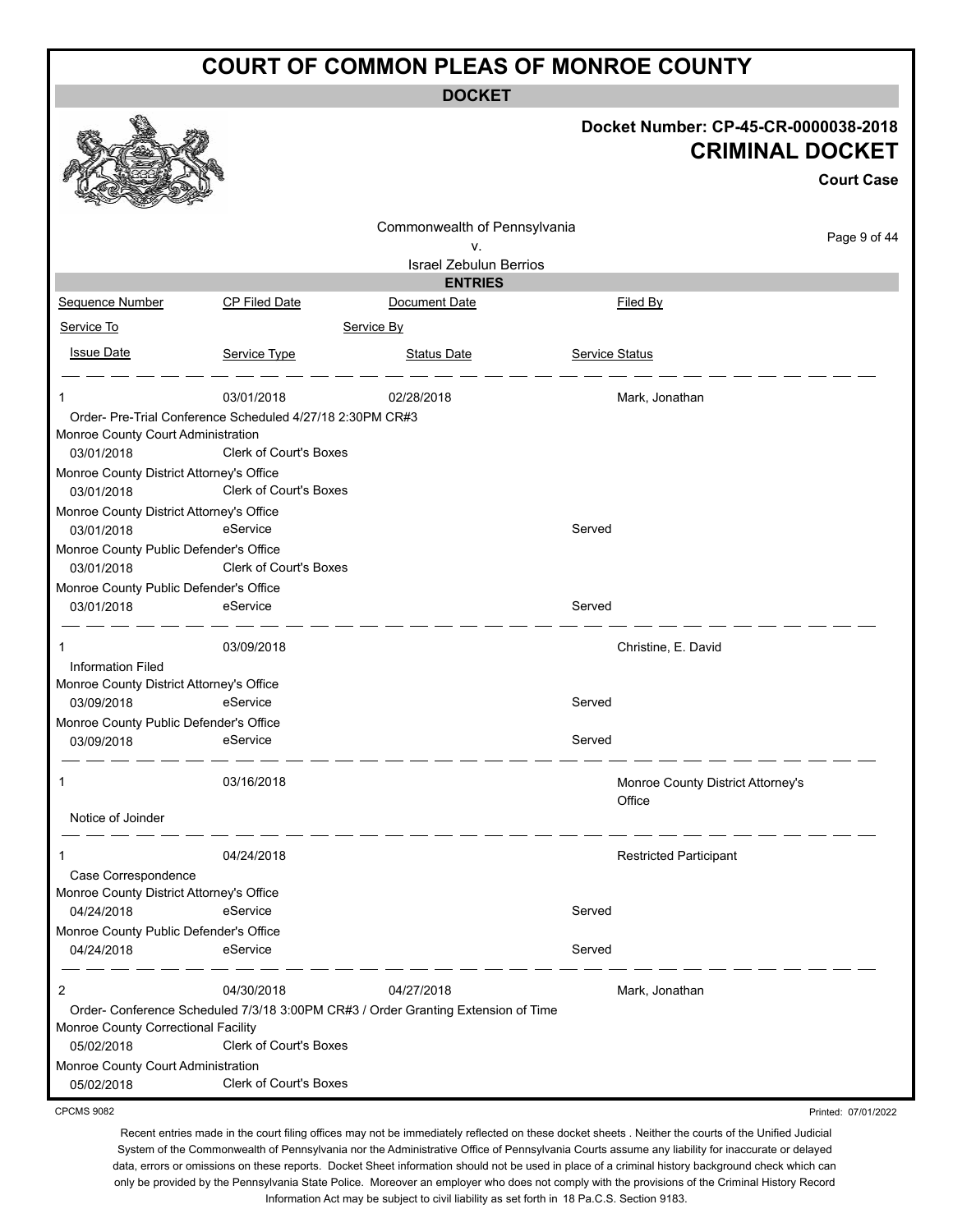**DOCKET**

#### **Docket Number: CP-45-CR-0000038-2018 CRIMINAL DOCKET**

**Court Case**

|                                                        |                                                                     | Commonwealth of Pennsylvania                                                                        |                       |                     |
|--------------------------------------------------------|---------------------------------------------------------------------|-----------------------------------------------------------------------------------------------------|-----------------------|---------------------|
|                                                        |                                                                     | v.                                                                                                  |                       | Page 10 of 44       |
|                                                        |                                                                     | <b>Israel Zebulun Berrios</b>                                                                       |                       |                     |
|                                                        |                                                                     | <b>ENTRIES</b>                                                                                      |                       |                     |
| Sequence Number                                        | <b>CP Filed Date</b>                                                | Document Date                                                                                       | Filed By              |                     |
| Service To                                             |                                                                     | Service By                                                                                          |                       |                     |
| <b>Issue Date</b>                                      | Service Type                                                        | <b>Status Date</b>                                                                                  | <b>Service Status</b> |                     |
| Monroe County District Attorney's Office<br>05/02/2018 | <b>Clerk of Court's Boxes</b>                                       |                                                                                                     |                       |                     |
| Monroe County District Attorney's Office<br>05/02/2018 | eService                                                            |                                                                                                     | Served                |                     |
| Monroe County Probation<br>05/02/2018                  | Clerk of Court's Boxes                                              |                                                                                                     |                       |                     |
| Monroe County Public Defender's Office<br>05/02/2018   | Clerk of Court's Boxes                                              |                                                                                                     |                       |                     |
| Monroe County Public Defender's Office                 |                                                                     |                                                                                                     |                       |                     |
| 05/02/2018                                             | eService                                                            |                                                                                                     | Served                |                     |
| Monroe County Sheriff                                  |                                                                     |                                                                                                     |                       |                     |
| 05/02/2018                                             | <b>Clerk of Court's Boxes</b>                                       |                                                                                                     |                       |                     |
| 1                                                      | 06/13/2018                                                          |                                                                                                     | Leon, Jason Michael   |                     |
|                                                        | Motion for In-Camera Review of Defendant's Juvenile Probation Files |                                                                                                     |                       |                     |
| Monroe County District Attorney's Office<br>06/13/2018 | eNotice                                                             |                                                                                                     | Notified              |                     |
| 2                                                      | 06/13/2018                                                          | 06/13/2018                                                                                          | Mark, Jonathan        |                     |
|                                                        | Order- In-Camera Review Scheduled 6/18/18 3:00PM in Chambers        |                                                                                                     |                       |                     |
| Leon, Jason Michael                                    |                                                                     |                                                                                                     |                       |                     |
| 06/13/2018                                             | eService                                                            |                                                                                                     | Served                |                     |
| Monroe County Court Administration                     |                                                                     |                                                                                                     |                       |                     |
| 06/13/2018                                             | Clerk of Court's Boxes                                              |                                                                                                     |                       |                     |
| Monroe County District Attorney's Office               |                                                                     |                                                                                                     |                       |                     |
| 06/13/2018                                             | <b>Clerk of Court's Boxes</b>                                       |                                                                                                     |                       |                     |
| Monroe County District Attorney's Office               |                                                                     |                                                                                                     |                       |                     |
| 06/13/2018                                             | eService                                                            |                                                                                                     | Served                |                     |
| Monroe County Probation                                |                                                                     |                                                                                                     |                       |                     |
| 06/13/2018                                             | <b>Clerk of Court's Boxes</b>                                       |                                                                                                     |                       |                     |
| Monroe County Public Defender's Office<br>06/13/2018   | Clerk of Court's Boxes                                              |                                                                                                     |                       |                     |
| 1                                                      | 06/27/2018                                                          | 06/26/2018                                                                                          | Mark, Jonathan        |                     |
|                                                        |                                                                     | Order- Request Cys Documents/Records Granted In Part/Denied In Part/Deft & Comm Have 10-Day to File |                       |                     |
| Leon, Jason Michael                                    |                                                                     |                                                                                                     |                       |                     |
| 06/28/2018                                             | eService                                                            |                                                                                                     | Served                |                     |
| <b>CPCMS 9082</b>                                      |                                                                     |                                                                                                     |                       | Printed: 07/01/2022 |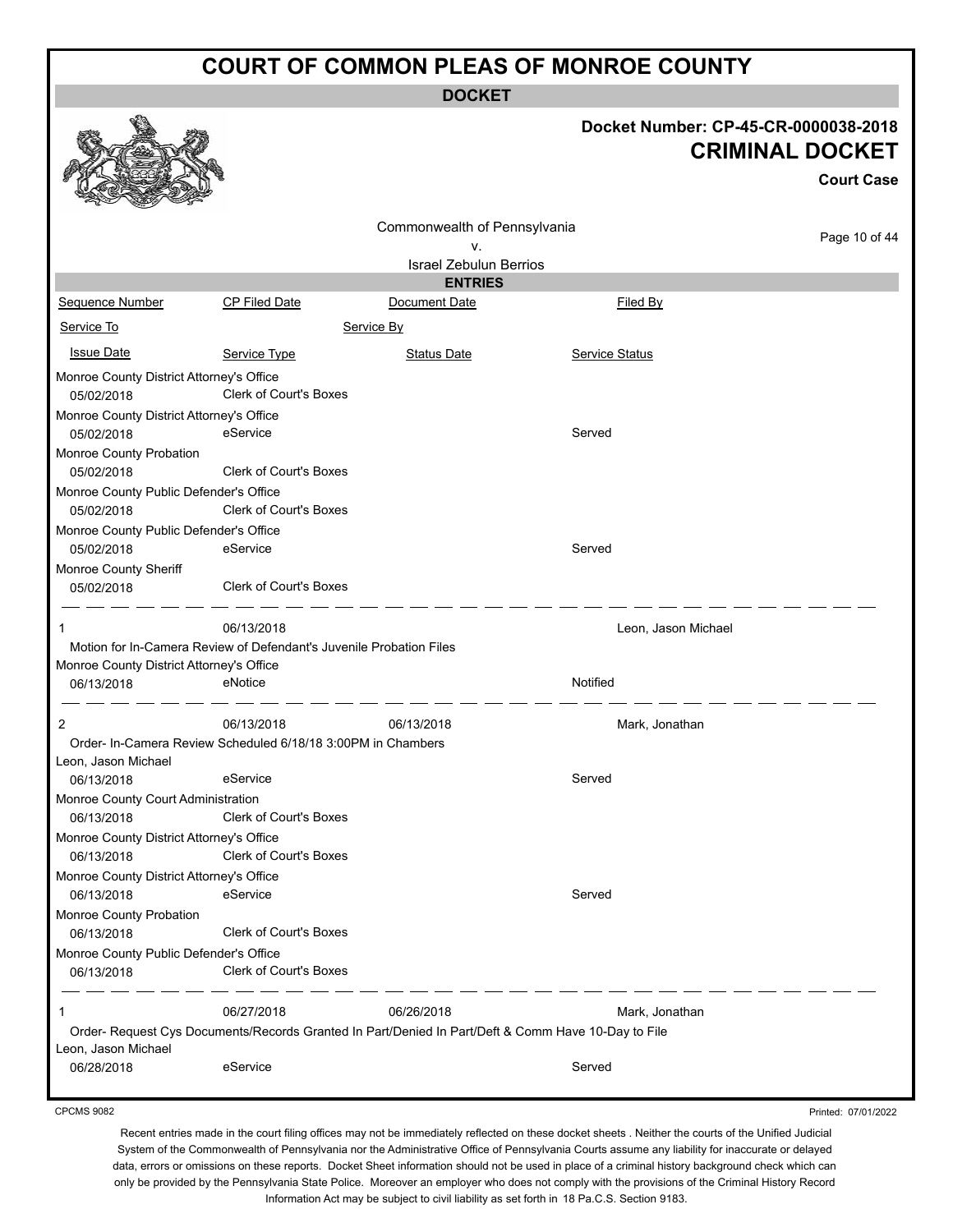**DOCKET**

|                                                        |                                                                  | <b>DUUNEI</b>                                                                                        |                       |                                                                |
|--------------------------------------------------------|------------------------------------------------------------------|------------------------------------------------------------------------------------------------------|-----------------------|----------------------------------------------------------------|
|                                                        |                                                                  |                                                                                                      |                       | Docket Number: CP-45-CR-0000038-2018<br><b>CRIMINAL DOCKET</b> |
|                                                        |                                                                  |                                                                                                      |                       | <b>Court Case</b>                                              |
|                                                        |                                                                  |                                                                                                      |                       |                                                                |
|                                                        |                                                                  | Commonwealth of Pennsylvania                                                                         |                       | Page 11 of 44                                                  |
|                                                        |                                                                  | v.<br><b>Israel Zebulun Berrios</b>                                                                  |                       |                                                                |
|                                                        |                                                                  | <b>ENTRIES</b>                                                                                       |                       |                                                                |
| Sequence Number                                        | <b>CP Filed Date</b>                                             | Document Date                                                                                        | Filed By              |                                                                |
| Service To                                             |                                                                  | Service By                                                                                           |                       |                                                                |
| <b>Issue Date</b>                                      | Service Type                                                     | <b>Status Date</b>                                                                                   | <b>Service Status</b> |                                                                |
| Monroe County District Attorney's Office<br>06/28/2018 | <b>Clerk of Court's Boxes</b>                                    |                                                                                                      |                       |                                                                |
| Monroe County District Attorney's Office               |                                                                  |                                                                                                      |                       |                                                                |
| 06/28/2018                                             | eService                                                         |                                                                                                      | Served                |                                                                |
| Monroe County Probation Department                     |                                                                  |                                                                                                      |                       |                                                                |
| 06/28/2018                                             | <b>Clerk of Court's Boxes</b>                                    |                                                                                                      |                       |                                                                |
| Monroe County Public Defender's Office<br>06/28/2018   | Clerk of Court's Boxes                                           |                                                                                                      |                       |                                                                |
| $\overline{2}$                                         | 07/05/2018                                                       |                                                                                                      | Mark, Jonathan        |                                                                |
|                                                        |                                                                  | Order- Pre-Trial Conf Scheduled 8/20/18 9:00AM CR#3 / Extention of Time Granted to Filed Omnibus Mot |                       |                                                                |
| Leon, Jason Michael                                    |                                                                  |                                                                                                      |                       |                                                                |
| 07/06/2018                                             | <b>First Class</b>                                               |                                                                                                      |                       |                                                                |
| Monroe County Court Administration                     |                                                                  |                                                                                                      |                       |                                                                |
| 07/06/2018                                             | <b>Clerk of Court's Boxes</b>                                    |                                                                                                      |                       |                                                                |
| Monroe County District Attorney's Office               |                                                                  |                                                                                                      |                       |                                                                |
| 07/06/2018                                             | Clerk of Court's Boxes                                           |                                                                                                      |                       |                                                                |
| Monroe County Public Defender's Office<br>07/06/2018   | <b>Clerk of Court's Boxes</b>                                    |                                                                                                      |                       |                                                                |
| Leon, Jason Michael                                    |                                                                  |                                                                                                      |                       |                                                                |
| 07/10/2018                                             | eService                                                         |                                                                                                      | Served                |                                                                |
| Monroe County District Attorney's Office               |                                                                  |                                                                                                      |                       |                                                                |
| 07/10/2018                                             | eService                                                         |                                                                                                      | Served                |                                                                |
| 3                                                      | 08/17/2018                                                       | 08/16/2018                                                                                           | Mark, Jonathan        |                                                                |
| Leon, Jason Michael                                    | Order Scheduling Pretrial conference Hearing 8/29/18@1100am Ct.1 |                                                                                                      |                       |                                                                |
| 08/20/2018                                             | Clerk of Court's Boxes                                           |                                                                                                      |                       |                                                                |
| Leon, Jason Michael                                    |                                                                  |                                                                                                      |                       |                                                                |
| 08/20/2018                                             | eService                                                         |                                                                                                      | Served                |                                                                |
| Monroe County Court Administration<br>08/20/2018       |                                                                  |                                                                                                      |                       |                                                                |
| Monroe County District Attorney's Office<br>08/20/2018 |                                                                  |                                                                                                      |                       |                                                                |
| Monroe County District Attorney's Office               |                                                                  |                                                                                                      |                       |                                                                |
| 08/20/2018                                             | eService                                                         |                                                                                                      | Served                |                                                                |
|                                                        |                                                                  |                                                                                                      |                       |                                                                |

CPCMS 9082

Printed: 07/01/2022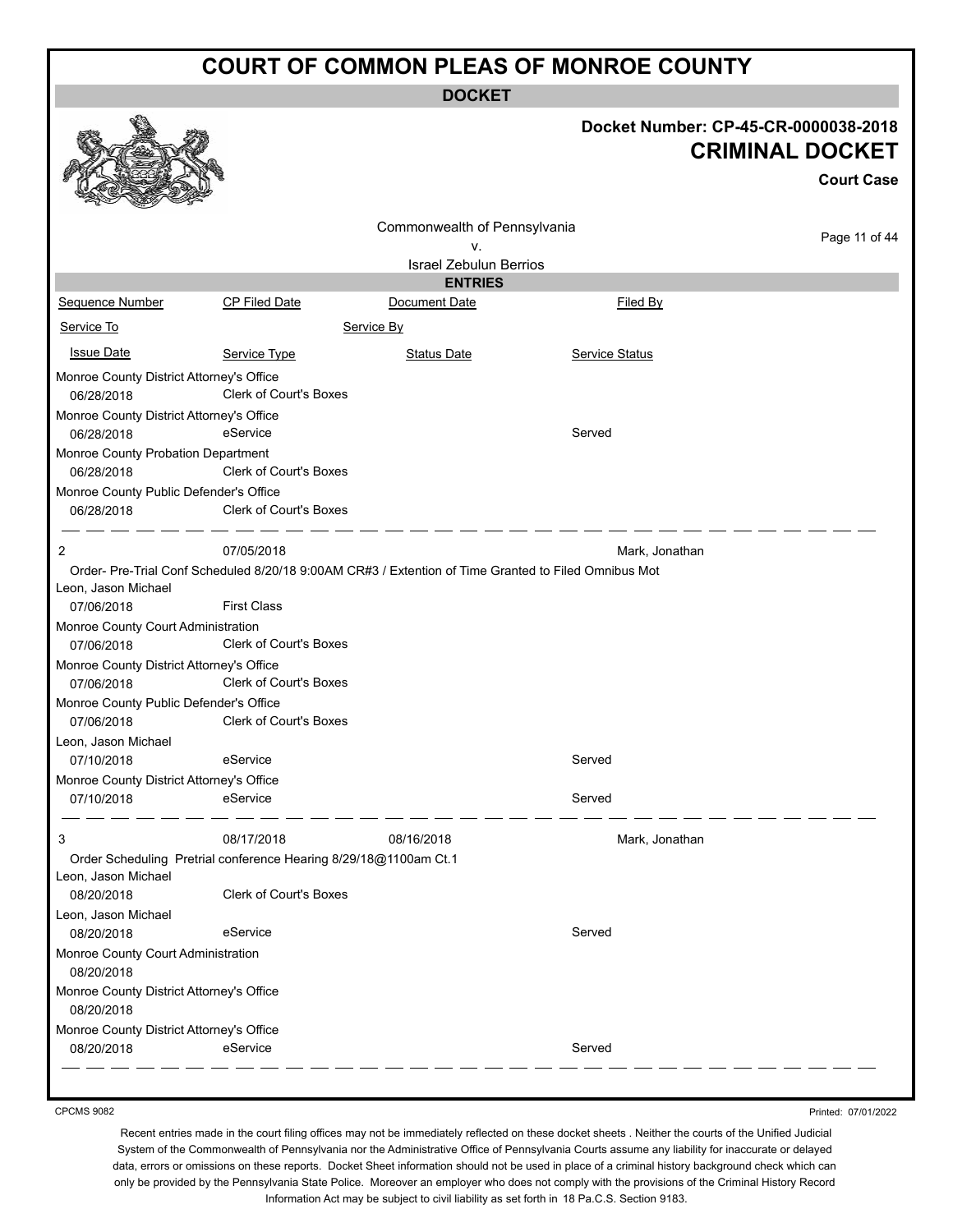**DOCKET**

|                                                        |                               |                                                                                                      | Docket Number: CP-45-CR-0000038-2018        | <b>CRIMINAL DOCKET</b><br><b>Court Case</b> |
|--------------------------------------------------------|-------------------------------|------------------------------------------------------------------------------------------------------|---------------------------------------------|---------------------------------------------|
|                                                        |                               |                                                                                                      |                                             |                                             |
|                                                        |                               | Commonwealth of Pennsylvania<br>ν.                                                                   |                                             | Page 12 of 44                               |
|                                                        |                               | <b>Israel Zebulun Berrios</b>                                                                        |                                             |                                             |
|                                                        |                               | <b>ENTRIES</b>                                                                                       |                                             |                                             |
| Sequence Number                                        | <b>CP Filed Date</b>          | Document Date                                                                                        | Filed By                                    |                                             |
| Service To                                             |                               | Service By                                                                                           |                                             |                                             |
| <b>Issue Date</b>                                      | Service Type                  | <b>Status Date</b>                                                                                   | <b>Service Status</b>                       |                                             |
| $\mathbf 1$                                            | 08/31/2018                    | 08/29/2018                                                                                           | Mark, Jonathan                              |                                             |
|                                                        |                               | OrderDeadline Filing Omnibus Pretrial Motions Extended10/15/18/Pretrial Conference10/16/18@1:00pmCt3 |                                             |                                             |
| Leon, Jason Michael<br>09/04/2018                      | eService                      |                                                                                                      | Served                                      |                                             |
| Monroe County Court Administration                     |                               |                                                                                                      |                                             |                                             |
| 09/04/2018                                             | <b>Clerk of Court's Boxes</b> |                                                                                                      |                                             |                                             |
| Monroe County District Attorney's Office               |                               |                                                                                                      |                                             |                                             |
| 09/04/2018                                             | Clerk of Court's Boxes        |                                                                                                      |                                             |                                             |
| Monroe County District Attorney's Office<br>09/04/2018 | eService                      |                                                                                                      | Served                                      |                                             |
| Monroe County Public Defender's Office                 |                               |                                                                                                      |                                             |                                             |
| 09/04/2018                                             | Clerk of Court's Boxes        |                                                                                                      |                                             |                                             |
| 1                                                      | 10/15/2018                    |                                                                                                      | Leon, Jason Michael                         |                                             |
| <b>Omnibus Pre-Trial Motion</b>                        |                               |                                                                                                      |                                             |                                             |
| Monroe County District Attorney's Office               |                               |                                                                                                      |                                             |                                             |
| 10/15/2018                                             | eService                      |                                                                                                      | Served                                      |                                             |
| -1                                                     | 10/17/2018                    |                                                                                                      | Mark, Jonathan                              |                                             |
|                                                        |                               | Order-Omnibus Hearing Sched.11/16/18 9:00 CR#3 /Final Call 3/29/19 8:30 CR#1 /Extention Granted      |                                             |                                             |
| Leon, Jason Michael                                    | <b>First Class</b>            |                                                                                                      |                                             |                                             |
| 10/18/2018                                             |                               |                                                                                                      |                                             |                                             |
| Leon, Jason Michael<br>10/18/2018                      | eService                      |                                                                                                      | Served                                      |                                             |
| Monroe County Court Administration                     |                               |                                                                                                      |                                             |                                             |
| 10/18/2018                                             | <b>Clerk of Court's Boxes</b> |                                                                                                      |                                             |                                             |
| Monroe County District Attorney's Office               |                               |                                                                                                      |                                             |                                             |
| 10/18/2018                                             | <b>Clerk of Court's Boxes</b> |                                                                                                      |                                             |                                             |
| Monroe County District Attorney's Office               |                               |                                                                                                      | Served                                      |                                             |
| 10/18/2018<br>Monroe County Public Defender's Office   | eService                      |                                                                                                      |                                             |                                             |
| 10/18/2018                                             | Clerk of Court's Boxes        |                                                                                                      |                                             |                                             |
| 1                                                      | 11/13/2018                    |                                                                                                      | Monroe County District Attorney's<br>Office |                                             |
| Answer to Motion<br>Leon, Jason Michael                |                               |                                                                                                      |                                             |                                             |
| <b>CPCMS 9082</b>                                      |                               |                                                                                                      |                                             | Printed: 07/01/2022                         |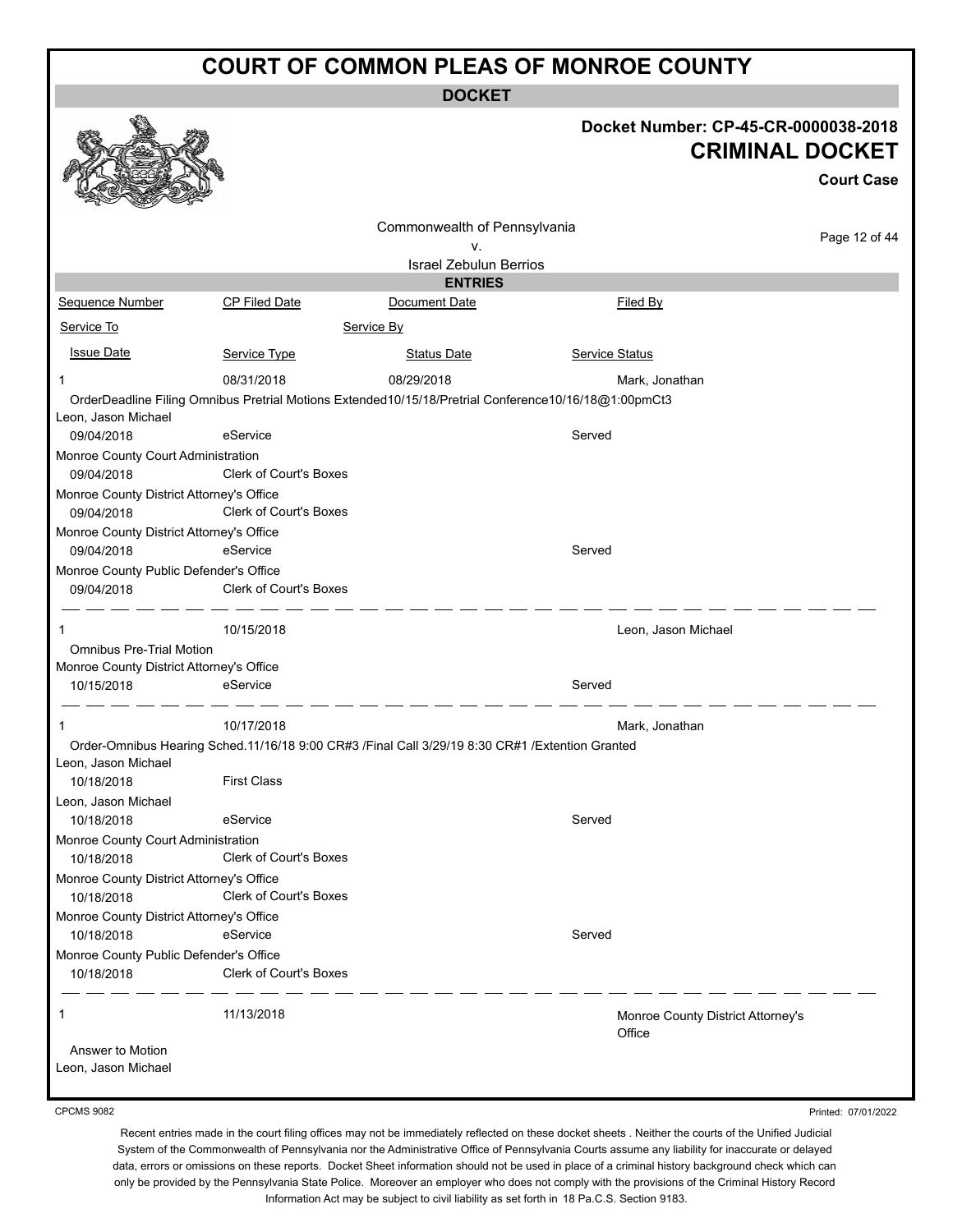**DOCKET**

|                                                        |                               | <b>DOCKEI</b>                                                                                 |                                                                |                     |
|--------------------------------------------------------|-------------------------------|-----------------------------------------------------------------------------------------------|----------------------------------------------------------------|---------------------|
|                                                        |                               |                                                                                               | Docket Number: CP-45-CR-0000038-2018<br><b>CRIMINAL DOCKET</b> | <b>Court Case</b>   |
|                                                        |                               | Commonwealth of Pennsylvania                                                                  |                                                                |                     |
|                                                        |                               | ٧.                                                                                            |                                                                | Page 13 of 44       |
|                                                        |                               | <b>Israel Zebulun Berrios</b>                                                                 |                                                                |                     |
| Sequence Number                                        | CP Filed Date                 | <b>ENTRIES</b><br>Document Date                                                               | Filed By                                                       |                     |
| Service To                                             |                               | Service By                                                                                    |                                                                |                     |
|                                                        |                               |                                                                                               |                                                                |                     |
| <b>Issue Date</b>                                      | Service Type                  | <b>Status Date</b>                                                                            | <b>Service Status</b>                                          |                     |
| 11/13/2018                                             | eNotice                       |                                                                                               | Notified                                                       |                     |
| -1<br><b>Brief in Support</b>                          | 11/15/2018                    |                                                                                               | Leon, Jason Michael                                            |                     |
| Monroe County District Attorney's Office               |                               |                                                                                               |                                                                |                     |
| 11/15/2018                                             | eNotice                       |                                                                                               | Notified                                                       |                     |
| -1                                                     | 11/16/2018                    |                                                                                               | Mark, Jonathan                                                 |                     |
| Leon, Jason Michael                                    |                               | Order- Discovery Motions Held in Abeyance / Motion to Preclude Dismissed / Briefs to be filed |                                                                |                     |
| 11/19/2018                                             | <b>First Class</b>            |                                                                                               |                                                                |                     |
| Monroe County Correctional Facility<br>11/19/2018      | Clerk of Court's Boxes        |                                                                                               |                                                                |                     |
| Monroe County Court Reporters<br>11/19/2018            | <b>Clerk of Court's Boxes</b> |                                                                                               |                                                                |                     |
| Monroe County District Attorney's Office<br>11/19/2018 | Clerk of Court's Boxes        |                                                                                               |                                                                |                     |
| Monroe County Public Defender's Office                 |                               |                                                                                               |                                                                |                     |
| 11/19/2018                                             | <b>Clerk of Court's Boxes</b> |                                                                                               |                                                                |                     |
| Monroe County Sheriff<br>11/19/2018                    | Clerk of Court's Boxes        |                                                                                               |                                                                |                     |
| Leon, Jason Michael<br>11/21/2018                      | eService                      |                                                                                               | Served                                                         |                     |
| Monroe County District Attorney's Office<br>11/21/2018 | eService                      |                                                                                               | Served                                                         |                     |
| -1                                                     | 01/08/2019                    |                                                                                               | Monroe County District Attorney's<br>Office                    |                     |
| <b>Brief in Opposition</b><br>Leon, Jason Michael      |                               |                                                                                               |                                                                |                     |
| 01/08/2019                                             | eNotice                       |                                                                                               | Notified                                                       |                     |
| 1                                                      | 01/22/2019                    |                                                                                               | Mark, Jonathan                                                 |                     |
| Order- Status Conference Scheduled 2/6/19 3:00PM CR#1  |                               |                                                                                               |                                                                |                     |
| Leon, Jason Michael<br>01/23/2019                      | <b>First Class</b>            |                                                                                               |                                                                |                     |
| Leon, Jason Michael                                    |                               |                                                                                               |                                                                |                     |
| <b>CPCMS 9082</b>                                      |                               |                                                                                               |                                                                | Printed: 07/01/2022 |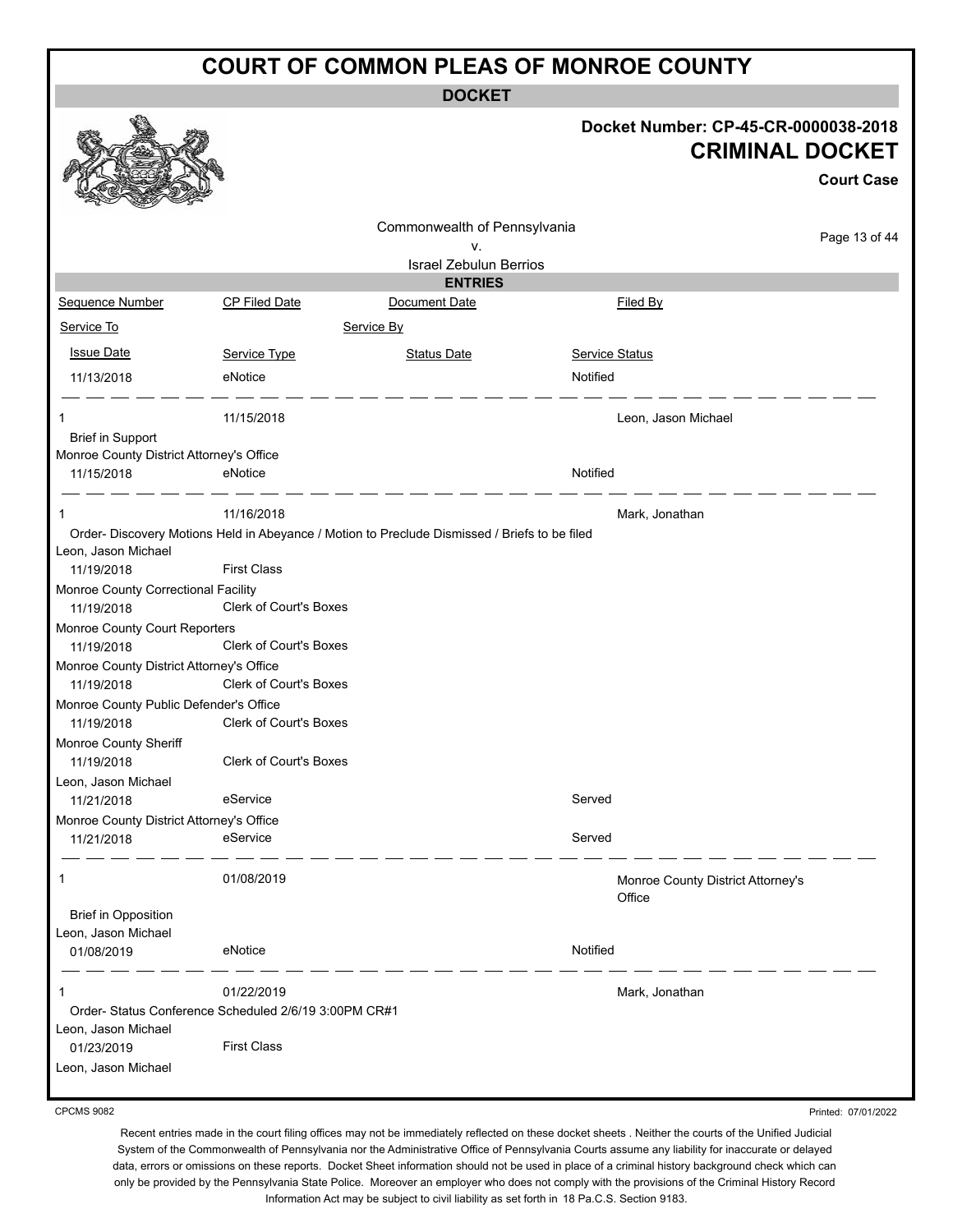**DOCKET**

|                                                        |                               | <b>DOCKET</b>                                                               |                 |                                                                                     |
|--------------------------------------------------------|-------------------------------|-----------------------------------------------------------------------------|-----------------|-------------------------------------------------------------------------------------|
|                                                        |                               |                                                                             |                 | Docket Number: CP-45-CR-0000038-2018<br><b>CRIMINAL DOCKET</b><br><b>Court Case</b> |
|                                                        |                               | Commonwealth of Pennsylvania                                                |                 |                                                                                     |
|                                                        |                               | ٧.                                                                          |                 | Page 14 of 44                                                                       |
|                                                        |                               | <b>Israel Zebulun Berrios</b>                                               |                 |                                                                                     |
|                                                        |                               | <b>ENTRIES</b>                                                              |                 |                                                                                     |
| Sequence Number                                        | <b>CP Filed Date</b>          | Document Date                                                               | <b>Filed By</b> |                                                                                     |
| Service To                                             |                               | Service By                                                                  |                 |                                                                                     |
| <b>Issue Date</b>                                      | Service Type                  | <b>Status Date</b>                                                          | Service Status  |                                                                                     |
| 01/23/2019                                             | eService                      |                                                                             | Served          |                                                                                     |
| Monroe County Court Administration                     |                               |                                                                             |                 |                                                                                     |
| 01/23/2019                                             | Clerk of Court's Boxes        |                                                                             |                 |                                                                                     |
| Monroe County District Attorney's Office<br>01/23/2019 | Clerk of Court's Boxes        |                                                                             |                 |                                                                                     |
| Monroe County District Attorney's Office               |                               |                                                                             |                 |                                                                                     |
| 01/23/2019                                             | eService                      |                                                                             | Served          |                                                                                     |
| Monroe County Public Defender's Office<br>01/23/2019   | Clerk of Court's Boxes        |                                                                             |                 |                                                                                     |
|                                                        | 01/29/2019                    |                                                                             | Mark, Jonathan  |                                                                                     |
| Opinion and Order<br>Leon, Jason Michael               |                               |                                                                             |                 |                                                                                     |
| 01/30/2019                                             | <b>First Class</b>            |                                                                             |                 |                                                                                     |
| Leon, Jason Michael                                    |                               |                                                                             |                 |                                                                                     |
| 01/30/2019                                             | <b>Clerk of Court's Boxes</b> |                                                                             |                 |                                                                                     |
| Leon, Jason Michael                                    |                               |                                                                             |                 |                                                                                     |
| 01/30/2019                                             | eService                      |                                                                             | Served          |                                                                                     |
| Monroe County District Attorney's Office<br>01/30/2019 | Clerk of Court's Boxes        |                                                                             |                 |                                                                                     |
| Monroe County District Attorney's Office<br>01/30/2019 | eService                      |                                                                             | Served          |                                                                                     |
| Monroe County Public Defender's Office<br>01/30/2019   | Clerk of Court's Boxes        |                                                                             |                 |                                                                                     |
| 4                                                      | 02/11/2019                    |                                                                             | Mark, Jonathan  |                                                                                     |
|                                                        |                               | Order- Pre-Trial Conf Scheduled 9/25/19 3:00PM & 11/1/19 2:00PM In Chambers |                 |                                                                                     |
| Leon, Jason Michael<br>02/11/2019                      | <b>First Class</b>            |                                                                             |                 |                                                                                     |
| Monroe County Court Administration                     |                               |                                                                             |                 |                                                                                     |
| 02/11/2019                                             | Clerk of Court's Boxes        |                                                                             |                 |                                                                                     |
| Monroe County District Attorney's Office               |                               |                                                                             |                 |                                                                                     |
| 02/11/2019                                             | Clerk of Court's Boxes        |                                                                             |                 |                                                                                     |
| Monroe County Public Defender's Office<br>02/11/2019   | Clerk of Court's Boxes        |                                                                             |                 |                                                                                     |
| Leon, Jason Michael<br>02/12/2019                      | eService                      |                                                                             | Served          |                                                                                     |
|                                                        |                               |                                                                             |                 |                                                                                     |

CPCMS 9082

Printed: 07/01/2022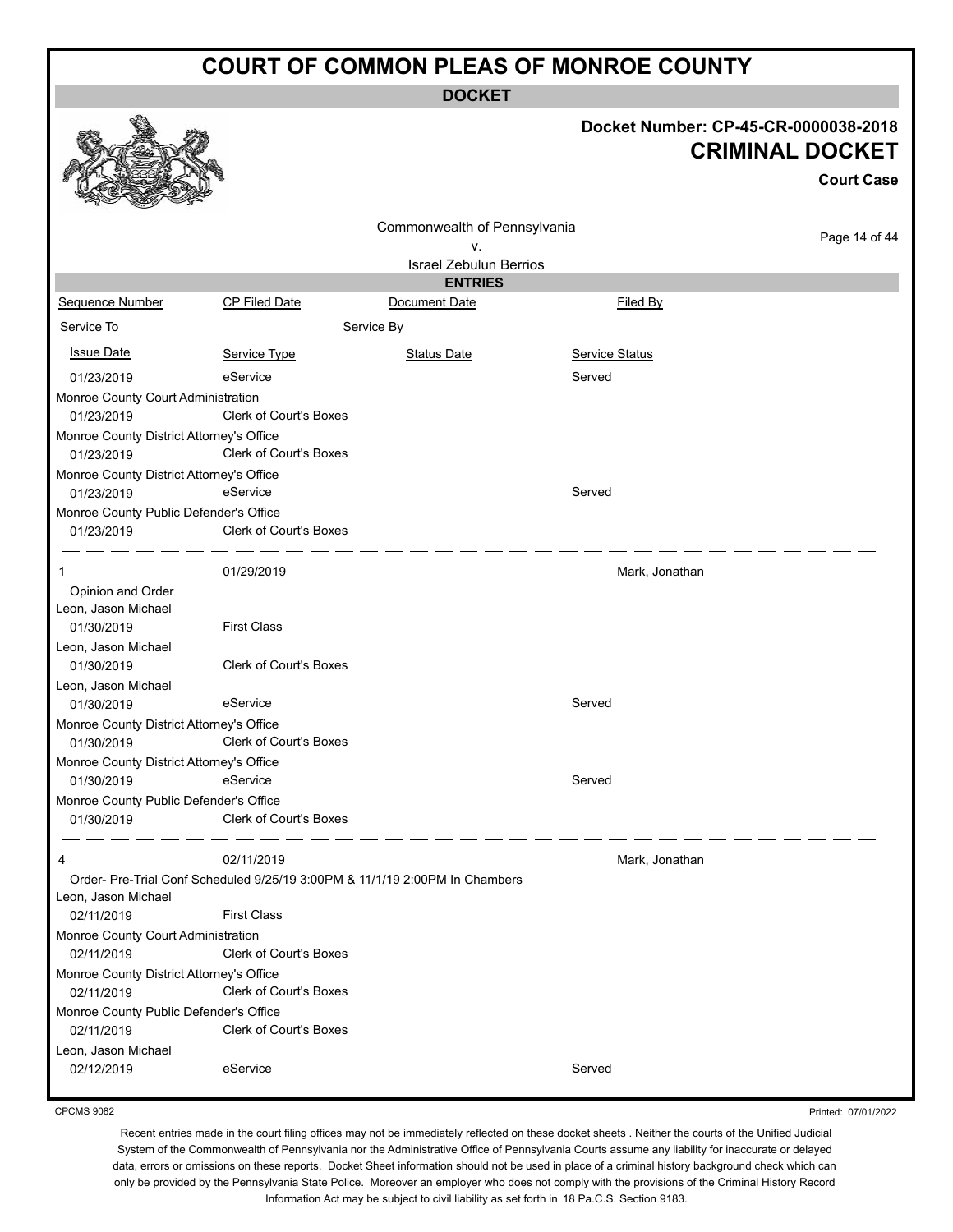**DOCKET**

|                                                      |                                                                                                | <b>DOGKEI</b>                       |                                                                |
|------------------------------------------------------|------------------------------------------------------------------------------------------------|-------------------------------------|----------------------------------------------------------------|
|                                                      |                                                                                                |                                     | Docket Number: CP-45-CR-0000038-2018<br><b>CRIMINAL DOCKET</b> |
|                                                      |                                                                                                |                                     | <b>Court Case</b>                                              |
|                                                      |                                                                                                |                                     |                                                                |
|                                                      |                                                                                                | Commonwealth of Pennsylvania        | Page 15 of 44                                                  |
|                                                      |                                                                                                | ۷.<br><b>Israel Zebulun Berrios</b> |                                                                |
|                                                      |                                                                                                | <b>ENTRIES</b>                      |                                                                |
| <b>Sequence Number</b>                               | CP Filed Date                                                                                  | Document Date                       | <b>Filed By</b>                                                |
| Service To                                           |                                                                                                | Service By                          |                                                                |
|                                                      |                                                                                                |                                     |                                                                |
| <b>Issue Date</b>                                    | Service Type                                                                                   | <b>Status Date</b>                  | <b>Service Status</b>                                          |
| Monroe County District Attorney's Office             |                                                                                                |                                     |                                                                |
| 02/12/2019                                           | eService                                                                                       |                                     | Served                                                         |
| 1                                                    | 09/24/2019                                                                                     |                                     | Monroe County District Attorney's                              |
|                                                      |                                                                                                |                                     | Office                                                         |
|                                                      | Notice Pursuant to Pennsylvania Rule of Evidence 404(B)                                        |                                     |                                                                |
| Leon, Jason Michael                                  |                                                                                                |                                     |                                                                |
| 09/24/2019                                           | eNotice                                                                                        |                                     | Notified                                                       |
| 2                                                    | 09/30/2019                                                                                     | 09/25/2019                          | Mark, Jonathan                                                 |
|                                                      | Order Scheduling Hearing - 11/1/2019 at 2:00PM in CR1                                          |                                     |                                                                |
| Leon, Jason Michael                                  |                                                                                                |                                     |                                                                |
| 10/01/2019                                           | eService                                                                                       |                                     | Served                                                         |
| Monroe County Correctional Facility                  |                                                                                                |                                     |                                                                |
| 10/01/2019                                           | <b>First Class</b>                                                                             |                                     |                                                                |
| Monroe County Court Administration                   |                                                                                                |                                     |                                                                |
| 10/01/2019                                           | Clerk of Court's Boxes                                                                         |                                     |                                                                |
| Monroe County Court Reporters                        |                                                                                                |                                     |                                                                |
| 10/01/2019                                           | Clerk of Court's Boxes                                                                         |                                     |                                                                |
| Monroe County District Attorney's Office             |                                                                                                |                                     |                                                                |
| 10/01/2019                                           | <b>Clerk of Court's Boxes</b>                                                                  |                                     |                                                                |
| Monroe County District Attorney's Office             |                                                                                                |                                     |                                                                |
| 10/01/2019                                           | eService                                                                                       |                                     | Served                                                         |
| Monroe County Probation Department                   | <b>Clerk of Court's Boxes</b>                                                                  |                                     |                                                                |
| 10/01/2019                                           |                                                                                                |                                     |                                                                |
| Monroe County Public Defender's Office<br>10/01/2019 | Clerk of Court's Boxes                                                                         |                                     |                                                                |
| Monroe County Sheriff's Department                   |                                                                                                |                                     |                                                                |
| 10/01/2019                                           | Clerk of Court's Boxes                                                                         |                                     |                                                                |
| 1                                                    | 10/22/2019                                                                                     |                                     | Monroe County District Attorney's<br>Office                    |
| Leon, Jason Michael                                  | Commonwealth's Notice of Intent to Use Certified Records of Facebook Data Provided by Facebook |                                     |                                                                |
| 10/23/2019                                           | eService                                                                                       |                                     | Served                                                         |
|                                                      |                                                                                                |                                     |                                                                |
|                                                      |                                                                                                |                                     |                                                                |

CPCMS 9082

Printed: 07/01/2022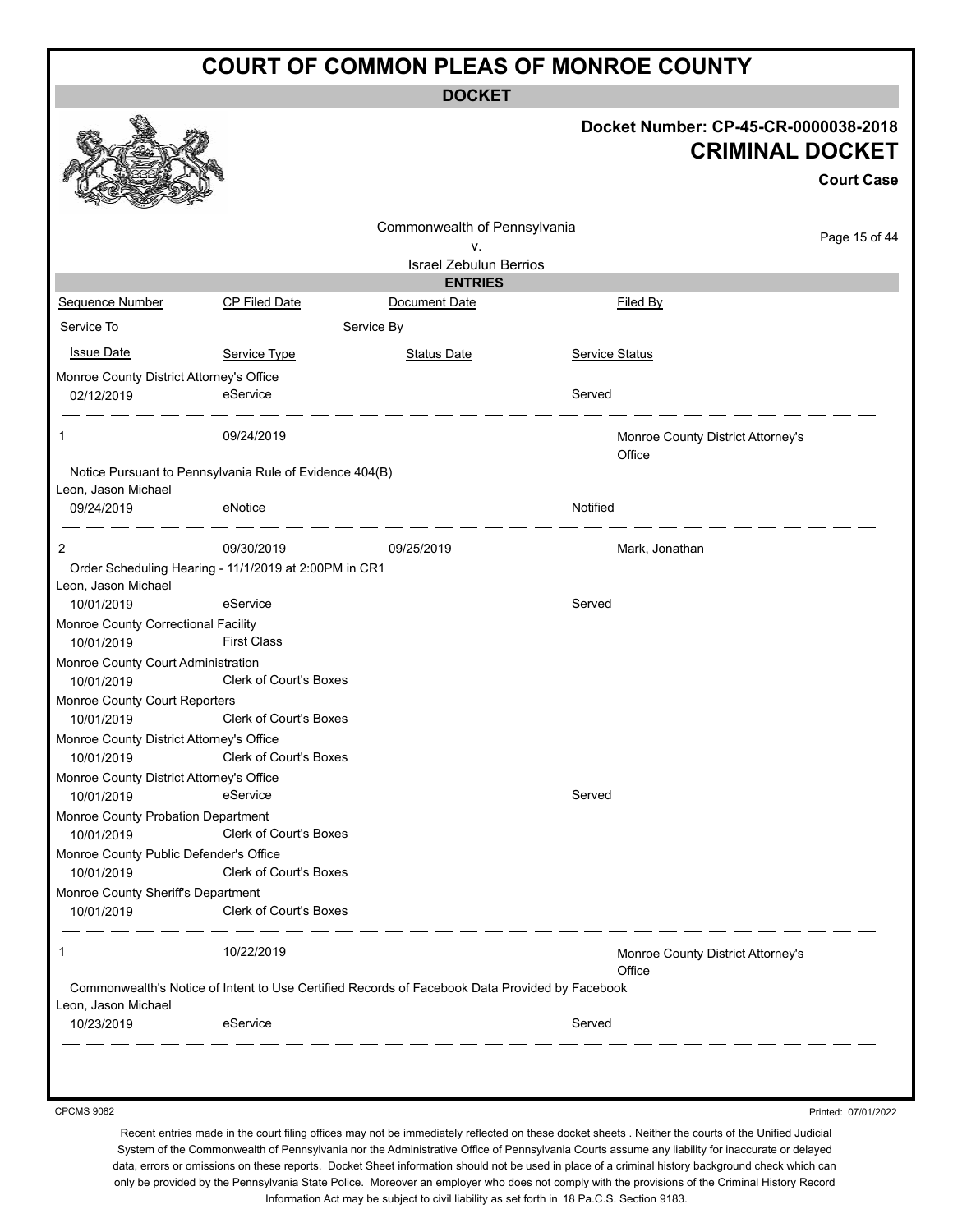|                                          |                                                                   | <b>DOCKET</b>                                                                                        |                                             |                                             |
|------------------------------------------|-------------------------------------------------------------------|------------------------------------------------------------------------------------------------------|---------------------------------------------|---------------------------------------------|
|                                          |                                                                   |                                                                                                      | Docket Number: CP-45-CR-0000038-2018        | <b>CRIMINAL DOCKET</b><br><b>Court Case</b> |
|                                          |                                                                   | Commonwealth of Pennsylvania                                                                         |                                             | Page 16 of 44                               |
|                                          |                                                                   | ۷.                                                                                                   |                                             |                                             |
|                                          |                                                                   | <b>Israel Zebulun Berrios</b><br><b>ENTRIES</b>                                                      |                                             |                                             |
| <b>Sequence Number</b>                   | <b>CP Filed Date</b>                                              | Document Date                                                                                        | <b>Filed By</b>                             |                                             |
| Service To                               |                                                                   | Service By                                                                                           |                                             |                                             |
|                                          |                                                                   |                                                                                                      |                                             |                                             |
| <b>Issue Date</b>                        | Service Type                                                      | <b>Status Date</b>                                                                                   | Service Status                              |                                             |
| 2                                        | 10/22/2019                                                        |                                                                                                      | Monroe County District Attorney's<br>Office |                                             |
|                                          |                                                                   | Commonwealth's Notice of Intent to Use Certified Records of Dispatcher and Driver Logs provided      |                                             |                                             |
| Leon, Jason Michael                      |                                                                   |                                                                                                      |                                             |                                             |
| 10/23/2019                               | eService                                                          |                                                                                                      | Served                                      |                                             |
| 1                                        | 10/31/2019                                                        |                                                                                                      | Leon, Jason Michael                         |                                             |
|                                          |                                                                   | Defendant's Answer to Commonwealth's Notice Pursuant to Pa Rule of Evidence 404(B) and Motion to Exc |                                             |                                             |
| Monroe County District Attorney's Office |                                                                   |                                                                                                      |                                             |                                             |
| 10/31/2019                               | eNotice                                                           |                                                                                                      | Notified                                    |                                             |
|                                          |                                                                   |                                                                                                      |                                             |                                             |
|                                          | 11/04/2019                                                        | 11/01/2019                                                                                           | Mark, Jonathan                              |                                             |
| Leon, Jason Michael                      | Order Dismissing Defendants' Discovery-Based Request              |                                                                                                      |                                             |                                             |
| 11/05/2019                               | eService                                                          |                                                                                                      | Served                                      |                                             |
| Monroe County District Attorney's Office |                                                                   |                                                                                                      |                                             |                                             |
| 11/05/2019                               | eService                                                          |                                                                                                      | Served                                      |                                             |
| 2                                        | 11/12/2019                                                        | 11/08/2019                                                                                           | Mark, Jonathan                              |                                             |
|                                          | Order Denying Defendant's Objection to Other Acts Evidence Notice |                                                                                                      |                                             |                                             |
| Leon, Jason Michael<br>11/13/2019        | <b>Clerk of Court's Boxes</b>                                     |                                                                                                      |                                             |                                             |
| Leon, Jason Michael                      |                                                                   |                                                                                                      |                                             |                                             |
| 11/13/2019                               | eService                                                          |                                                                                                      | Served                                      |                                             |
| Monroe County Correctional Facility      |                                                                   |                                                                                                      |                                             |                                             |
| 11/13/2019                               | Clerk of Court's Boxes                                            |                                                                                                      |                                             |                                             |
| Monroe County Court Administration       |                                                                   |                                                                                                      |                                             |                                             |
| 11/13/2019                               | Clerk of Court's Boxes                                            |                                                                                                      |                                             |                                             |
| Monroe County District Attorney's Office |                                                                   |                                                                                                      |                                             |                                             |
| 11/13/2019                               | <b>Clerk of Court's Boxes</b>                                     |                                                                                                      |                                             |                                             |
| Monroe County District Attorney's Office |                                                                   |                                                                                                      |                                             |                                             |
| 11/13/2019                               | eService                                                          |                                                                                                      | Served                                      |                                             |
| Monroe County Probation Department       |                                                                   |                                                                                                      |                                             |                                             |
| 11/13/2019                               | Clerk of Court's Boxes                                            |                                                                                                      |                                             |                                             |
| Monroe County Sheriff's Department       |                                                                   |                                                                                                      |                                             |                                             |
| 11/13/2019                               | <b>Clerk of Court's Boxes</b>                                     |                                                                                                      |                                             |                                             |

CPCMS 9082

Printed: 07/01/2022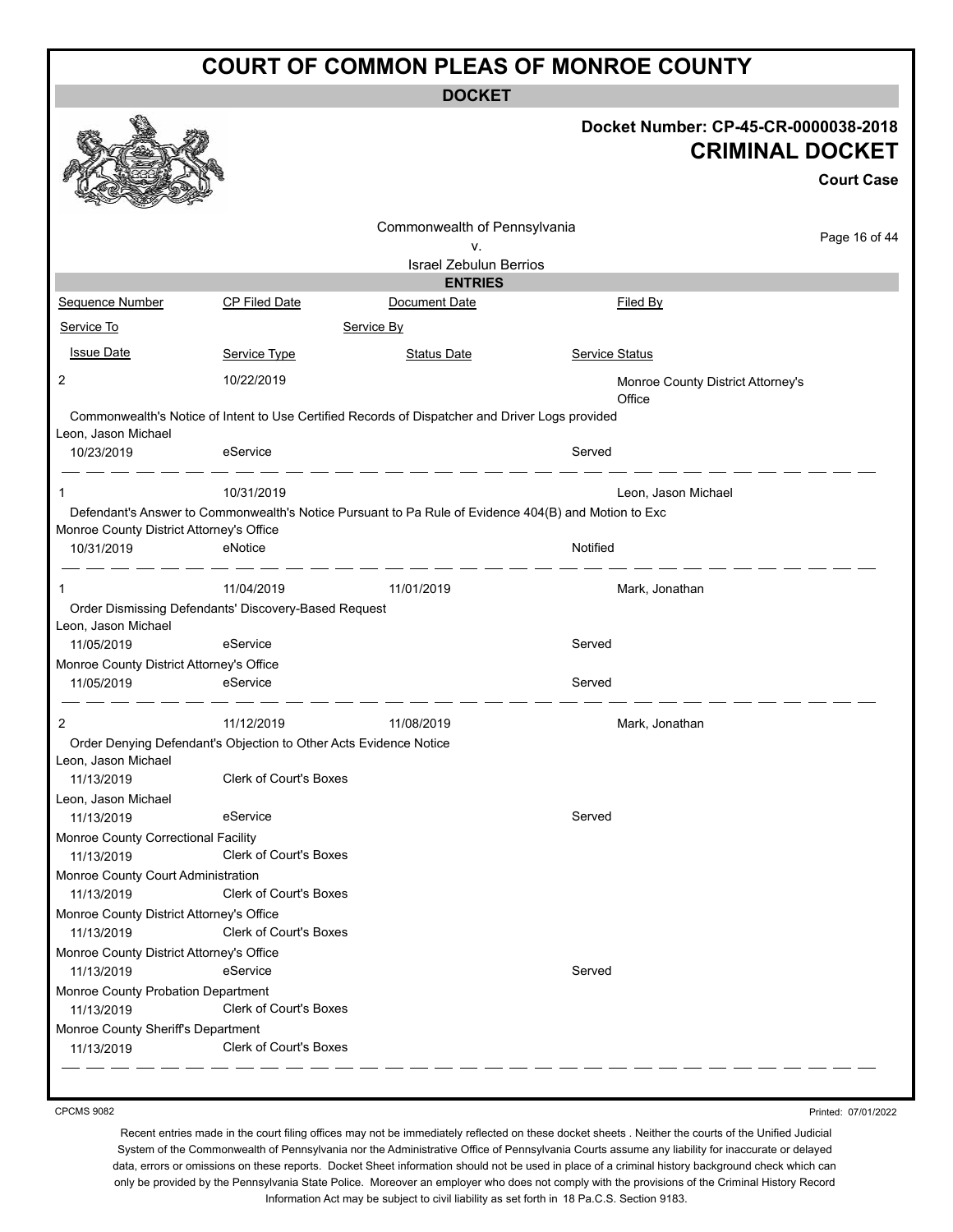**DOCKET**

#### **Docket Number: CP-45-CR-0000038-2018 CRIMINAL DOCKET**

**Court Case**

|                                                    |                                                 |                               |                | GUULL GASA                     |
|----------------------------------------------------|-------------------------------------------------|-------------------------------|----------------|--------------------------------|
|                                                    |                                                 | Commonwealth of Pennsylvania  |                |                                |
|                                                    |                                                 | ۷.                            |                | Page 17 of 44                  |
|                                                    |                                                 | <b>Israel Zebulun Berrios</b> |                |                                |
|                                                    |                                                 | <b>ENTRIES</b>                |                |                                |
| Sequence Number                                    | CP Filed Date                                   | Document Date                 | Filed By       |                                |
| Service To                                         |                                                 | Service By                    |                |                                |
| <b>Issue Date</b>                                  | Service Type                                    | <b>Status Date</b>            | Service Status |                                |
| 3                                                  | 11/18/2019                                      |                               | County         | Court of Common Pleas - Monroe |
| Jury Impaneled<br>Leon, Jason Michael              |                                                 |                               |                |                                |
| 11/19/2019                                         | eService                                        |                               | Served         |                                |
| Monroe County District Attorney's Office           |                                                 |                               |                |                                |
| 11/19/2019                                         | eService                                        |                               | Served         |                                |
| 2                                                  | 11/19/2019                                      |                               | Mark, Jonathan |                                |
| Proceed to Court (Mistrial)<br>Leon, Jason Michael |                                                 |                               |                |                                |
| 11/19/2019                                         | eService                                        |                               | Served         |                                |
| Monroe County District Attorney's Office           |                                                 |                               |                |                                |
| 11/19/2019                                         | eService                                        |                               | Served         |                                |
| 1                                                  | 11/20/2019                                      |                               | Mark, Jonathan |                                |
|                                                    | Order Scheduling Conference to Reschedule Trial |                               |                |                                |
| Leon, Jason Michael                                |                                                 |                               |                |                                |
| 11/20/2019                                         | Clerk of Court's Boxes                          |                               |                |                                |
| Leon, Jason Michael                                |                                                 |                               |                |                                |
| 11/20/2019                                         | eService                                        |                               | Served         |                                |
| Monroe County District Attorney's Office           |                                                 |                               |                |                                |
| 11/20/2019                                         | Clerk of Court's Boxes                          |                               |                |                                |
| Monroe County District Attorney's Office           |                                                 |                               |                |                                |
| 11/20/2019                                         | eService                                        |                               | Served         |                                |
| Monroe County Public Defender's Office             |                                                 |                               |                |                                |
| 11/20/2019                                         | Clerk of Court's Boxes                          |                               |                |                                |
| 2                                                  | 11/20/2019                                      | 11/18/2019                    | Mark, Jonathan |                                |
| Order Granted Motion for Mistrial                  |                                                 |                               |                |                                |
| Leon, Jason Michael                                |                                                 |                               |                |                                |
| 11/21/2019                                         | Clerk of Court's Boxes                          |                               |                |                                |
| Leon, Jason Michael                                |                                                 |                               |                |                                |
| 11/21/2019                                         | eService                                        |                               | Served         |                                |
| Monroe County Court Administration                 |                                                 |                               |                |                                |
| 11/21/2019                                         | Clerk of Court's Boxes                          |                               |                |                                |
| Monroe County District Attorney's Office           |                                                 |                               |                |                                |

CPCMS 9082

Printed: 07/01/2022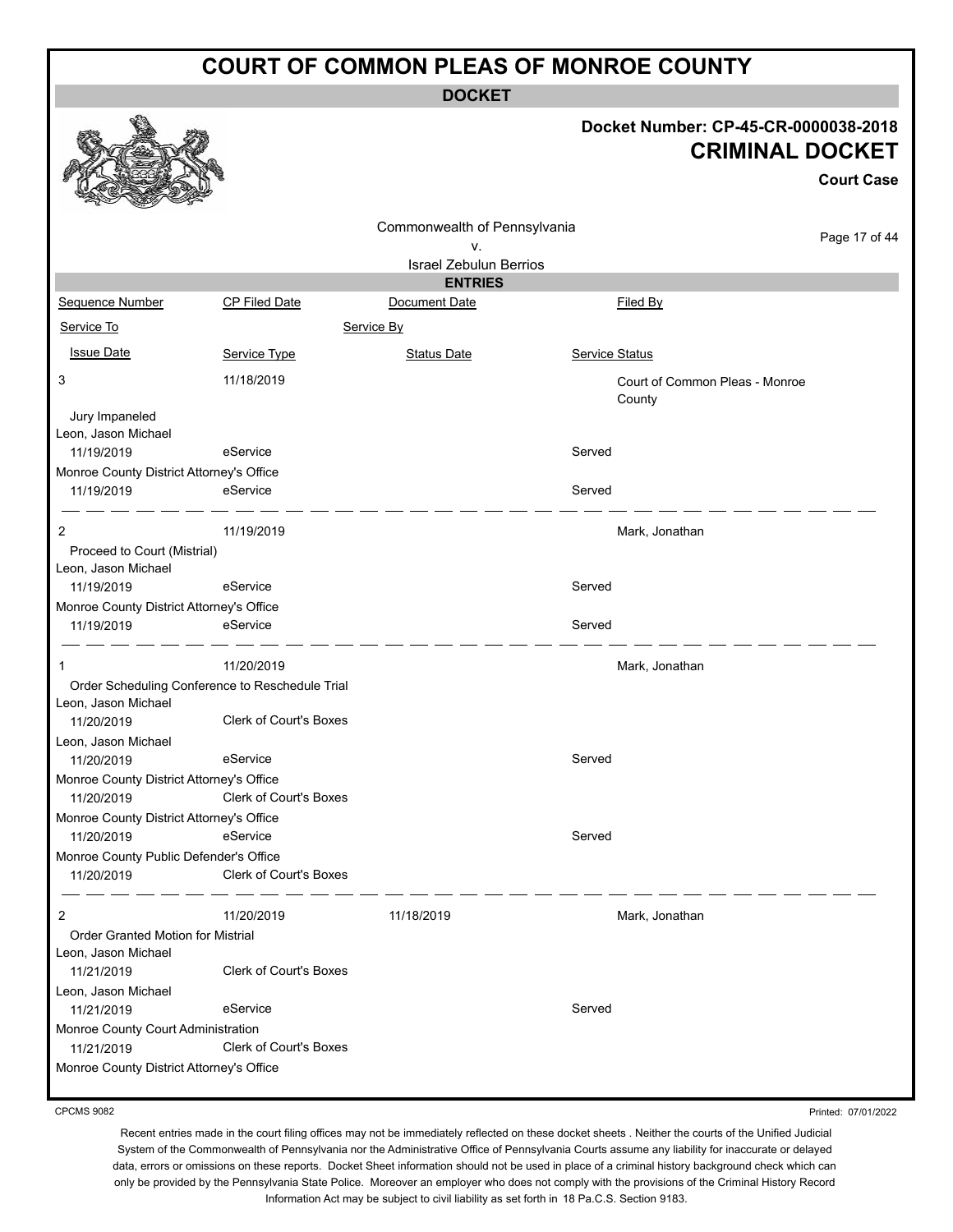**DOCKET**

|                                          |                                                                   |                               | Docket Number: CP-45-CR-0000038-2018        | <b>CRIMINAL DOCKET</b><br><b>Court Case</b> |
|------------------------------------------|-------------------------------------------------------------------|-------------------------------|---------------------------------------------|---------------------------------------------|
|                                          |                                                                   |                               |                                             |                                             |
|                                          |                                                                   | Commonwealth of Pennsylvania  |                                             |                                             |
|                                          |                                                                   | ٧.                            |                                             | Page 18 of 44                               |
|                                          |                                                                   | <b>Israel Zebulun Berrios</b> |                                             |                                             |
|                                          |                                                                   | <b>ENTRIES</b>                |                                             |                                             |
| Sequence Number                          | <b>CP Filed Date</b>                                              | Document Date                 | Filed By                                    |                                             |
| Service To                               |                                                                   | Service By                    |                                             |                                             |
| <b>Issue Date</b>                        | Service Type                                                      | <b>Status Date</b>            | <b>Service Status</b>                       |                                             |
| 11/21/2019                               | Clerk of Court's Boxes                                            |                               |                                             |                                             |
| Monroe County District Attorney's Office |                                                                   |                               |                                             |                                             |
| 11/21/2019                               | eService                                                          |                               | Served                                      |                                             |
|                                          |                                                                   |                               |                                             |                                             |
| 2                                        | 11/21/2019                                                        |                               | Mark, Jonathan                              |                                             |
|                                          | Order Scheduling Case for Final Call and Trial                    |                               |                                             |                                             |
| Leon, Jason Michael                      |                                                                   |                               |                                             |                                             |
| 11/21/2019                               | Clerk of Court's Boxes                                            |                               |                                             |                                             |
| Leon, Jason Michael<br>11/21/2019        | eService                                                          |                               | Served                                      |                                             |
| Monroe County Court Administration       |                                                                   |                               |                                             |                                             |
| 11/21/2019                               | <b>Clerk of Court's Boxes</b>                                     |                               |                                             |                                             |
| Monroe County District Attorney's Office |                                                                   |                               |                                             |                                             |
| 11/21/2019                               | Clerk of Court's Boxes                                            |                               |                                             |                                             |
| Monroe County District Attorney's Office |                                                                   |                               |                                             |                                             |
| 11/21/2019                               | eService                                                          |                               | Served                                      |                                             |
| 1                                        | 01/14/2020                                                        |                               | Monroe County District Attorney's<br>Office |                                             |
| Commonwealth's Motion to Reschedule      |                                                                   |                               |                                             |                                             |
| Leon, Jason Michael                      |                                                                   |                               |                                             |                                             |
| 01/14/2020                               | eNotice                                                           |                               | Notified                                    |                                             |
| Mancuso, Michael                         |                                                                   |                               |                                             |                                             |
| 01/14/2020                               | eService                                                          |                               | Served                                      |                                             |
| 1                                        | 01/16/2020                                                        | 01/14/2020                    | Mark, Jonathan                              |                                             |
|                                          | Order Granting Commonwealth's Motion to Reschedule Jury Selection |                               |                                             |                                             |
| Leon, Jason Michael                      |                                                                   |                               |                                             |                                             |
| 01/16/2020                               | eService                                                          |                               | Served                                      |                                             |
| Mancuso, Michael                         |                                                                   |                               |                                             |                                             |
| 01/16/2020                               | eService                                                          |                               | Served                                      |                                             |
| Monroe County Court Administration       |                                                                   |                               |                                             |                                             |
| 01/16/2020                               | Clerk of Court's Boxes                                            |                               |                                             |                                             |
| Monroe County District Attorney's Office |                                                                   |                               |                                             |                                             |
| 01/16/2020                               | eService                                                          |                               | Served                                      |                                             |

CPCMS 9082

Printed: 07/01/2022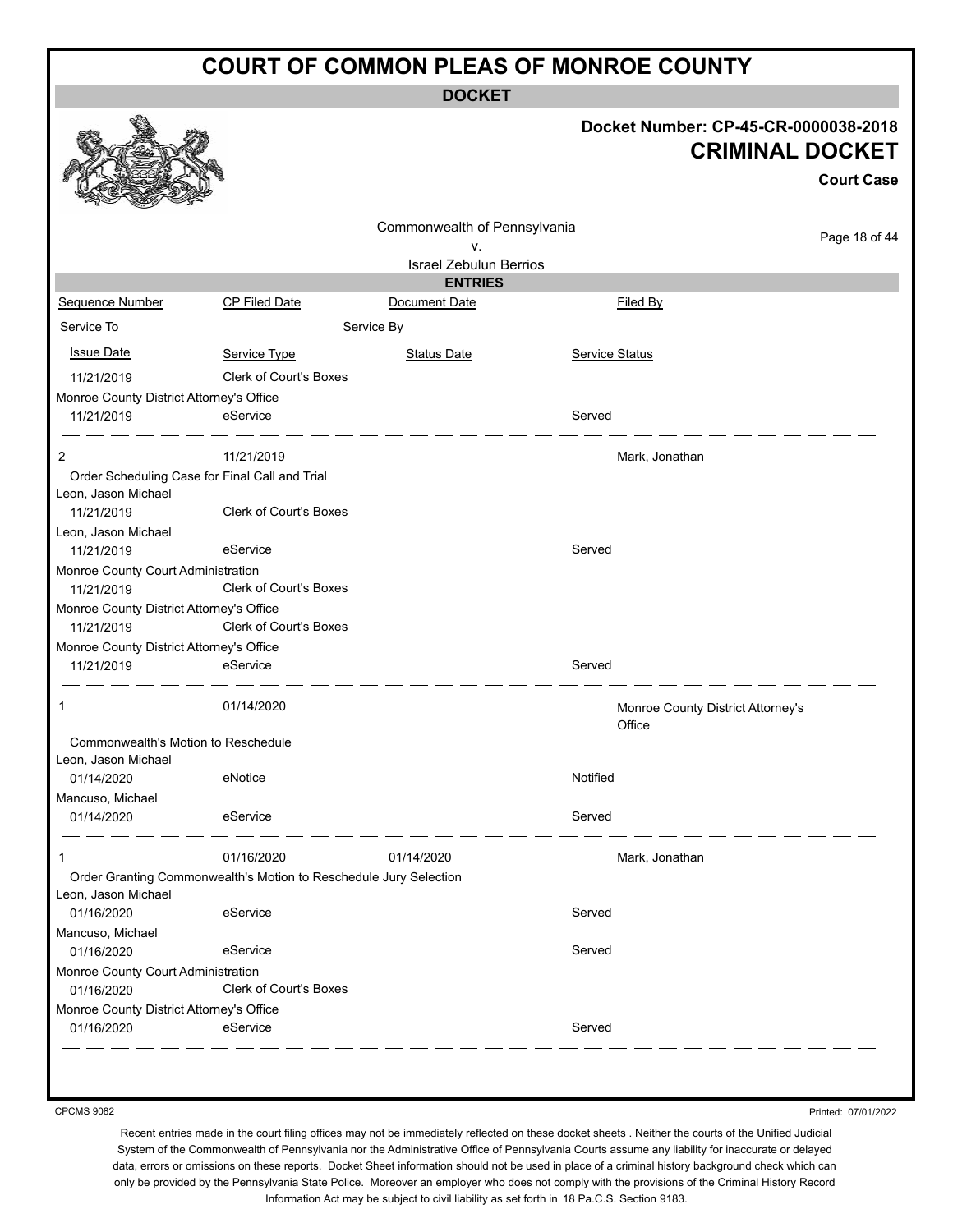**DOCKET**

#### **Docket Number: CP-45-CR-0000038-2018 CRIMINAL DOCKET**

**Court Case**

|                                                                     |                               | Commonwealth of Pennsylvania                    |                |                                             | Page 19 of 44 |
|---------------------------------------------------------------------|-------------------------------|-------------------------------------------------|----------------|---------------------------------------------|---------------|
|                                                                     |                               | ٧.                                              |                |                                             |               |
|                                                                     |                               | <b>Israel Zebulun Berrios</b><br><b>ENTRIES</b> |                |                                             |               |
| Sequence Number                                                     | CP Filed Date                 | Document Date                                   |                | Filed By                                    |               |
| Service To                                                          |                               | Service By                                      |                |                                             |               |
|                                                                     |                               |                                                 |                |                                             |               |
| <b>Issue Date</b>                                                   | Service Type                  | <b>Status Date</b>                              | Service Status |                                             |               |
| 1                                                                   | 01/27/2020                    |                                                 |                | Monroe County Court Reporters               |               |
| Transcript of Proceedings Filed - 11/18/2019<br>Leon, Jason Michael |                               |                                                 |                |                                             |               |
| 01/27/2020                                                          | eService                      |                                                 | Served         |                                             |               |
| Mancuso, Michael                                                    |                               |                                                 |                |                                             |               |
| 01/27/2020                                                          | eService                      |                                                 | Served         |                                             |               |
| Monroe County District Attorney's Office                            |                               |                                                 |                |                                             |               |
| 01/27/2020                                                          | eService                      |                                                 | Served         |                                             |               |
| $\overline{c}$                                                      | 01/27/2020                    |                                                 |                | Monroe County Court Reporters               |               |
| Certificate of Service                                              |                               |                                                 |                |                                             |               |
| Leon, Jason Michael                                                 |                               |                                                 |                |                                             |               |
| 01/27/2020                                                          | eService                      |                                                 | Served         |                                             |               |
| Mancuso, Michael                                                    |                               |                                                 | Served         |                                             |               |
| 01/27/2020<br>Monroe County District Attorney's Office              | eService                      |                                                 |                |                                             |               |
| 01/27/2020                                                          | eService                      |                                                 | Served         |                                             |               |
|                                                                     |                               |                                                 |                |                                             |               |
| $\overline{c}$                                                      | 02/05/2020                    |                                                 |                | Mark, Jonathan                              |               |
| Order Scheduling Hearing                                            |                               |                                                 |                |                                             |               |
| Leon, Jason Michael                                                 |                               |                                                 |                |                                             |               |
| 02/07/2020                                                          | eService                      |                                                 | Served         |                                             |               |
| Mancuso, Michael                                                    | eService                      |                                                 |                |                                             |               |
| 02/07/2020                                                          |                               |                                                 | Served         |                                             |               |
| Monroe County Court Administration<br>02/07/2020                    | <b>Clerk of Court's Boxes</b> |                                                 |                |                                             |               |
| Monroe County District Attorney's Office                            |                               |                                                 |                |                                             |               |
| 02/07/2020                                                          | eService                      |                                                 | Served         |                                             |               |
| 1                                                                   | 02/26/2020                    |                                                 |                | Monroe County District Attorney's<br>Office |               |
| Motion for Transcripts                                              |                               |                                                 |                |                                             |               |
| Leon, Jason Michael                                                 |                               |                                                 |                |                                             |               |
| 02/26/2020                                                          | eNotice                       |                                                 | Notified       |                                             |               |
| Mancuso, Michael                                                    |                               |                                                 |                |                                             |               |
| 02/26/2020                                                          | eService                      |                                                 | Served         |                                             |               |
|                                                                     |                               |                                                 |                |                                             |               |

CPCMS 9082

Printed: 07/01/2022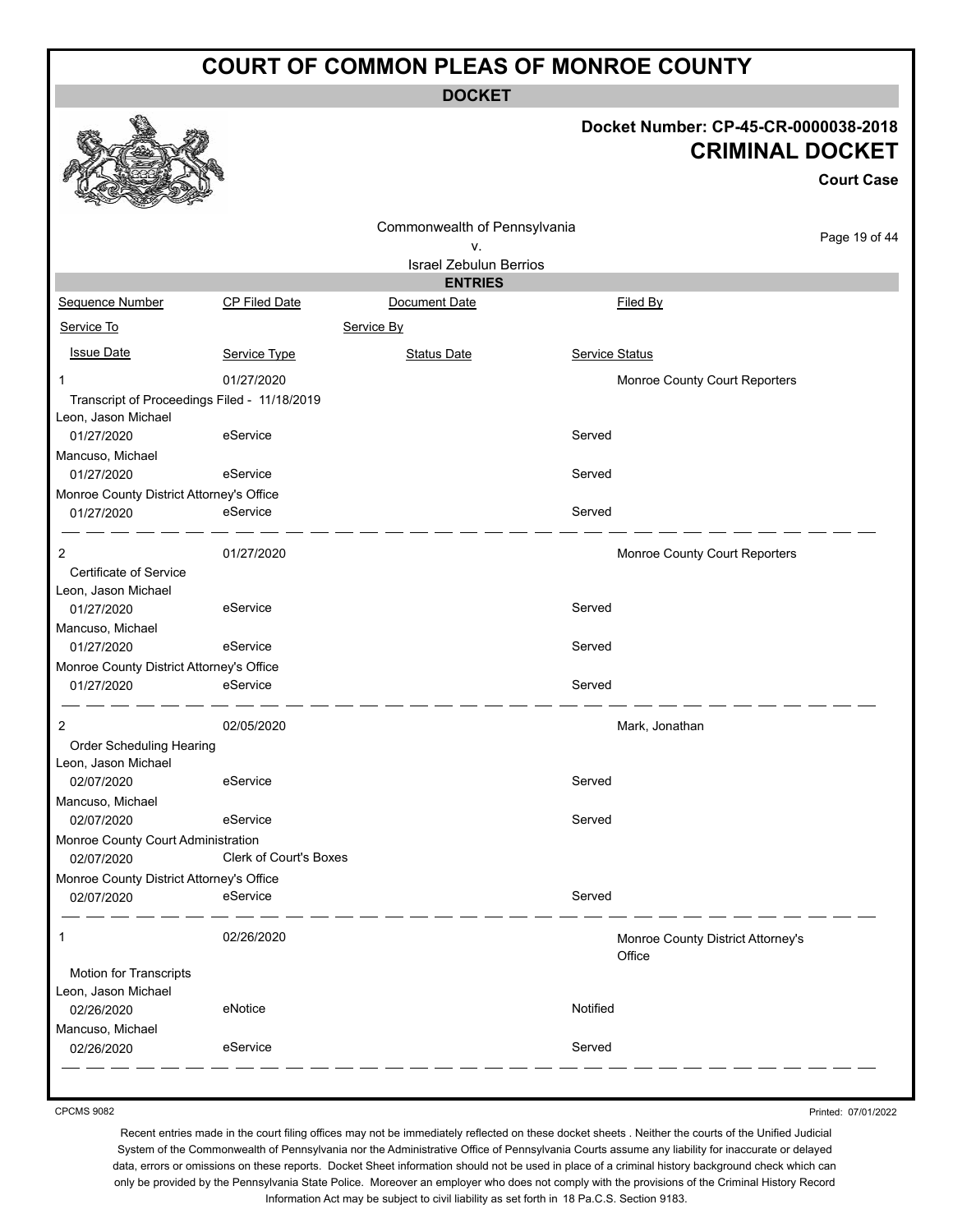**DOCKET**

#### **Docket Number: CP-45-CR-0000038-2018 CRIMINAL DOCKET**

**Court Case**

|                                                               |                      | Commonwealth of Pennsylvania                    |                               | Page 20 of 44 |
|---------------------------------------------------------------|----------------------|-------------------------------------------------|-------------------------------|---------------|
|                                                               |                      | ٧.                                              |                               |               |
|                                                               |                      | <b>Israel Zebulun Berrios</b><br><b>ENTRIES</b> |                               |               |
| Sequence Number                                               | <b>CP Filed Date</b> | Document Date                                   | Filed By                      |               |
| Service To                                                    |                      | Service By                                      |                               |               |
|                                                               |                      |                                                 |                               |               |
| <b>Issue Date</b>                                             | Service Type         | <b>Status Date</b>                              | Service Status                |               |
| 1                                                             | 02/27/2020           | 02/27/2020                                      | Mark, Jonathan                |               |
| Order to Transcribe Notes of Testimony<br>Leon, Jason Michael |                      |                                                 |                               |               |
| 02/27/2020                                                    | eService             |                                                 | Served                        |               |
| Mancuso, Michael                                              |                      |                                                 |                               |               |
| 02/27/2020                                                    | eService             |                                                 | Served                        |               |
| Monroe County District Attorney's Office                      |                      |                                                 |                               |               |
| 02/27/2020                                                    | eService             |                                                 | Served                        |               |
| 1                                                             | 03/02/2020           |                                                 | Monroe County Court Reporters |               |
| Notice of Completion of Transcript                            |                      |                                                 |                               |               |
| Leon, Jason Michael                                           |                      |                                                 |                               |               |
| 03/03/2020                                                    | eService             |                                                 | Served                        |               |
| Mancuso, Michael                                              | eService             |                                                 | Served                        |               |
| 03/03/2020                                                    |                      |                                                 |                               |               |
| Monroe County District Attorney's Office<br>03/03/2020        | eService             |                                                 | Served                        |               |
|                                                               |                      |                                                 |                               |               |
| 2                                                             | 03/02/2020           | 11/12/2019                                      | Monroe County Court Reporters |               |
| <b>Transcript of Proceedings Filed</b>                        |                      |                                                 |                               |               |
| Leon, Jason Michael                                           |                      |                                                 |                               |               |
| 03/03/2020                                                    | eService             |                                                 | Served                        |               |
| Mancuso, Michael                                              | eService             |                                                 |                               |               |
| 03/03/2020                                                    |                      |                                                 | Served                        |               |
| Monroe County District Attorney's Office<br>03/03/2020        | eService             |                                                 | Served                        |               |
|                                                               |                      |                                                 |                               |               |
| 3                                                             | 03/02/2020           | 11/13/2019                                      | Monroe County Court Reporters |               |
| <b>Transcript of Proceedings Filed</b>                        |                      |                                                 |                               |               |
| Leon, Jason Michael                                           |                      |                                                 |                               |               |
| 03/03/2020                                                    | eService             |                                                 | Served                        |               |
| Mancuso, Michael                                              |                      |                                                 |                               |               |
| 03/03/2020                                                    | eService             |                                                 | Served                        |               |
| Monroe County District Attorney's Office                      |                      |                                                 |                               |               |
| 03/03/2020                                                    | eService             |                                                 | Served                        |               |

CPCMS 9082

Printed: 07/01/2022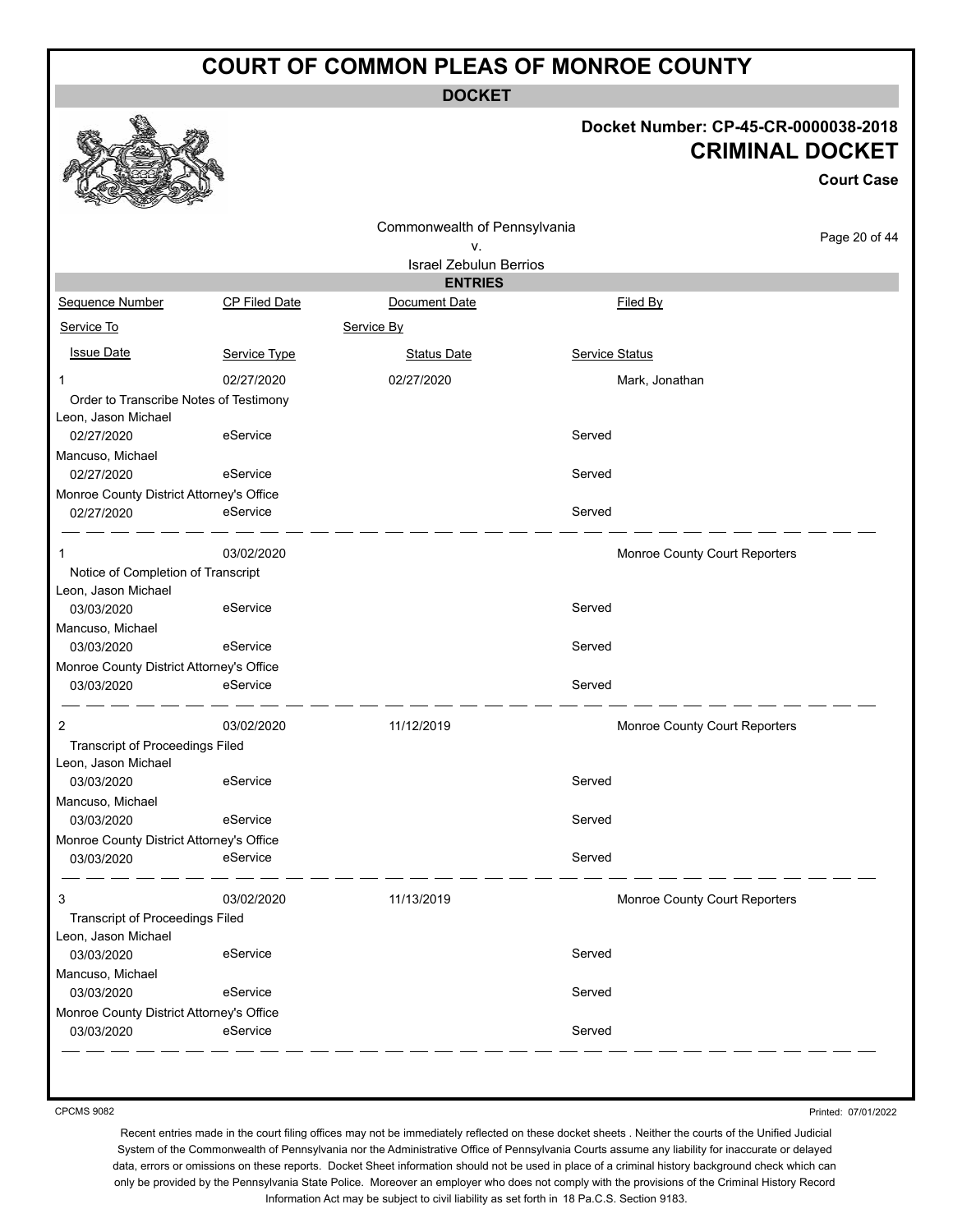**DOCKET**

#### **Docket Number: CP-45-CR-0000038-2018 CRIMINAL DOCKET**

**Court Case**

| Commonwealth of Pennsylvania<br>v.               |                                                             |                               |                       | Page 21 of 44  |
|--------------------------------------------------|-------------------------------------------------------------|-------------------------------|-----------------------|----------------|
|                                                  |                                                             | <b>Israel Zebulun Berrios</b> |                       |                |
|                                                  |                                                             | <b>ENTRIES</b>                |                       |                |
| Sequence Number                                  | <b>CP Filed Date</b>                                        | Document Date                 | Filed By              |                |
| Service To                                       | Service By                                                  |                               |                       |                |
| <b>Issue Date</b>                                | Service Type                                                | <b>Status Date</b>            | <b>Service Status</b> |                |
| 1                                                | 03/17/2020                                                  | 03/16/2020                    |                       | Mark, Jonathan |
|                                                  | Order Appointing J. Leon, Esq. as Special Conflict Counsesl |                               |                       |                |
| Leon, Jason Michael                              |                                                             |                               |                       |                |
| 03/17/2020                                       | eService                                                    |                               | Served                |                |
| Mancuso, Michael                                 |                                                             |                               |                       |                |
| 03/17/2020                                       | eService                                                    |                               | Served                |                |
| Monroe County Court Administration               |                                                             |                               |                       |                |
| 03/17/2020                                       | <b>Clerk of Court's Boxes</b>                               |                               |                       |                |
| Monroe County District Attorney's Office         |                                                             |                               |                       |                |
| 03/17/2020                                       | eService                                                    |                               | Served                |                |
| 2                                                | 03/19/2020                                                  |                               |                       | Mark, Jonathan |
|                                                  | Order Pre-Trial Conference 4/21/20 @ 1:30pm CR#3            |                               |                       |                |
| Leon, Jason Michael                              |                                                             |                               |                       |                |
| 03/20/2020                                       | <b>Clerk of Court's Boxes</b>                               |                               |                       |                |
| Leon, Jason Michael                              |                                                             |                               |                       |                |
| 03/20/2020                                       | eService                                                    |                               | Served                |                |
| Mancuso, Michael                                 |                                                             |                               |                       |                |
| 03/20/2020                                       | eService                                                    |                               | Served                |                |
| Monroe County District Attorney's Office         |                                                             |                               |                       |                |
| 03/20/2020                                       | eService                                                    |                               | Served                |                |
| 3                                                | 03/19/2020                                                  | 03/18/2020                    |                       | Mark, Jonathan |
| Order Counsel Have Seven Days to Flle            |                                                             |                               |                       |                |
| Leon, Jason Michael                              |                                                             |                               |                       |                |
| 03/20/2020                                       | eService                                                    |                               | Served                |                |
| Mancuso, Michael                                 |                                                             |                               |                       |                |
| 03/20/2020                                       | eService                                                    |                               | Served                |                |
| Monroe County Correctional Facility              |                                                             |                               |                       |                |
| 03/20/2020                                       | Clerk of Court's Boxes                                      |                               |                       |                |
| Monroe County Court Administration               |                                                             |                               |                       |                |
| 03/20/2020                                       | Clerk of Court's Boxes                                      |                               |                       |                |
| Monroe County District Attorney's Office         |                                                             |                               |                       |                |
| 03/20/2020                                       | eService                                                    |                               | Served                |                |
| Monroe County Probation Department<br>03/20/2020 | Clerk of Court's Boxes                                      |                               |                       |                |
| Monroe County Sheriff's Department               |                                                             |                               |                       |                |

CPCMS 9082

Printed: 07/01/2022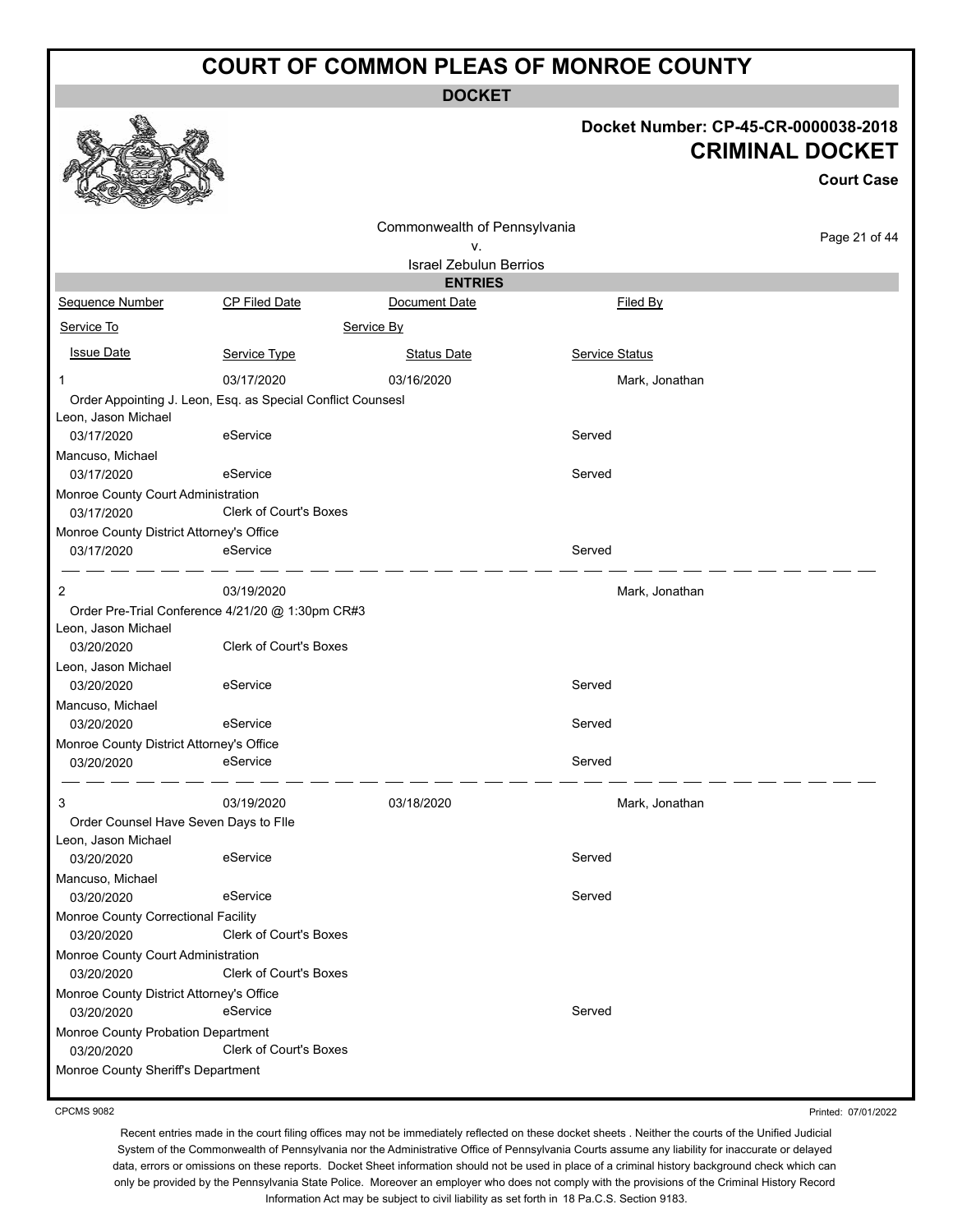**DOCKET**

|               |                                                                                       | Docket Number: CP-45-CR-0000038-2018<br><b>CRIMINAL DOCKET</b> | <b>Court Case</b> |
|---------------|---------------------------------------------------------------------------------------|----------------------------------------------------------------|-------------------|
|               | Commonwealth of Pennsylvania<br>٧.<br><b>Israel Zebulun Berrios</b><br><b>ENTRIES</b> |                                                                | Page 22 of 44     |
| Date          | Document Date                                                                         | Filed By                                                       |                   |
|               | Service By                                                                            |                                                                |                   |
| <u>Type</u>   | <b>Status Date</b>                                                                    | Service Status                                                 |                   |
| Court's Boxes |                                                                                       |                                                                |                   |
| 20<br>псе     |                                                                                       | Mark, Jonathan                                                 |                   |
|               |                                                                                       | Served                                                         |                   |
|               |                                                                                       | Served                                                         |                   |
| Court's Boxes |                                                                                       |                                                                |                   |



#### Sequence Number CP Filed Service To **Issue Date Service Type** Service Status Date Service Status Date Service Status 03/20/2020 Clerk of 1 04/08/2020 Mark, Jonathan Order Granting Motion for Continuar Leon, Jason Michael 04/08/2020 eService Served Mancuso, Michael 04/08/2020 eService Monroe County Court Administration 04/08/2020 Clerk of Monroe County District Attorney's Office 04/08/2020 eService entertainment of the Served Monroe County Probation 04/08/2020 Clerk of Court's Boxes للدا المستدار 1 06/17/2020 Mark, Jonathan Order Denying Motion for Severance Leon, Jason Michael 06/18/2020 eService Served Mancuso, Michael 06/18/2020 eService Served Monroe County District Attorney's Office 06/18/2020 eService Served - - - - - - - - - -1 09/16/2020 09/16/2020 Mark, Jonathan Order Scheduling Hearing Leon, Jason Michael 09/16/2020 eService Served Mancuso, Michael 09/16/2020 eService exercises and the Served Monroe County Court Administration 09/16/2020 Clerk of Court's Boxes Monroe County District Attorney's Office 09/16/2020 eService Served - - - - - - -3 09/24/2020 09/24/2020 Mark, Jonathan Order Granting Motion for Continuance

CPCMS 9082

Recent entries made in the court filing offices may not be immediately reflected on these docket sheets . Neither the courts of the Unified Judicial System of the Commonwealth of Pennsylvania nor the Administrative Office of Pennsylvania Courts assume any liability for inaccurate or delayed data, errors or omissions on these reports. Docket Sheet information should not be used in place of a criminal history background check which can only be provided by the Pennsylvania State Police. Moreover an employer who does not comply with the provisions of the Criminal History Record Information Act may be subject to civil liability as set forth in 18 Pa.C.S. Section 9183.

Printed: 07/01/2022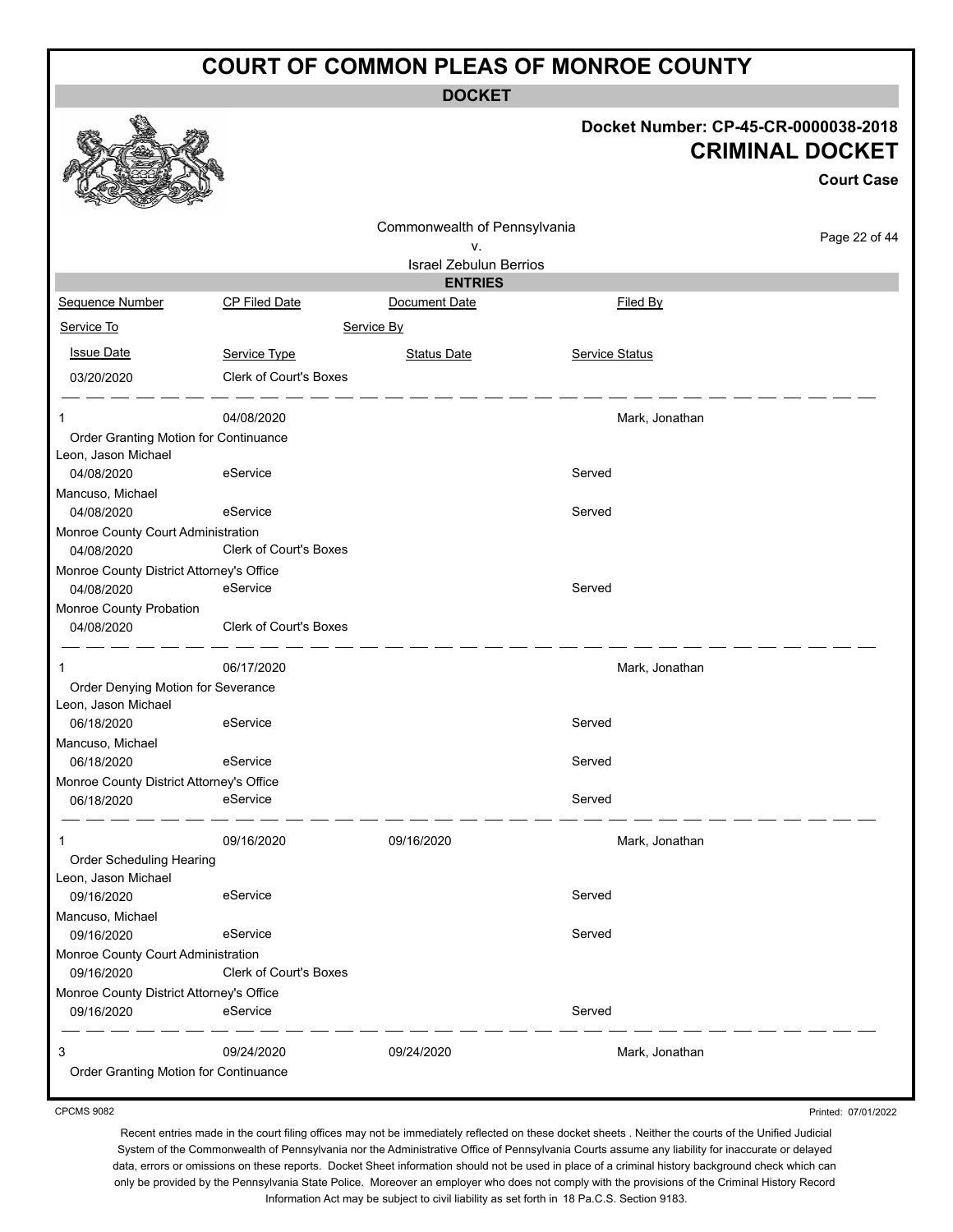**DOCKET**

#### **Docket Number: CP-45-CR-0000038-2018 CRIMINAL DOCKET**

**Court Case**

|                                                   |                                                                 |                               |                | GUULL GASA    |
|---------------------------------------------------|-----------------------------------------------------------------|-------------------------------|----------------|---------------|
|                                                   |                                                                 | Commonwealth of Pennsylvania  |                |               |
|                                                   |                                                                 | ٧.                            |                | Page 23 of 44 |
|                                                   |                                                                 | <b>Israel Zebulun Berrios</b> |                |               |
|                                                   |                                                                 | <b>ENTRIES</b>                |                |               |
| Sequence Number                                   | <b>CP Filed Date</b>                                            | Document Date                 | Filed By       |               |
| Service To                                        |                                                                 | Service By                    |                |               |
| <b>Issue Date</b>                                 | Service Type                                                    | <b>Status Date</b>            | Service Status |               |
| Leon, Jason Michael                               |                                                                 |                               |                |               |
| 09/24/2020                                        | eService                                                        |                               | Served         |               |
| Mancuso, Michael                                  |                                                                 |                               |                |               |
| 09/24/2020                                        | eService                                                        |                               | Served         |               |
| Monroe County Court Administration                |                                                                 |                               |                |               |
| 09/24/2020                                        | Clerk of Court's Boxes                                          |                               |                |               |
| Monroe County District Attorney's Office          |                                                                 |                               |                |               |
| 09/24/2020                                        | eService                                                        |                               | Served         |               |
| 2                                                 | 10/05/2020                                                      |                               | Mark, Jonathan |               |
|                                                   | Order Continuing Case for Trial / Placed on February Trial Term |                               |                |               |
| Leon, Jason Michael                               |                                                                 |                               |                |               |
| 10/05/2020                                        | eService                                                        |                               | Served         |               |
| Mancuso, Michael                                  |                                                                 |                               |                |               |
| 10/05/2020                                        | eService                                                        |                               | Served         |               |
| Monroe County Correctional Facility               |                                                                 |                               |                |               |
| 10/05/2020                                        | <b>Clerk of Court's Boxes</b>                                   |                               |                |               |
| Monroe County Court Administration                |                                                                 |                               |                |               |
| 10/05/2020                                        | <b>Clerk of Court's Boxes</b>                                   |                               |                |               |
| Monroe County District Attorney's Office          |                                                                 |                               |                |               |
| 10/05/2020                                        | eService                                                        |                               | Served         |               |
| Other                                             |                                                                 |                               |                |               |
| 10/05/2020                                        | <b>First Class</b>                                              |                               |                |               |
| 1                                                 | 12/17/2020                                                      | 12/16/2020                    | Mark, Jonathan |               |
| Order to Place Case on Trial List                 |                                                                 |                               |                |               |
| Leon, Jason Michael                               |                                                                 |                               |                |               |
| 12/17/2020                                        | eService                                                        |                               | Served         |               |
| Mancuso, Michael                                  |                                                                 |                               |                |               |
| 12/17/2020                                        | eService                                                        |                               | Served         |               |
| Monroe County Correctional Facility<br>12/17/2020 | Clerk of Court's Boxes                                          |                               |                |               |
| Monroe County Court Administration<br>12/17/2020  | Clerk of Court's Boxes                                          |                               |                |               |
| Monroe County District Attorney's Office          |                                                                 |                               |                |               |
| 12/17/2020                                        | eService                                                        |                               | Served         |               |
| Other                                             |                                                                 |                               |                |               |

CPCMS 9082

Printed: 07/01/2022

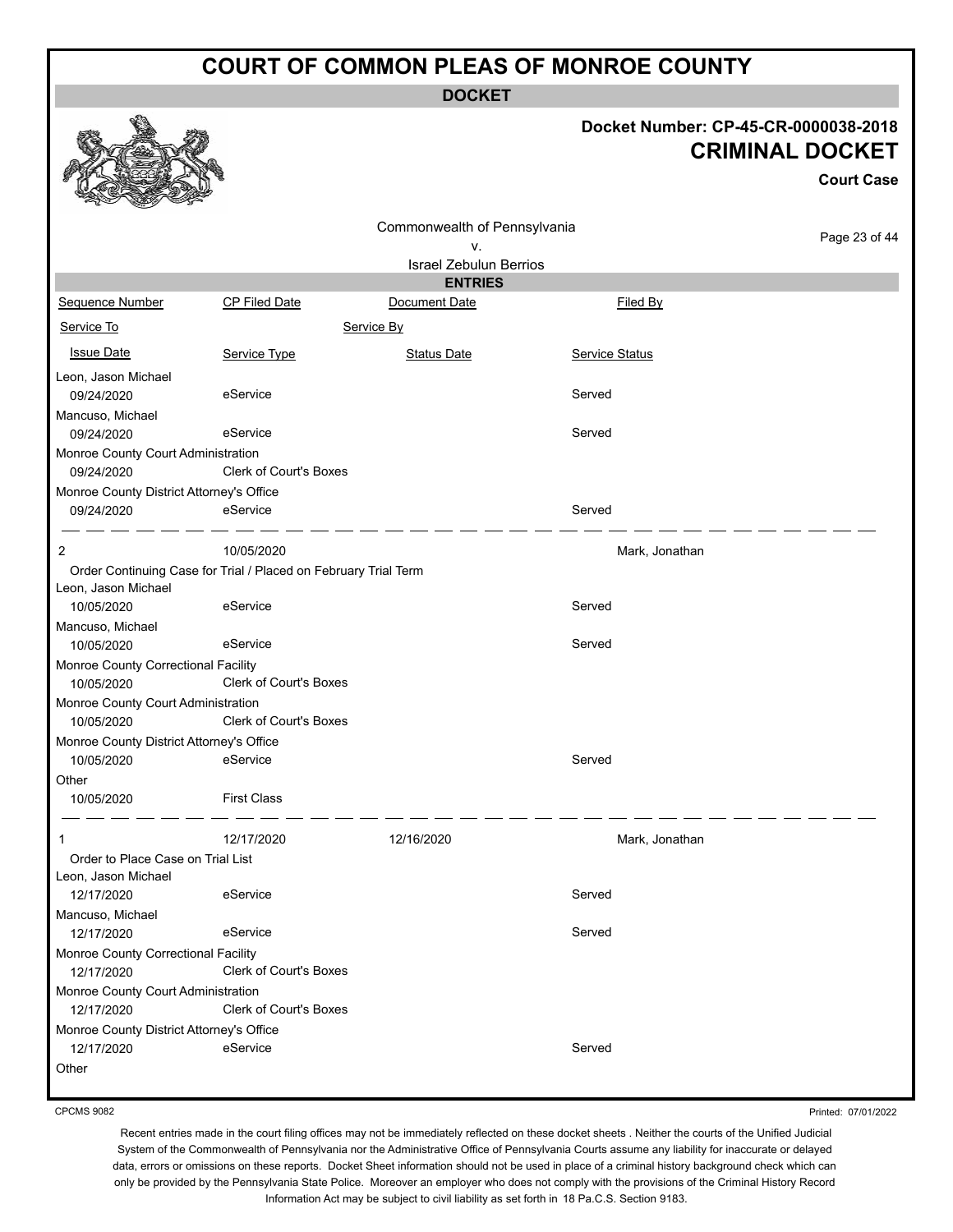**DOCKET**

# **Docket Number: CP-45-CR-0000038-2018 CRIMINAL DOCKET**

**Court Case**

|                                                                |                               | Commonwealth of Pennsylvania  |                |               |
|----------------------------------------------------------------|-------------------------------|-------------------------------|----------------|---------------|
|                                                                |                               | ٧.                            |                | Page 24 of 44 |
|                                                                |                               | <b>Israel Zebulun Berrios</b> |                |               |
|                                                                |                               | <b>ENTRIES</b>                |                |               |
| Sequence Number                                                | CP Filed Date                 | Document Date                 | Filed By       |               |
| Service To                                                     |                               | Service By                    |                |               |
| <b>Issue Date</b>                                              | Service Type                  | <b>Status Date</b>            | Service Status |               |
| 12/17/2020                                                     | <b>First Class</b>            |                               |                |               |
|                                                                |                               |                               |                |               |
| $\overline{c}$                                                 | 02/26/2021                    |                               | Mark, Jonathan |               |
| Order Pre-Trrial Conference Rescheduled<br>Leon, Jason Michael |                               |                               |                |               |
| 02/26/2021                                                     | eService                      |                               | Served         |               |
| Mancuso, Michael                                               |                               |                               |                |               |
| 02/26/2021                                                     | eService                      |                               | Served         |               |
| Monroe County District Attorney's Office                       |                               |                               |                |               |
| 02/26/2021                                                     | eService                      |                               | Served         |               |
|                                                                |                               |                               |                |               |
| $\overline{c}$                                                 | 03/10/2021                    |                               | Mark, Jonathan |               |
| Order Scheduling Hearing                                       |                               |                               |                |               |
| Leon, Jason Michael                                            |                               |                               |                |               |
| 03/11/2021                                                     | eService                      |                               | Served         |               |
| Mancuso, Michael                                               |                               |                               |                |               |
| 03/11/2021                                                     | eService                      |                               | Served         |               |
| Monroe County Court Administration                             |                               |                               |                |               |
| 03/11/2021                                                     | <b>Clerk of Court's Boxes</b> |                               |                |               |
| Monroe County District Attorney's Office                       |                               |                               |                |               |
| 03/11/2021                                                     | eService                      |                               | Served         |               |
| 5                                                              | 03/22/2021                    |                               | Mark, Jonathan |               |
| Order Scheduling Hearing                                       |                               |                               |                |               |
| Leon, Jason Michael                                            |                               |                               |                |               |
| 03/22/2021                                                     | eService                      |                               | Served         |               |
| Mancuso, Michael                                               |                               |                               |                |               |
| 03/22/2021                                                     | eService                      |                               | Served         |               |
| Monroe County Correctional Facility                            |                               |                               |                |               |
| 03/22/2021                                                     | Clerk of Court's Boxes        |                               |                |               |
| Monroe County Court Administration                             |                               |                               |                |               |
| 03/22/2021                                                     | Clerk of Court's Boxes        |                               |                |               |
| Monroe County District Attorney's Office                       |                               |                               |                |               |
| 03/22/2021                                                     | eService                      |                               | Served         |               |
| Monroe County Probation Department                             |                               |                               |                |               |
| 03/22/2021                                                     | Clerk of Court's Boxes        |                               |                |               |
| Monroe County Sheriff's Department                             |                               |                               |                |               |
|                                                                |                               |                               |                |               |

CPCMS 9082

Printed: 07/01/2022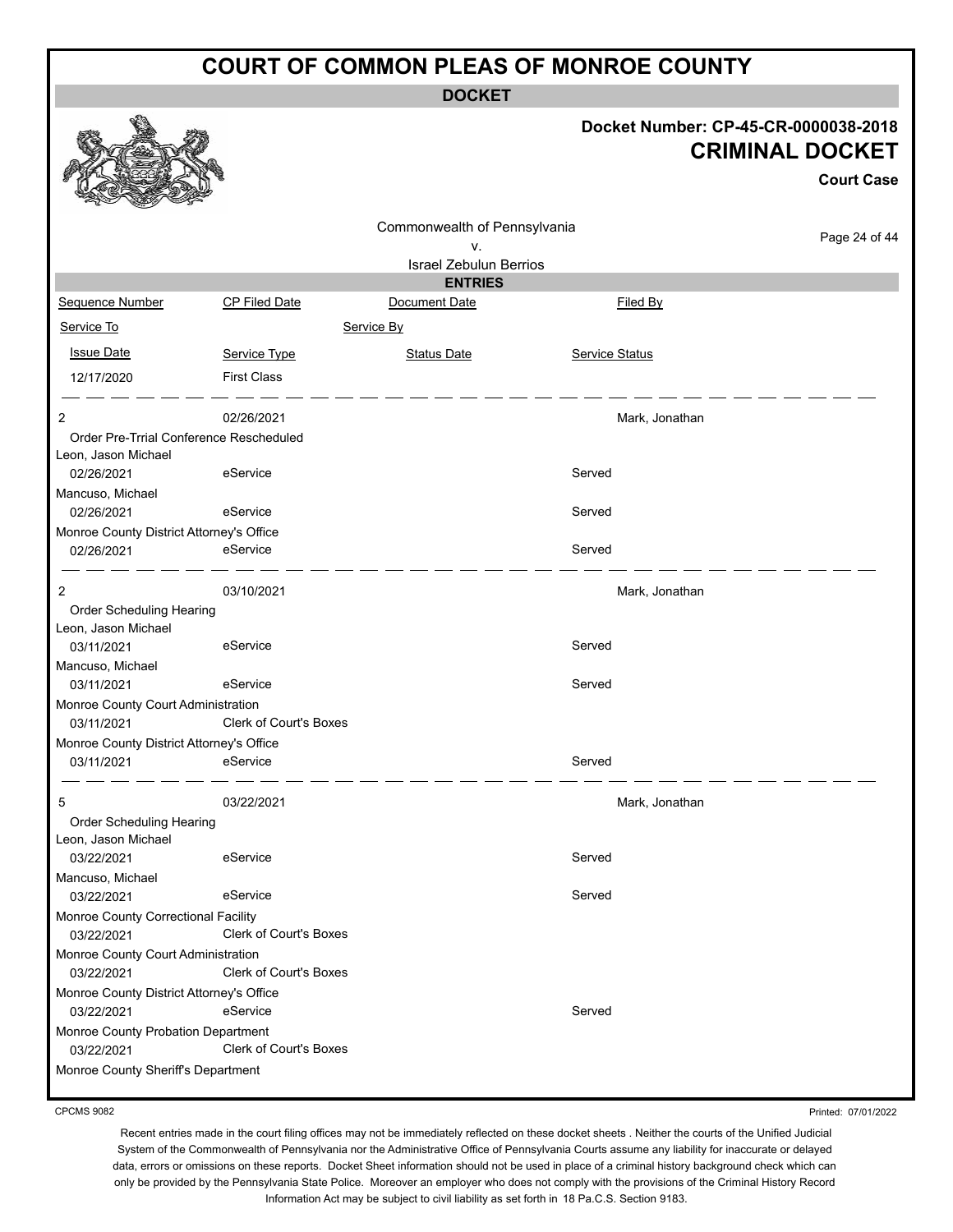**DOCKET**

|                                                              |                               | <b>DOCKEI</b>                 |                |                                                                |                   |
|--------------------------------------------------------------|-------------------------------|-------------------------------|----------------|----------------------------------------------------------------|-------------------|
|                                                              |                               |                               |                | Docket Number: CP-45-CR-0000038-2018<br><b>CRIMINAL DOCKET</b> | <b>Court Case</b> |
|                                                              |                               | Commonwealth of Pennsylvania  |                |                                                                |                   |
|                                                              |                               | ۷.                            |                |                                                                | Page 25 of 44     |
|                                                              |                               | <b>Israel Zebulun Berrios</b> |                |                                                                |                   |
|                                                              |                               | <b>ENTRIES</b>                |                |                                                                |                   |
| Sequence Number                                              | CP Filed Date                 | Document Date                 |                | Filed By                                                       |                   |
| Service To                                                   |                               | Service By                    |                |                                                                |                   |
| <b>Issue Date</b>                                            | Service Type                  | <b>Status Date</b>            | Service Status |                                                                |                   |
| 03/22/2021                                                   | Clerk of Court's Boxes        |                               |                |                                                                |                   |
| 1                                                            | 05/26/2021                    | 05/26/2021                    |                | Mark, Jonathan                                                 |                   |
| Order Granting Motion for Continuance<br>Leon, Jason Michael |                               |                               |                |                                                                |                   |
| 05/26/2021                                                   | eService                      |                               | Served         |                                                                |                   |
| Mancuso, Michael                                             |                               |                               |                |                                                                |                   |
| 05/26/2021                                                   | eService                      |                               | Served         |                                                                |                   |
| Monroe County Court Administration<br>05/26/2021             | Clerk of Court's Boxes        |                               |                |                                                                |                   |
| Monroe County District Attorney's Office<br>05/26/2021       | eService                      |                               | Served         |                                                                |                   |
| 1                                                            | 07/02/2021                    |                               |                | Monroe County District Attorney's<br>Office                    |                   |
| Motion for Transcripts                                       |                               |                               |                |                                                                |                   |
| Leon, Jason Michael                                          |                               |                               |                |                                                                |                   |
| 07/02/2021                                                   | eNotice                       |                               | Notified       |                                                                |                   |
| Mancuso, Michael                                             |                               |                               |                |                                                                |                   |
| 07/02/2021                                                   | eService                      |                               | Served         |                                                                |                   |
|                                                              | 07/07/2021                    | 07/07/2021                    |                | Mark, Jonathan                                                 |                   |
| Order to Transcribe Notes of Testimony                       |                               |                               |                |                                                                |                   |
| Leon, Jason Michael                                          |                               |                               |                |                                                                |                   |
| 07/07/2021                                                   | eService                      |                               | Served         |                                                                |                   |
| Mancuso, Michael                                             |                               |                               |                |                                                                |                   |
| 07/07/2021                                                   | eService                      |                               | Served         |                                                                |                   |
| Monroe County Court Administration                           |                               |                               |                |                                                                |                   |
| 07/07/2021                                                   | <b>Clerk of Court's Boxes</b> |                               |                |                                                                |                   |
| Monroe County District Attorney's Office<br>07/07/2021       | eService                      |                               | Served         |                                                                |                   |
| Other                                                        |                               |                               |                |                                                                |                   |
| 07/07/2021                                                   | <b>First Class</b>            |                               |                |                                                                |                   |
| Other                                                        |                               |                               |                |                                                                |                   |
| 07/07/2021                                                   | <b>First Class</b>            |                               |                |                                                                |                   |
|                                                              |                               |                               |                |                                                                |                   |
|                                                              |                               |                               |                |                                                                |                   |

CPCMS 9082

Printed: 07/01/2022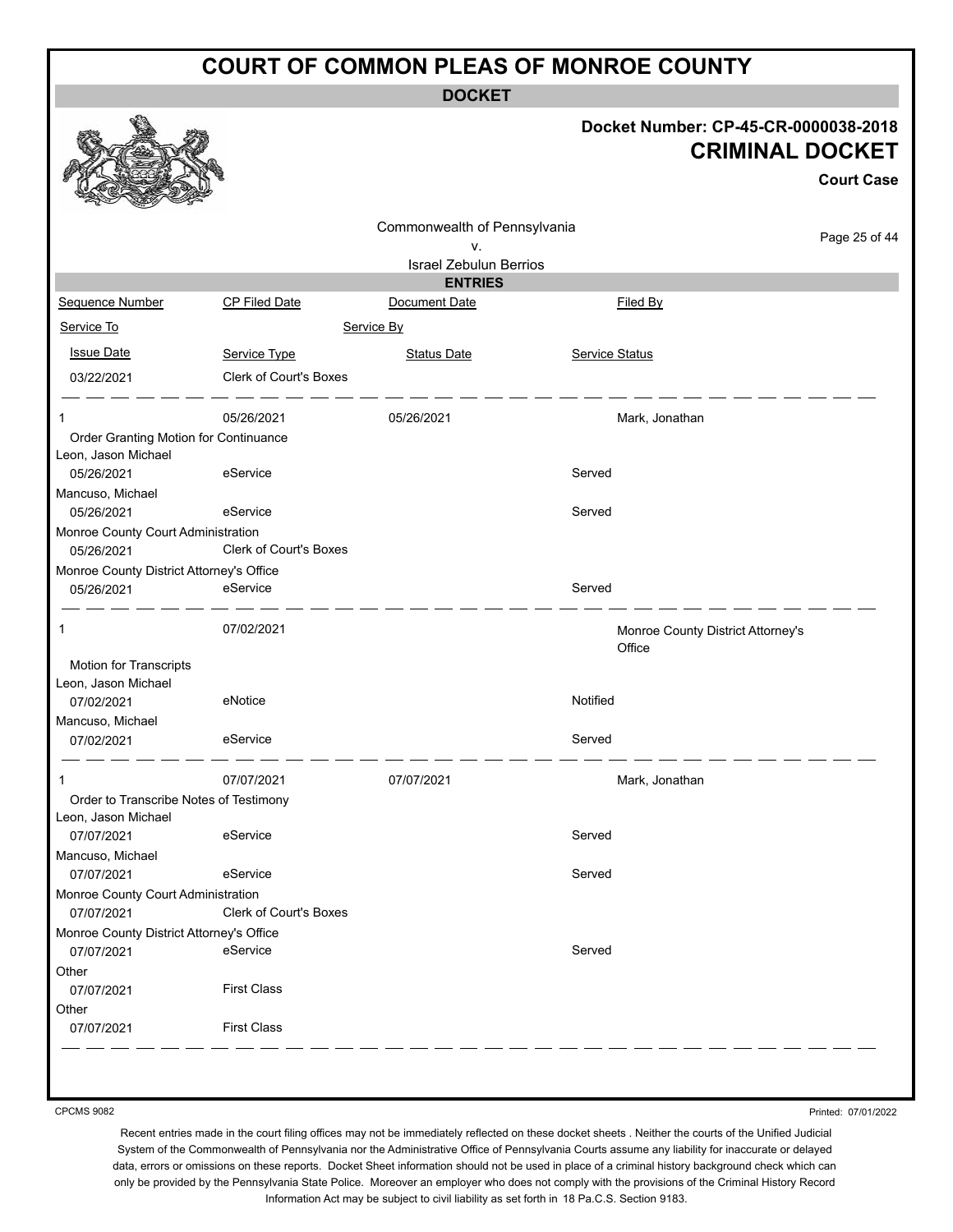**DOCKET**

#### **Docket Number: CP-45-CR-0000038-2018 CRIMINAL DOCKET**

**Court Case**

|                                                        |                                                  | Commonwealth of Pennsylvania                    |                                   | Page 26 of 44 |
|--------------------------------------------------------|--------------------------------------------------|-------------------------------------------------|-----------------------------------|---------------|
|                                                        |                                                  | ٧.                                              |                                   |               |
|                                                        |                                                  | <b>Israel Zebulun Berrios</b><br><b>ENTRIES</b> |                                   |               |
| Sequence Number                                        | CP Filed Date                                    | Document Date                                   | Filed By                          |               |
|                                                        |                                                  |                                                 |                                   |               |
| Service To                                             |                                                  | Service By                                      |                                   |               |
| <b>Issue Date</b>                                      | Service Type                                     | <b>Status Date</b>                              | Service Status                    |               |
| -1                                                     | 07/08/2021                                       |                                                 | Monroe County Court Reporters     |               |
| Notice of Completion of Transcript                     |                                                  |                                                 |                                   |               |
| Leon, Jason Michael                                    |                                                  |                                                 |                                   |               |
| 07/15/2021                                             | eService                                         |                                                 | Served                            |               |
| Mancuso, Michael                                       | eService                                         |                                                 | Served                            |               |
| 07/15/2021<br>Monroe County District Attorney's Office |                                                  |                                                 |                                   |               |
| 07/15/2021                                             | eService                                         |                                                 | Served                            |               |
|                                                        |                                                  |                                                 |                                   |               |
| 2                                                      | 07/20/2021                                       |                                                 | Mark, Jonathan                    |               |
| Order Scheduling Trial Hearing                         |                                                  |                                                 |                                   |               |
| Leon, Jason Michael                                    |                                                  |                                                 |                                   |               |
| 07/21/2021                                             | eService                                         |                                                 | Served                            |               |
| Mancuso, Michael                                       |                                                  |                                                 |                                   |               |
| 07/21/2021                                             | eService                                         |                                                 | Served                            |               |
| Monroe County Correctional Facility                    |                                                  |                                                 |                                   |               |
| 07/21/2021                                             | Clerk of Court's Boxes                           |                                                 |                                   |               |
| Monroe County Court Administration                     |                                                  |                                                 |                                   |               |
| 07/21/2021                                             | <b>Clerk of Court's Boxes</b>                    |                                                 |                                   |               |
| Monroe County District Attorney's Office               | eService                                         |                                                 | Served                            |               |
| 07/21/2021                                             |                                                  |                                                 |                                   |               |
| 1                                                      | 07/28/2021                                       | 11/18/2019                                      | Monroe County Court Reporters     |               |
|                                                        | Transcript of Proceedings Filed November 18,2019 |                                                 |                                   |               |
| Leon, Jason Michael                                    |                                                  |                                                 |                                   |               |
| 07/28/2021                                             | eService                                         |                                                 | Served                            |               |
| Mancuso, Michael                                       |                                                  |                                                 |                                   |               |
| 07/28/2021                                             | eService                                         |                                                 | Served                            |               |
| Monroe County District Attorney's Office               |                                                  |                                                 |                                   |               |
| 07/28/2021                                             | eService                                         |                                                 | Served                            |               |
| 1                                                      | 09/27/2021                                       |                                                 | Monroe County District Attorney's |               |
|                                                        |                                                  |                                                 | Office                            |               |
|                                                        | Commonwealth's Motion for Pre-Trial Conference   |                                                 |                                   |               |
| Leon, Jason Michael<br>09/27/2021                      | eNotice                                          |                                                 | Notified                          |               |
|                                                        |                                                  |                                                 |                                   |               |
| Mancuso, Michael                                       |                                                  |                                                 |                                   |               |

CPCMS 9082

Printed: 07/01/2022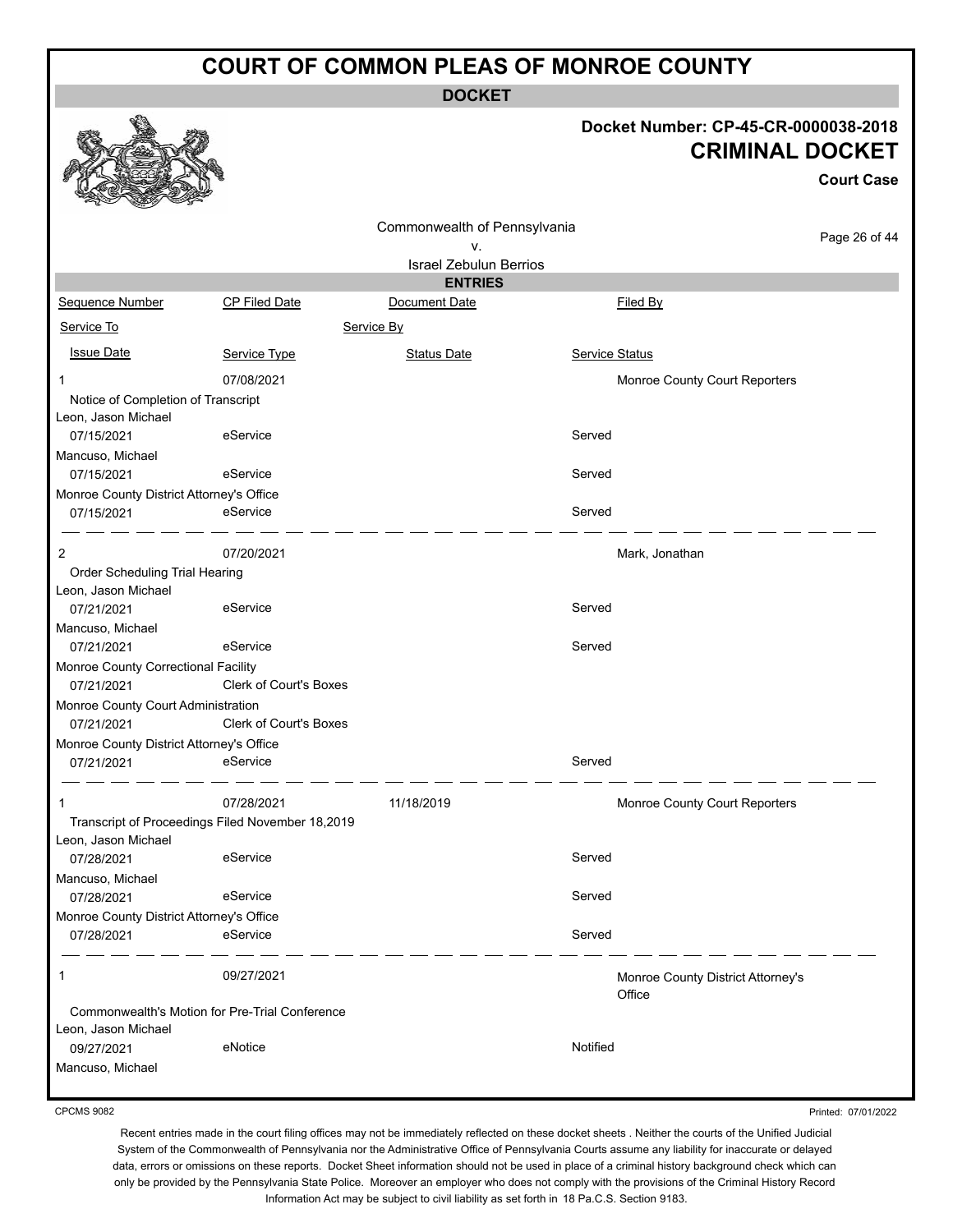**DOCKET**

#### **Docket Number: CP-45-CR-0000038-2018 CRIMINAL DOCKET**

**Court Case**

|                                          |                                                   | Commonwealth of Pennsylvania  |                                   |               |
|------------------------------------------|---------------------------------------------------|-------------------------------|-----------------------------------|---------------|
|                                          |                                                   | ٧.                            |                                   | Page 27 of 44 |
|                                          |                                                   | <b>Israel Zebulun Berrios</b> |                                   |               |
|                                          |                                                   | <b>ENTRIES</b>                |                                   |               |
| Sequence Number                          | CP Filed Date                                     | Document Date                 | Filed By                          |               |
| Service To                               |                                                   | Service By                    |                                   |               |
| <b>Issue Date</b>                        | Service Type                                      | <b>Status Date</b>            | <b>Service Status</b>             |               |
| 09/27/2021                               | eService                                          |                               | Served                            |               |
| 2                                        | 10/01/2021                                        | 10/01/2021                    | Mark, Jonathan                    |               |
| Order Scheduling Hearing                 |                                                   |                               |                                   |               |
| Leon, Jason Michael                      |                                                   |                               |                                   |               |
| 10/01/2021                               | eService                                          |                               | Served                            |               |
| Mancuso, Michael                         |                                                   |                               |                                   |               |
| 10/01/2021                               | eService                                          |                               | Served                            |               |
| Monroe County Court Administration       |                                                   |                               |                                   |               |
| 10/01/2021                               | Clerk of Court's Boxes                            |                               |                                   |               |
| Monroe County District Attorney's Office |                                                   |                               |                                   |               |
| 10/01/2021                               | eService                                          |                               | Served                            |               |
| Other                                    |                                                   |                               |                                   |               |
| 10/01/2021                               | <b>Attorney Box</b>                               |                               |                                   |               |
| Other                                    |                                                   |                               |                                   |               |
| 10/01/2021                               | <b>Attorney Box</b>                               |                               |                                   |               |
| $\mathbf{1}$                             | 10/05/2021                                        |                               | Monroe County District Attorney's |               |
|                                          |                                                   |                               | Office                            |               |
| Petition for Writ of Habeas Corpus       |                                                   |                               |                                   |               |
| Leon, Jason Michael                      |                                                   |                               |                                   |               |
| 10/05/2021                               | eNotice                                           |                               | Notified                          |               |
| Mancuso, Michael                         |                                                   |                               |                                   |               |
| 10/05/2021                               | eService                                          |                               | Served                            |               |
| 3                                        | 10/05/2021                                        |                               | Mark, Jonathan                    |               |
|                                          | Order Granting Petition for Writ of Habeas Corpus |                               |                                   |               |
| Leon, Jason Michael                      |                                                   |                               |                                   |               |
| 10/05/2021                               | eService                                          |                               | Served                            |               |
| Mancuso, Michael                         |                                                   |                               |                                   |               |
| 10/05/2021                               | eService                                          |                               | Served                            |               |
| Monroe County District Attorney's Office |                                                   |                               |                                   |               |
| 10/05/2021                               | Clerk of Court's Boxes                            |                               |                                   |               |
| Monroe County District Attorney's Office |                                                   |                               |                                   |               |
| 10/05/2021                               | eService                                          |                               | Served                            |               |
| Other                                    |                                                   |                               |                                   |               |
| 10/05/2021                               | <b>First Class</b>                                |                               |                                   |               |
|                                          |                                                   |                               |                                   |               |

CPCMS 9082

Printed: 07/01/2022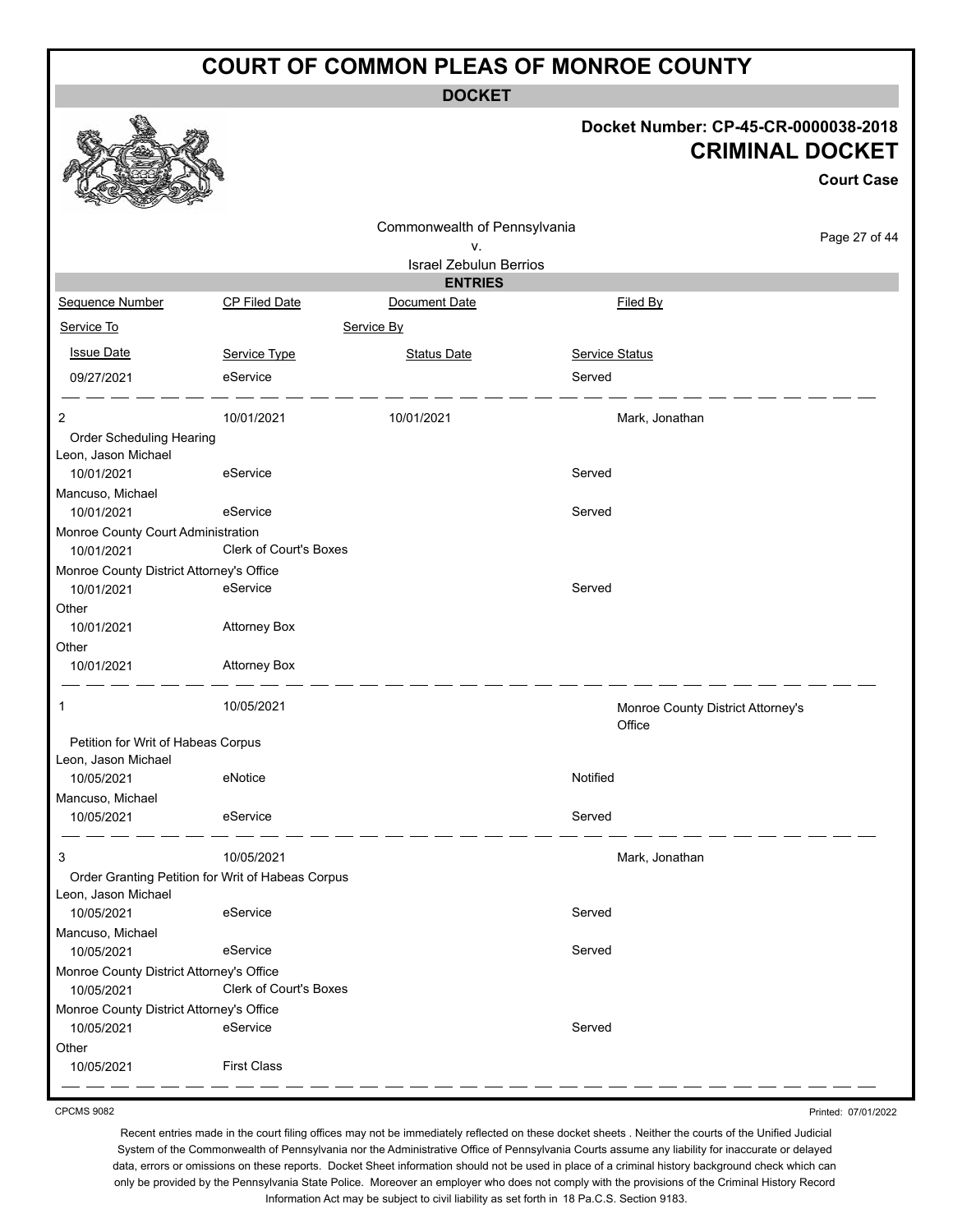**DOCKET**

### **Docket Number: CP-45-CR-0000038-2018 CRIMINAL DOCKET**

**Court Case**

|                                          |                                                   | Commonwealth of Pennsylvania  |                                   |               |
|------------------------------------------|---------------------------------------------------|-------------------------------|-----------------------------------|---------------|
|                                          |                                                   | v.                            |                                   | Page 28 of 44 |
|                                          |                                                   | <b>Israel Zebulun Berrios</b> |                                   |               |
|                                          |                                                   | <b>ENTRIES</b>                |                                   |               |
| Sequence Number                          | CP Filed Date                                     | Document Date                 | Filed By                          |               |
| Service To                               |                                                   | Service By                    |                                   |               |
| <b>Issue Date</b>                        | Service Type                                      | <b>Status Date</b>            | Service Status                    |               |
| $\overline{c}$                           | 10/08/2021                                        | 10/07/2021                    | Mark, Jonathan                    |               |
|                                          | Order Accepting Guilty Plea/Sentencing Scheduled  |                               |                                   |               |
| Leon, Jason Michael                      |                                                   |                               |                                   |               |
| 10/12/2021                               | eService                                          |                               | Served                            |               |
| Mancuso, Michael                         |                                                   |                               |                                   |               |
| 10/12/2021                               | eService                                          |                               | Served                            |               |
| Monroe County Court Administration       |                                                   |                               |                                   |               |
| 10/12/2021                               | <b>Clerk of Court's Boxes</b>                     |                               |                                   |               |
| Monroe County District Attorney's Office |                                                   |                               |                                   |               |
| 10/12/2021                               | eService                                          |                               | Served                            |               |
| Monroe County Probation Department       |                                                   |                               |                                   |               |
| 10/12/2021                               | Clerk of Court's Boxes                            |                               |                                   |               |
| Monroe County Sheriff's Department       | Clerk of Court's Boxes                            |                               |                                   |               |
| 10/12/2021                               |                                                   |                               |                                   |               |
| Other<br>10/12/2021                      | <b>First Class</b>                                |                               |                                   |               |
|                                          |                                                   |                               |                                   |               |
| 1                                        | 10/12/2021                                        |                               | Leon, Jason Michael               |               |
|                                          |                                                   |                               | <b>Restricted Participant</b>     |               |
| Written Guilty Plea Colloquy             |                                                   |                               |                                   |               |
| Mancuso, Michael                         |                                                   |                               |                                   |               |
| 10/13/2021                               | eService                                          |                               | Served                            |               |
| Monroe County District Attorney's Office |                                                   |                               |                                   |               |
| 10/13/2021                               | eService                                          |                               | Served                            |               |
| 1                                        | 12/15/2021                                        |                               | Monroe County District Attorney's |               |
|                                          |                                                   |                               | Office                            |               |
| Petition for Writ of Habeas Corpus       |                                                   |                               |                                   |               |
| Leon, Jason Michael                      |                                                   |                               |                                   |               |
| 12/15/2021                               | eNotice                                           |                               | Notified                          |               |
| Mancuso, Michael                         |                                                   |                               |                                   |               |
| 12/15/2021                               | eService                                          |                               | Served                            |               |
| 2                                        | 12/15/2021                                        |                               | Mark, Jonathan                    |               |
|                                          | Order Granting Petition for Writ of Habeas Corpus |                               |                                   |               |
| Leon, Jason Michael                      |                                                   |                               |                                   |               |
| 12/15/2021                               | eService                                          |                               | Served                            |               |
| Mancuso, Michael                         |                                                   |                               |                                   |               |

CPCMS 9082

Printed: 07/01/2022

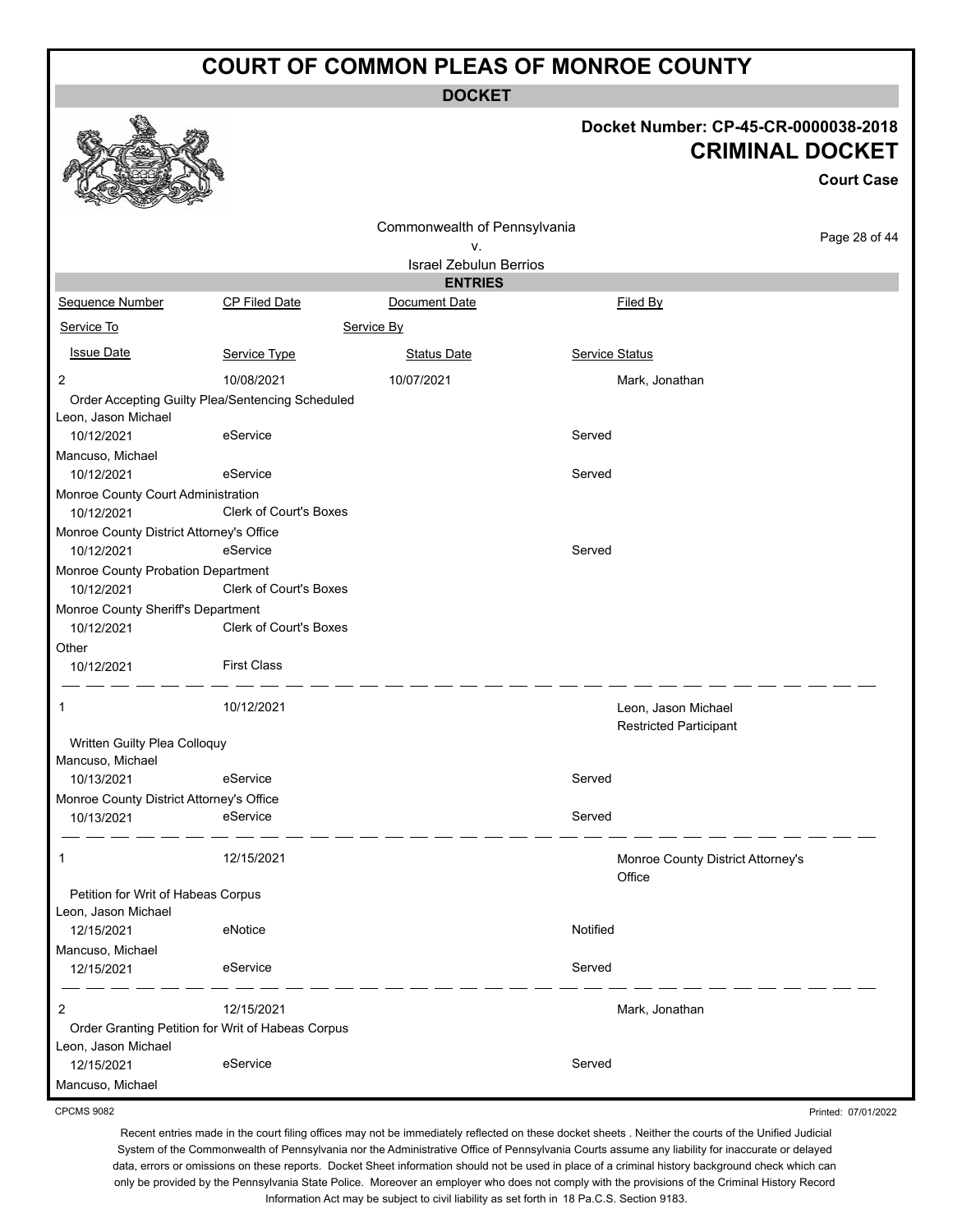**DOCKET**

#### **Docket Number: CP-45-CR-0000038-2018 CRIMINAL DOCKET**

|                                                  |                        | JNIIIIIIHAL DUVNET            |                                                      |                   |
|--------------------------------------------------|------------------------|-------------------------------|------------------------------------------------------|-------------------|
|                                                  |                        |                               |                                                      | <b>Court Case</b> |
|                                                  |                        | Commonwealth of Pennsylvania  |                                                      |                   |
|                                                  |                        | ν.                            |                                                      | Page 29 of 44     |
|                                                  |                        | <b>Israel Zebulun Berrios</b> |                                                      |                   |
|                                                  |                        | <b>ENTRIES</b>                |                                                      |                   |
| Sequence Number                                  | <b>CP Filed Date</b>   | Document Date                 | Filed By                                             |                   |
| Service To                                       |                        | Service By                    |                                                      |                   |
| <b>Issue Date</b>                                | Service Type           | <b>Status Date</b>            | Service Status                                       |                   |
| 12/15/2021                                       | eService               |                               | Served                                               |                   |
| Monroe County District Attorney's Office         |                        |                               |                                                      |                   |
| 12/15/2021                                       | eService               |                               | Served                                               |                   |
| Other                                            |                        |                               |                                                      |                   |
| 12/15/2021                                       | <b>First Class</b>     |                               |                                                      |                   |
| 1                                                | 12/20/2021             |                               | Mark, Jonathan                                       |                   |
| Order - Sentence/Penalty Imposed                 |                        |                               |                                                      |                   |
| Leon, Jason Michael                              |                        |                               |                                                      |                   |
| 12/27/2021                                       | eService               |                               | Served                                               |                   |
| Mancuso, Michael                                 |                        |                               |                                                      |                   |
| 12/27/2021                                       | eService               |                               | Served                                               |                   |
| Monroe County Correctional Facility              |                        |                               |                                                      |                   |
| 12/27/2021                                       | Clerk of Court's Boxes |                               |                                                      |                   |
| Monroe County Court Administration               |                        |                               |                                                      |                   |
| 12/27/2021                                       | Clerk of Court's Boxes |                               |                                                      |                   |
| Monroe County District Attorney's Office         |                        |                               |                                                      |                   |
| 12/27/2021                                       | eService               |                               | Served                                               |                   |
| Monroe County Probation Department               |                        |                               |                                                      |                   |
| 12/27/2021                                       | eNotice                |                               | Notified                                             |                   |
| Monroe County Sheriff's Department<br>12/27/2021 | Clerk of Court's Boxes |                               |                                                      |                   |
|                                                  | 12/22/2021             |                               | Leon, Jason Michael<br><b>Restricted Participant</b> |                   |
| Written Post-Sentence Rights                     |                        |                               |                                                      |                   |
| Mancuso, Michael                                 |                        |                               |                                                      |                   |
| 01/03/2022                                       | eService               |                               | Served                                               |                   |
| Monroe County District Attorney's Office         |                        |                               |                                                      |                   |
| 01/03/2022                                       | eService               |                               | Served                                               |                   |
| Monroe County Probation Department               |                        |                               |                                                      |                   |
| 01/03/2022                                       | eNotice                |                               | Notified                                             |                   |
| 2                                                | 12/22/2021             |                               | Monroe County Probation Department                   |                   |
| Guideline Sentence Form                          |                        |                               |                                                      |                   |
| Leon, Jason Michael                              |                        |                               |                                                      |                   |
| 12/22/2021                                       | eService               |                               | Served                                               |                   |
| Mancuso, Michael                                 |                        |                               |                                                      |                   |

CPCMS 9082

**RAA** 

Recent entries made in the court filing offices may not be immediately reflected on these docket sheets . Neither the courts of the Unified Judicial System of the Commonwealth of Pennsylvania nor the Administrative Office of Pennsylvania Courts assume any liability for inaccurate or delayed data, errors or omissions on these reports. Docket Sheet information should not be used in place of a criminal history background check which can only be provided by the Pennsylvania State Police. Moreover an employer who does not comply with the provisions of the Criminal History Record Information Act may be subject to civil liability as set forth in 18 Pa.C.S. Section 9183.

Printed: 07/01/2022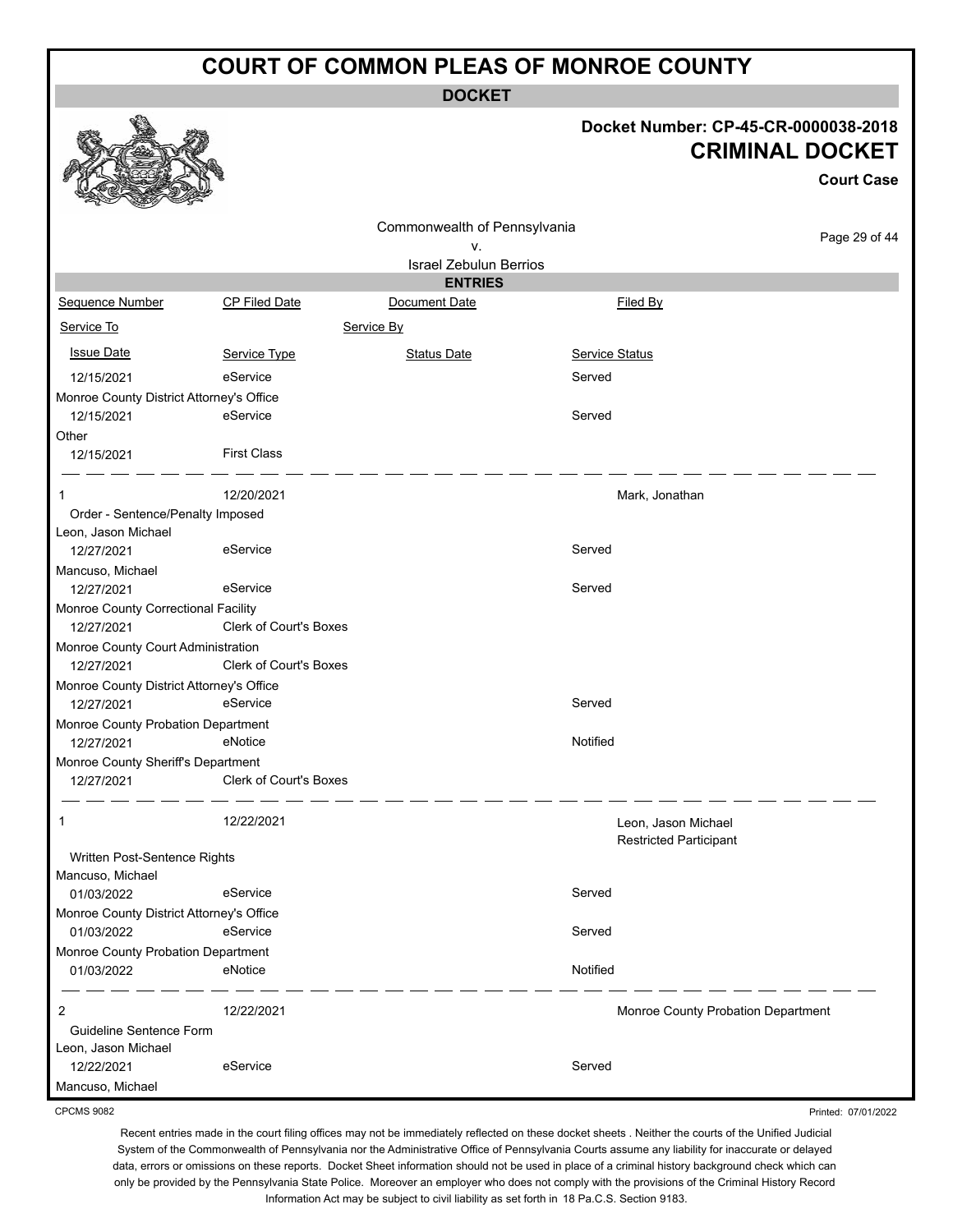**DOCKET**

#### **Docket Number: CP-45-CR-0000038-2018 CRIMINAL DOCKET**

**Court Case**

|                                                           |                      |                               |                     | Court Case                     |
|-----------------------------------------------------------|----------------------|-------------------------------|---------------------|--------------------------------|
|                                                           |                      | Commonwealth of Pennsylvania  |                     | Page 30 of 44                  |
|                                                           |                      | ۷.                            |                     |                                |
|                                                           |                      | <b>Israel Zebulun Berrios</b> |                     |                                |
|                                                           |                      | <b>ENTRIES</b>                |                     |                                |
| Sequence Number                                           | <b>CP Filed Date</b> | Document Date                 | Filed By            |                                |
| Service To                                                |                      | Service By                    |                     |                                |
| <b>Issue Date</b>                                         | Service Type         | <b>Status Date</b>            | Service Status      |                                |
| 12/22/2021                                                | eService             |                               | Served              |                                |
| Monroe County District Attorney's Office                  |                      |                               |                     |                                |
| 12/22/2021                                                | eService             |                               | Served              |                                |
| 1                                                         | 12/29/2021           |                               | Leon, Jason Michael |                                |
| Post-Sentence Motion                                      |                      |                               |                     |                                |
| Mancuso, Michael                                          |                      |                               |                     |                                |
| 12/29/2021                                                | eNotice              |                               | Notified            |                                |
| Monroe County District Attorney's Office                  |                      |                               |                     |                                |
| 12/29/2021                                                | eNotice              |                               | Notified            |                                |
| Monroe County Probation Department                        |                      |                               |                     |                                |
| 12/29/2021                                                | eNotice              |                               | Notified            |                                |
| -1                                                        | 12/31/2021           |                               | Leon, Jason Michael |                                |
| Motion for Payment of Fees                                |                      |                               |                     |                                |
| Mancuso, Michael                                          |                      |                               |                     |                                |
| 01/03/2022                                                | eService             |                               | Served              |                                |
| Monroe County District Attorney's Office                  |                      |                               |                     |                                |
| 01/03/2022                                                | eService             |                               | Served              |                                |
| Monroe County Probation Department                        |                      |                               |                     |                                |
| 01/03/2022                                                | eNotice              |                               | Notified            |                                |
| 1                                                         | 01/03/2022           |                               |                     | Court of Common Pleas - Monroe |
| Penalty Assessed                                          |                      |                               | County              |                                |
| Leon, Jason Michael                                       |                      |                               |                     |                                |
| 01/03/2022                                                | eService             |                               | Served              |                                |
| Mancuso, Michael                                          |                      |                               |                     |                                |
| 01/03/2022                                                | eService             |                               | Served              |                                |
| Monroe County District Attorney's Office                  |                      |                               |                     |                                |
| 01/03/2022                                                | eService             |                               | Served              |                                |
| Monroe County Probation Department                        |                      |                               |                     |                                |
| 01/03/2022                                                | eNotice              |                               | Notified            |                                |
| $\overline{2}$                                            | 01/03/2022           |                               | County              | Court of Common Pleas - Monroe |
| Entry of Civil Judgment 54 cv 2022<br>Leon, Jason Michael |                      |                               |                     |                                |

CPCMS 9082

Printed: 07/01/2022

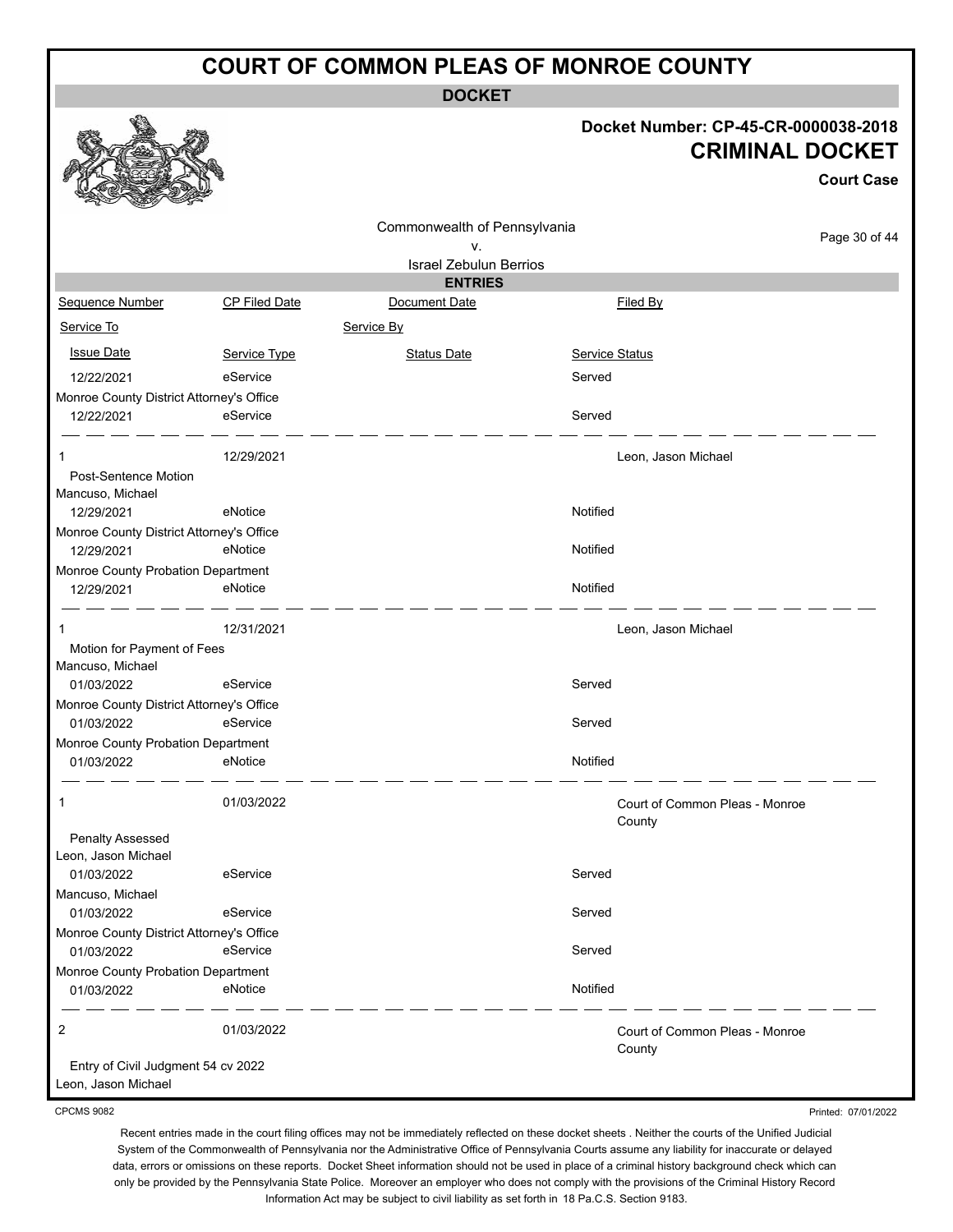**DOCKET**

#### **Docket Number: CP-45-CR-0000038-2018 CRIMINAL DOCKET**

**Court Case**

|                                          |                                                           | Commonwealth of Pennsylvania  |                                |               |
|------------------------------------------|-----------------------------------------------------------|-------------------------------|--------------------------------|---------------|
|                                          |                                                           | ν.                            |                                | Page 31 of 44 |
|                                          |                                                           | <b>Israel Zebulun Berrios</b> |                                |               |
|                                          |                                                           | <b>ENTRIES</b>                |                                |               |
| Sequence Number                          | <b>CP Filed Date</b>                                      | Document Date                 | Filed By                       |               |
| Service To                               |                                                           | Service By                    |                                |               |
| <b>Issue Date</b>                        | Service Type                                              | <b>Status Date</b>            | <b>Service Status</b>          |               |
| 01/03/2022                               | eService                                                  |                               | Served                         |               |
| Mancuso, Michael                         |                                                           |                               |                                |               |
| 01/03/2022                               | eService                                                  |                               | Served                         |               |
| Monroe County District Attorney's Office |                                                           |                               |                                |               |
| 01/03/2022                               | eService                                                  |                               | Served                         |               |
| Monroe County Probation Department       |                                                           |                               |                                |               |
| 01/03/2022                               | eNotice                                                   |                               | Notified                       |               |
| 3                                        | 01/03/2022                                                |                               | Court of Common Pleas - Monroe |               |
|                                          |                                                           |                               | County                         |               |
|                                          | Court Commitment State or County Correctional Institution |                               |                                |               |
| Leon, Jason Michael                      |                                                           |                               |                                |               |
| 01/03/2022                               | eService                                                  |                               | Served                         |               |
| Mancuso, Michael                         |                                                           |                               |                                |               |
| 01/03/2022                               | eService                                                  |                               | Served                         |               |
| Monroe County District Attorney's Office |                                                           |                               |                                |               |
| 01/03/2022                               | eService                                                  |                               | Served                         |               |
| Monroe County Probation Department       |                                                           |                               |                                |               |
| 01/03/2022                               | eNotice                                                   |                               | Notified                       |               |
| 2                                        | 01/05/2022                                                | 01/05/2022                    | Worthington, Margherita P.     |               |
| Order Granting Motion for Payment        |                                                           |                               |                                |               |
| Leon, Jason Michael                      |                                                           |                               |                                |               |
| 01/05/2022                               | eService                                                  |                               | Served                         |               |
| Mancuso, Michael                         |                                                           |                               |                                |               |
| 01/05/2022                               | eService                                                  |                               | Served                         |               |
| Monroe County Court Administration       |                                                           |                               |                                |               |
| 01/05/2022                               | Clerk of Court's Boxes                                    |                               |                                |               |
| Monroe County District Attorney's Office |                                                           |                               |                                |               |
| 01/05/2022                               | eService                                                  |                               | Served                         |               |
| Monroe County Probation Department       |                                                           |                               |                                |               |
| 01/05/2022                               | eNotice                                                   |                               | Notified                       |               |
| 3                                        | 01/05/2022                                                | 01/05/2022                    | Mark, Jonathan                 |               |
| Order Scheduling Hearing                 |                                                           |                               |                                |               |
| Leon, Jason Michael                      |                                                           |                               |                                |               |
| 01/05/2022                               | eService                                                  |                               | Served                         |               |
| Mancuso, Michael                         |                                                           |                               |                                |               |

CPCMS 9082

Recent entries made in the court filing offices may not be immediately reflected on these docket sheets . Neither the courts of the Unified Judicial System of the Commonwealth of Pennsylvania nor the Administrative Office of Pennsylvania Courts assume any liability for inaccurate or delayed data, errors or omissions on these reports. Docket Sheet information should not be used in place of a criminal history background check which can only be provided by the Pennsylvania State Police. Moreover an employer who does not comply with the provisions of the Criminal History Record Information Act may be subject to civil liability as set forth in 18 Pa.C.S. Section 9183.

Printed: 07/01/2022

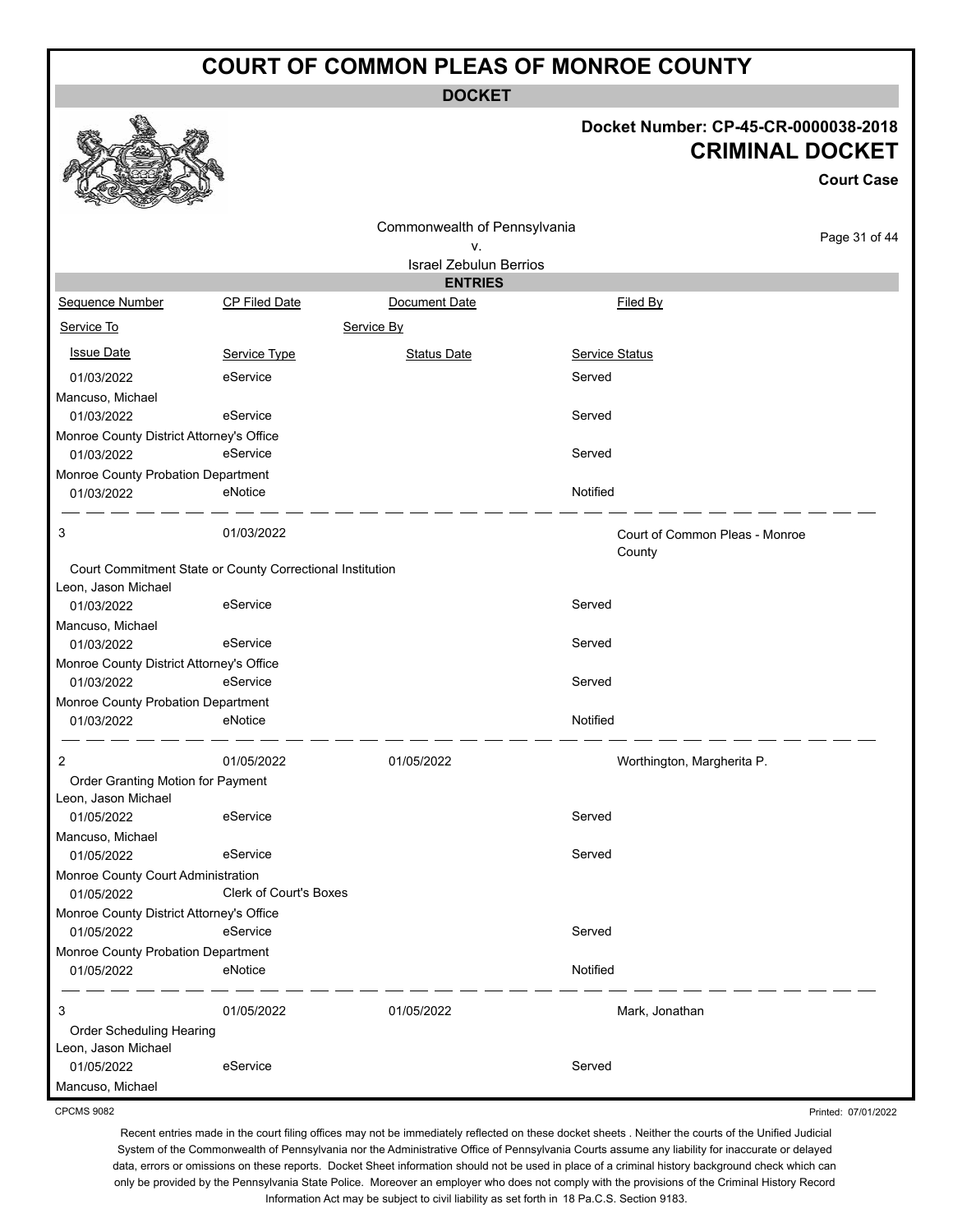**DOCKET**

#### **Docket Number: CP-45-CR-0000038-2018 CRIMINAL DOCKET**

|                                                  |                               |                               |                       | <b>Court Case</b> |
|--------------------------------------------------|-------------------------------|-------------------------------|-----------------------|-------------------|
|                                                  |                               | Commonwealth of Pennsylvania  |                       |                   |
|                                                  |                               | ٧.                            |                       | Page 32 of 44     |
|                                                  |                               | <b>Israel Zebulun Berrios</b> |                       |                   |
|                                                  |                               | <b>ENTRIES</b>                |                       |                   |
| Sequence Number                                  | <b>CP Filed Date</b>          | Document Date                 | Filed By              |                   |
| Service To                                       |                               | Service By                    |                       |                   |
| <b>Issue Date</b>                                | Service Type                  | <b>Status Date</b>            | <b>Service Status</b> |                   |
| 01/05/2022                                       | eService                      |                               | Served                |                   |
| Monroe County Court Administration               |                               |                               |                       |                   |
| 01/05/2022                                       | Clerk of Court's Boxes        |                               |                       |                   |
| Monroe County District Attorney's Office         |                               |                               |                       |                   |
| 01/05/2022                                       | eService                      |                               | Served                |                   |
| Monroe County Probation Department<br>01/05/2022 | eNotice                       |                               | Notified              |                   |
|                                                  |                               |                               |                       |                   |
| 1                                                | 01/06/2022                    |                               | Mancuso, Michael      |                   |
| Motion for Transcripts                           |                               |                               |                       |                   |
| Leon, Jason Michael                              |                               |                               |                       |                   |
| 01/06/2022                                       | eNotice                       |                               | Notified              |                   |
| Monroe County District Attorney's Office         |                               |                               |                       |                   |
| 01/06/2022                                       | eService                      |                               | Served                |                   |
| Monroe County Probation Department<br>01/06/2022 | eNotice                       |                               | Notified              |                   |
|                                                  |                               |                               |                       |                   |
| 1                                                | 01/10/2022                    | 01/10/2022                    | Mark, Jonathan        |                   |
| Order to Transcribe Notes of Testimony           |                               |                               |                       |                   |
| Leon, Jason Michael                              |                               |                               |                       |                   |
| 01/10/2022                                       | eService                      |                               | Served                |                   |
| Mancuso, Michael<br>01/10/2022                   | eService                      |                               | Served                |                   |
| Monroe County Court Administration               |                               |                               |                       |                   |
| 01/10/2022                                       | <b>Clerk of Court's Boxes</b> |                               |                       |                   |
| Monroe County District Attorney's Office         |                               |                               |                       |                   |
| 01/10/2022                                       | eService                      |                               | Served                |                   |
| Monroe County Probation Department               |                               |                               |                       |                   |
| 01/10/2022                                       | eNotice                       |                               | Notified              |                   |
| 1                                                | 01/11/2022                    |                               | Leon, Jason Michael   |                   |
| <b>Request for Transcript</b>                    |                               |                               |                       |                   |
| Mancuso, Michael                                 |                               |                               |                       |                   |
| 01/11/2022                                       | eNotice                       |                               | Notified              |                   |
| Monroe County District Attorney's Office         |                               |                               |                       |                   |
| 01/11/2022                                       | eNotice                       |                               | Notified              |                   |
| Monroe County Probation Department               |                               |                               |                       |                   |

CPCMS 9082

 $\bigotimes_{\sigma}$ 

Printed: 07/01/2022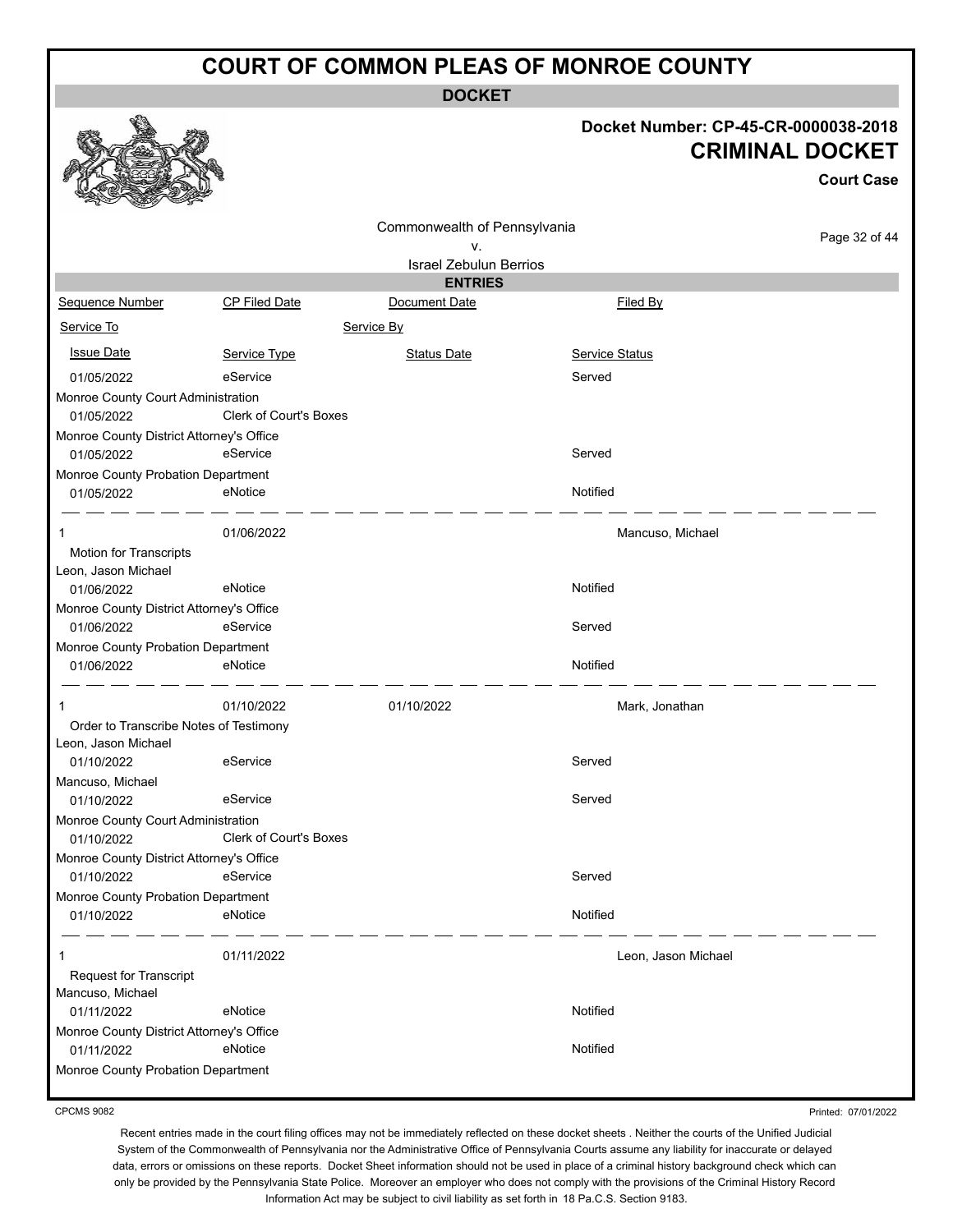**DOCKET**

#### **Docket Number: CP-45-CR-0000038-2018 CRIMINAL DOCKET**

**Court Case**

|                                                   |                               | Commonwealth of Pennsylvania  |                                             |               |
|---------------------------------------------------|-------------------------------|-------------------------------|---------------------------------------------|---------------|
|                                                   |                               | ٧.                            |                                             | Page 33 of 44 |
|                                                   |                               | <b>Israel Zebulun Berrios</b> |                                             |               |
|                                                   |                               | <b>ENTRIES</b>                |                                             |               |
| Sequence Number                                   | <b>CP Filed Date</b>          | Document Date                 | Filed By                                    |               |
| Service To                                        |                               | Service By                    |                                             |               |
| <b>Issue Date</b>                                 | Service Type                  | <b>Status Date</b>            | <b>Service Status</b>                       |               |
| 01/11/2022                                        | eNotice                       |                               | Notified                                    |               |
| 1                                                 | 01/20/2022                    |                               | Leon, Jason Michael                         |               |
| <b>Request for Transcript</b>                     |                               |                               |                                             |               |
| Mancuso, Michael                                  |                               |                               |                                             |               |
| 01/21/2022                                        | eNotice                       |                               | Notified                                    |               |
| Monroe County District Attorney's Office          |                               |                               |                                             |               |
| 01/21/2022                                        | eNotice                       |                               | Notified                                    |               |
| Monroe County Probation Department                |                               |                               |                                             |               |
| 01/21/2022                                        | eNotice                       |                               | Notified                                    |               |
|                                                   | 01/21/2022                    | 01/21/2022                    | Mark, Jonathan                              |               |
| Order to Transcribe Notes of Testimony            |                               |                               |                                             |               |
| Leon, Jason Michael                               |                               |                               |                                             |               |
| 01/21/2022                                        | eService                      |                               | Served                                      |               |
| Mancuso, Michael                                  |                               |                               |                                             |               |
| 01/21/2022                                        | eService                      |                               | Served                                      |               |
| Monroe County Court Administration                |                               |                               |                                             |               |
| 01/21/2022                                        | <b>Clerk of Court's Boxes</b> |                               |                                             |               |
| Monroe County District Attorney's Office          |                               |                               |                                             |               |
| 01/21/2022                                        | eService                      |                               | Served                                      |               |
| Monroe County Probation Department                |                               |                               |                                             |               |
| 01/21/2022                                        | eNotice                       |                               | Notified                                    |               |
| 1                                                 | 01/25/2022                    |                               | Monroe County District Attorney's<br>Office |               |
| <b>Brief in Opposition</b><br>Leon, Jason Michael |                               |                               |                                             |               |
| 01/25/2022                                        | eNotice                       |                               | Notified                                    |               |
| Mancuso, Michael                                  |                               |                               |                                             |               |
| 01/25/2022                                        | eService                      |                               | Served                                      |               |
| Monroe County Probation Department                |                               |                               |                                             |               |
| 01/25/2022                                        | eNotice                       |                               | Notified                                    |               |
| 2                                                 | 01/25/2022                    |                               | Monroe County District Attorney's<br>Office |               |
| Motion for Continuance<br>Leon, Jason Michael     |                               |                               |                                             |               |

CPCMS 9082

Printed: 07/01/2022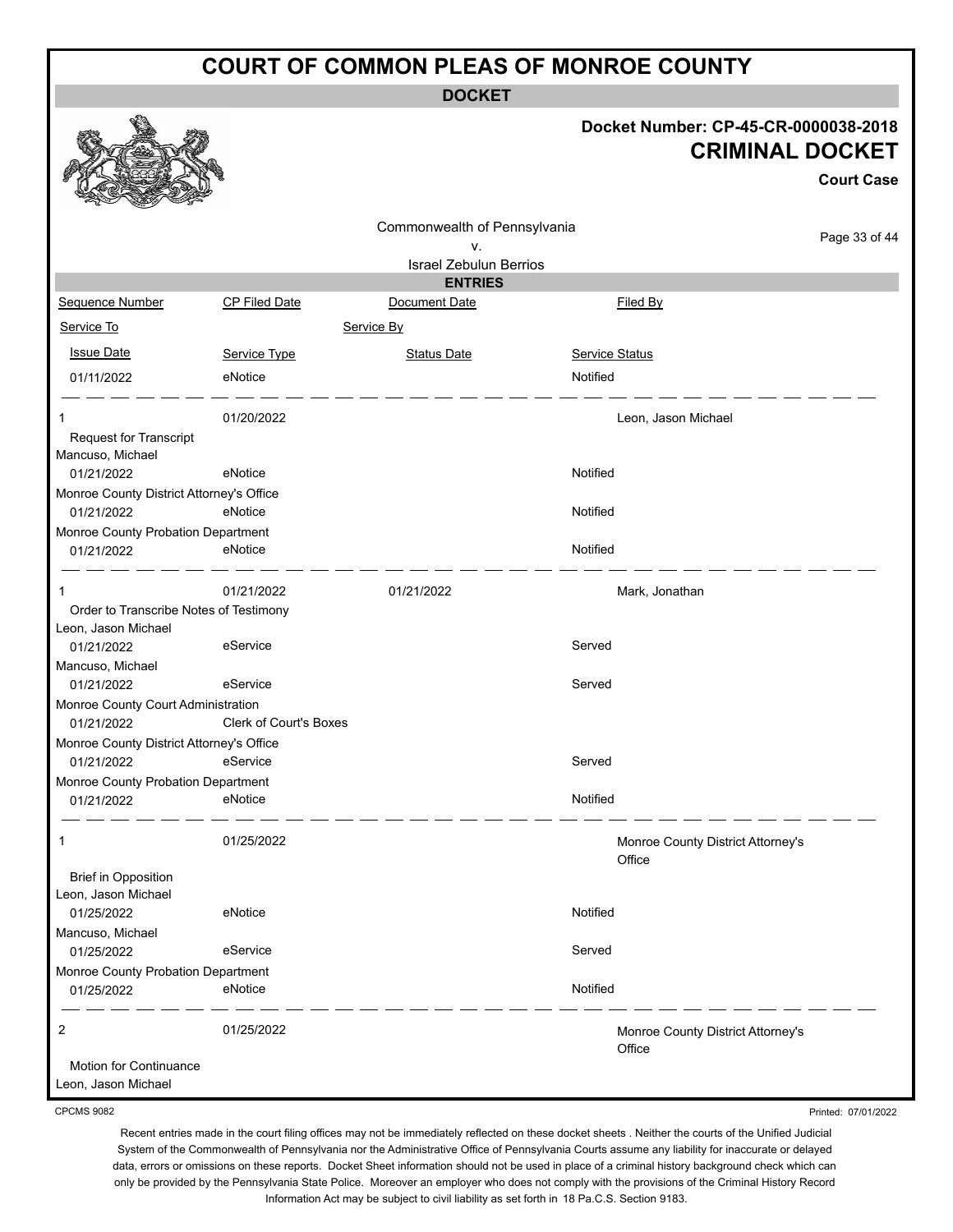**DOCKET**

#### **Docket Number: CP-45-CR-0000038-2018 CRIMINAL DOCKET**

**Court Case**

|                                            |                                                      |                               |                               | υυμι ι υαστ   |
|--------------------------------------------|------------------------------------------------------|-------------------------------|-------------------------------|---------------|
|                                            |                                                      | Commonwealth of Pennsylvania  |                               |               |
|                                            |                                                      | ν.                            |                               | Page 34 of 44 |
|                                            |                                                      | <b>Israel Zebulun Berrios</b> |                               |               |
|                                            |                                                      | <b>ENTRIES</b>                |                               |               |
| Sequence Number                            | <b>CP Filed Date</b>                                 | Document Date                 | Filed By                      |               |
| Service To                                 |                                                      | Service By                    |                               |               |
| <b>Issue Date</b>                          | Service Type                                         | <b>Status Date</b>            | <b>Service Status</b>         |               |
| 01/25/2022                                 | eNotice                                              |                               | Notified                      |               |
| Mancuso, Michael                           |                                                      |                               |                               |               |
| 01/25/2022                                 | eService                                             |                               | Served                        |               |
| Monroe County Probation Department         |                                                      |                               |                               |               |
| 01/25/2022                                 | eNotice                                              |                               | Notified                      |               |
|                                            | 01/31/2022                                           |                               | Leon, Jason Michael           |               |
|                                            | Defendant's Brief in Support of Post-Sentence Motion |                               |                               |               |
| Mancuso, Michael                           |                                                      |                               |                               |               |
| 02/01/2022                                 | eNotice                                              |                               | Notified                      |               |
| Monroe County District Attorney's Office   |                                                      |                               |                               |               |
| 02/01/2022                                 | eNotice                                              |                               | Notified                      |               |
| Monroe County Probation Department         |                                                      |                               |                               |               |
| 02/01/2022                                 | eNotice                                              |                               | Notified                      |               |
| 1                                          | 02/02/2022                                           | 02/02/2022                    | Mark, Jonathan                |               |
| Order Granting Motion for Continuance      |                                                      |                               |                               |               |
| Leon, Jason Michael                        |                                                      |                               |                               |               |
| 02/02/2022                                 | eService                                             |                               | Served                        |               |
| Mancuso, Michael                           |                                                      |                               |                               |               |
| 02/02/2022                                 | eService                                             |                               | Served                        |               |
| Monroe County Court Administration         |                                                      |                               |                               |               |
| 02/02/2022                                 | <b>Clerk of Court's Boxes</b>                        |                               |                               |               |
| Monroe County District Attorney's Office   |                                                      |                               |                               |               |
| 02/02/2022                                 | eService                                             |                               | Served                        |               |
| Monroe County Probation Department         |                                                      |                               |                               |               |
| 02/02/2022                                 | eNotice                                              |                               | Notified                      |               |
|                                            |                                                      |                               |                               |               |
| 1                                          | 02/14/2022                                           |                               | Monroe County Court Reporters |               |
| Form A: Notice of Completion of Transcript |                                                      |                               |                               |               |
| Leon, Jason Michael                        |                                                      |                               |                               |               |
| 02/15/2022                                 | eService                                             |                               | Served                        |               |
| Mancuso, Michael                           |                                                      |                               |                               |               |
| 02/15/2022                                 | eService                                             |                               | Served                        |               |
| Monroe County District Attorney's Office   |                                                      |                               |                               |               |
| 02/15/2022                                 | eService                                             |                               | Served                        |               |
| Monroe County Probation Department         |                                                      |                               |                               |               |

CPCMS 9082

Printed: 07/01/2022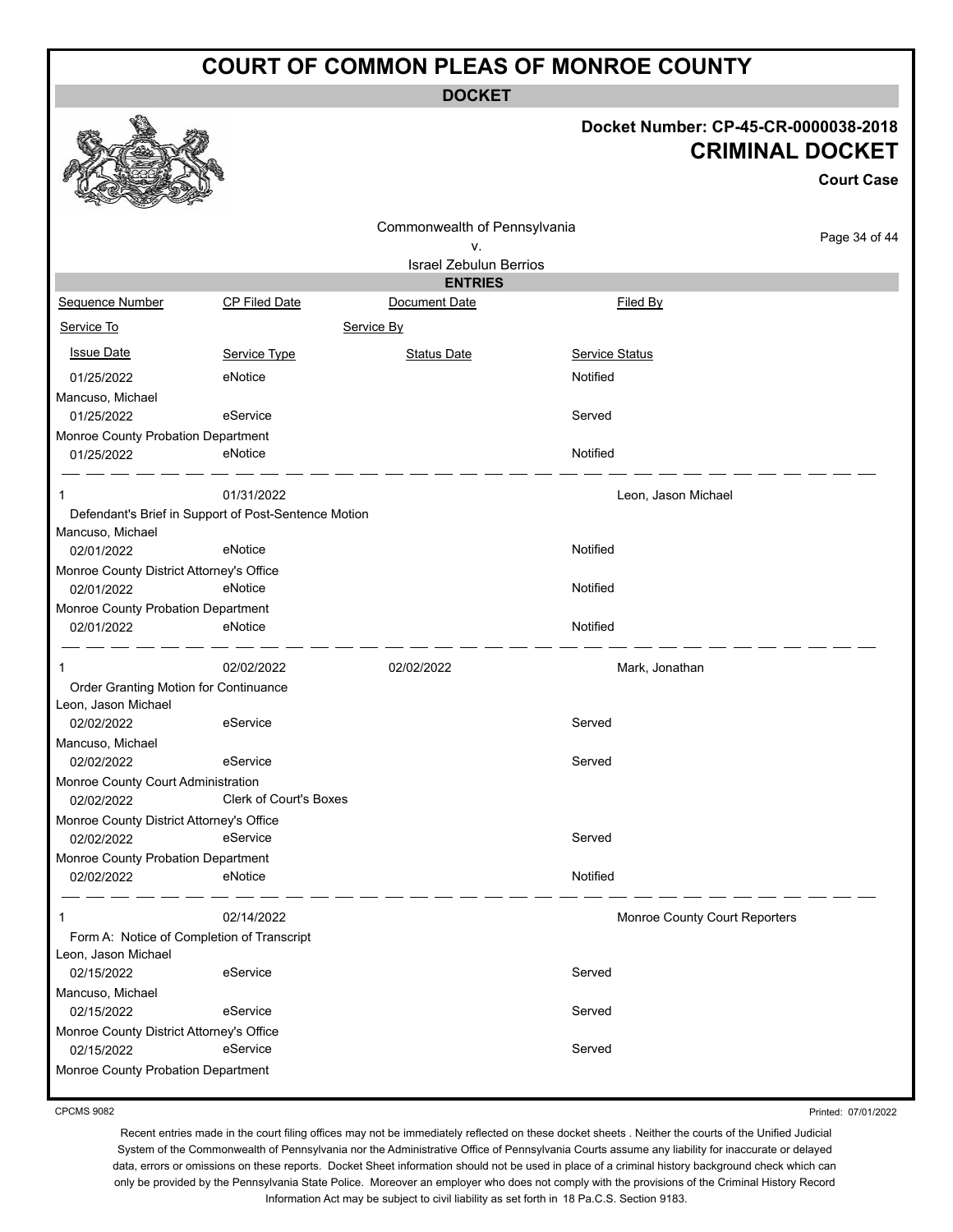**DOCKET**

#### **Docket Number: CP-45-CR-0000038-2018 CRIMINAL DOCKET**

**Court Case**

|                                              |                                                         | Commonwealth of Pennsylvania  |                               |               |
|----------------------------------------------|---------------------------------------------------------|-------------------------------|-------------------------------|---------------|
|                                              |                                                         | v.                            |                               | Page 35 of 44 |
|                                              |                                                         | <b>Israel Zebulun Berrios</b> |                               |               |
|                                              |                                                         | <b>ENTRIES</b>                |                               |               |
| Sequence Number                              | <b>CP Filed Date</b>                                    | Document Date                 | Filed By                      |               |
| Service To                                   |                                                         | Service By                    |                               |               |
| <b>Issue Date</b>                            | Service Type                                            | <b>Status Date</b>            | <b>Service Status</b>         |               |
| 02/15/2022                                   | eNotice                                                 |                               | Notified                      |               |
| 2                                            | 02/14/2022                                              |                               | Monroe County Court Reporters |               |
|                                              | Form A: Notice of Completion of Transcript Copy Request |                               |                               |               |
| Leon, Jason Michael                          |                                                         |                               |                               |               |
| 02/15/2022                                   | eService                                                |                               | Served                        |               |
| Mancuso, Michael                             |                                                         |                               |                               |               |
| 02/15/2022                                   | eService                                                |                               | Served                        |               |
| Monroe County District Attorney's Office     |                                                         |                               |                               |               |
| 02/15/2022                                   | eService                                                |                               | Served                        |               |
| Monroe County Probation Department           |                                                         |                               |                               |               |
| 02/15/2022                                   | eNotice                                                 |                               | Notified                      |               |
| 3                                            | 02/14/2022                                              | 12/20/2021                    | Monroe County Court Reporters |               |
| Transcript of Proceedings Filed - Sentencing |                                                         |                               |                               |               |
| Leon, Jason Michael                          |                                                         |                               |                               |               |
| 02/15/2022                                   | eService                                                |                               | Served                        |               |
| Mancuso, Michael                             |                                                         |                               |                               |               |
| 02/15/2022                                   | eService                                                |                               | Served                        |               |
| Monroe County District Attorney's Office     |                                                         |                               |                               |               |
| 02/15/2022                                   | eService                                                |                               | Served                        |               |
| Monroe County Probation Department           |                                                         |                               |                               |               |
| 02/15/2022                                   | eNotice                                                 |                               | Notified                      |               |
| 3                                            | 02/17/2022                                              | 02/17/2022                    | Mark, Jonathan                |               |
| Order Granting Motion for Continuance        |                                                         |                               |                               |               |
| Leon, Jason Michael                          |                                                         |                               |                               |               |
| 02/17/2022                                   | eService                                                |                               | Served                        |               |
| Mancuso, Michael                             |                                                         |                               |                               |               |
| 02/17/2022                                   | eService                                                |                               | Served                        |               |
| Monroe County Court Administration           |                                                         |                               |                               |               |
| 02/17/2022                                   | Clerk of Court's Boxes                                  |                               |                               |               |
| Monroe County District Attorney's Office     |                                                         |                               |                               |               |
| 02/17/2022                                   | eService                                                |                               | Served                        |               |
| Monroe County Probation Department           |                                                         |                               |                               |               |
| 02/17/2022                                   | eNotice                                                 |                               | Notified                      |               |
|                                              |                                                         |                               |                               |               |

CPCMS 9082

Printed: 07/01/2022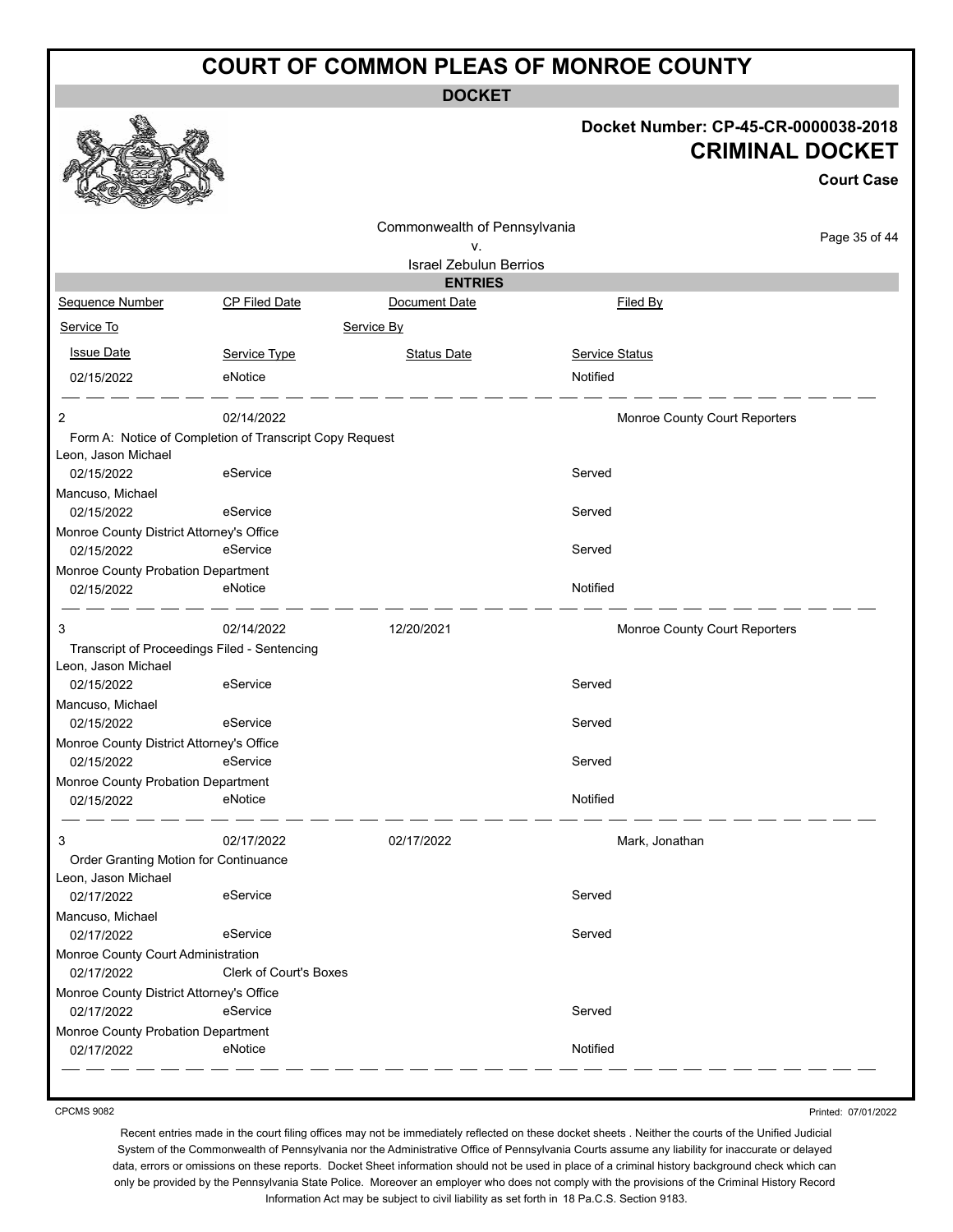**DOCKET**

#### **Docket Number: CP-45-CR-0000038-2018 CRIMINAL DOCKET**

**Court Case**

| RE<br><b>COLOR OF SHIP</b><br><b>Contraction</b> |                                                 |                                    |                               |               |
|--------------------------------------------------|-------------------------------------------------|------------------------------------|-------------------------------|---------------|
|                                                  |                                                 | Commonwealth of Pennsylvania<br>٧. |                               | Page 36 of 44 |
|                                                  |                                                 | <b>Israel Zebulun Berrios</b>      |                               |               |
|                                                  |                                                 | <b>ENTRIES</b>                     |                               |               |
| Sequence Number                                  | CP Filed Date                                   | Document Date                      | Filed By                      |               |
| Service To                                       |                                                 | Service By                         |                               |               |
| <b>Issue Date</b>                                | Service Type                                    | <b>Status Date</b>                 | Service Status                |               |
|                                                  | 03/04/2022                                      | 03/04/2022                         | Mark, Jonathan                |               |
| Order Granting Motion for Continuance            |                                                 |                                    |                               |               |
| Leon, Jason Michael                              |                                                 |                                    |                               |               |
| 03/04/2022                                       | eService                                        |                                    | Served                        |               |
| Mancuso, Michael                                 |                                                 |                                    |                               |               |
| 03/04/2022                                       | eService                                        |                                    | Served                        |               |
| Monroe County Court Administration<br>03/04/2022 | Clerk of Court's Boxes                          |                                    |                               |               |
| Monroe County District Attorney's Office         |                                                 |                                    |                               |               |
| 03/04/2022                                       | eService                                        |                                    | Served                        |               |
| Monroe County Probation Department<br>03/04/2022 | <b>Clerk of Court's Boxes</b>                   |                                    |                               |               |
| Monroe County Probation Department               |                                                 |                                    |                               |               |
| 03/04/2022                                       | eNotice                                         |                                    | Notified                      |               |
| 1                                                | 03/21/2022                                      |                                    | Mark, Jonathan                |               |
|                                                  | Order Directing Supplemental Briefs to be Filed |                                    |                               |               |
| Leon, Jason Michael                              |                                                 |                                    |                               |               |
| 03/23/2022                                       | eService                                        |                                    | Served                        |               |
| Mancuso, Michael                                 |                                                 |                                    |                               |               |
| 03/23/2022                                       | eService                                        |                                    | Served                        |               |
| Monroe County District Attorney's Office         |                                                 |                                    |                               |               |
| 03/23/2022                                       | eService                                        |                                    | Served                        |               |
| Monroe County Probation Department               |                                                 |                                    |                               |               |
| 03/23/2022                                       | eNotice                                         |                                    | Notified                      |               |
|                                                  | 03/22/2022                                      |                                    | <b>Restricted Participant</b> |               |
| Letter from /to defendant req doc                |                                                 |                                    |                               |               |
| Leon, Jason Michael                              |                                                 |                                    |                               |               |
| 03/22/2022                                       | eService                                        |                                    | Served                        |               |
| Mancuso, Michael                                 |                                                 |                                    |                               |               |
| 03/22/2022                                       | eService                                        |                                    | Served                        |               |
| Monroe County District Attorney's Office         |                                                 |                                    |                               |               |
| 03/22/2022                                       | eService                                        |                                    | Served                        |               |
| Monroe County Probation Department               |                                                 |                                    |                               |               |
| 03/22/2022                                       | eNotice                                         |                                    | Notified                      |               |
|                                                  |                                                 |                                    |                               |               |

CPCMS 9082

Printed: 07/01/2022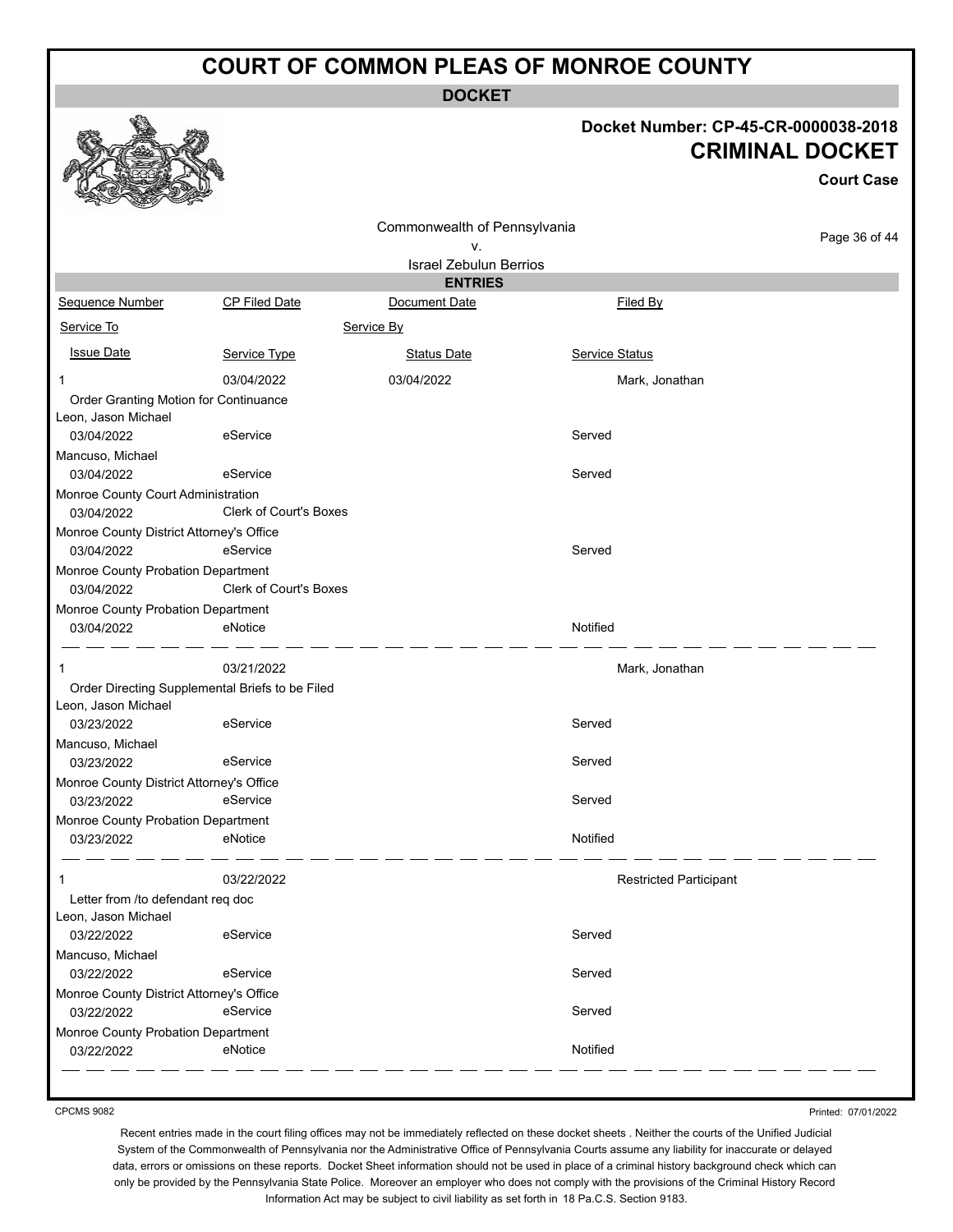**DOCKET**

| Docket Number: CP-45-CR-0000038-2018 |
|--------------------------------------|
| <b>CRIMINAL DOCKET</b>               |

**Court Case**

|                                          |                                                                                     |                               |                                             | <b>Court Case</b> |
|------------------------------------------|-------------------------------------------------------------------------------------|-------------------------------|---------------------------------------------|-------------------|
|                                          |                                                                                     | Commonwealth of Pennsylvania  |                                             | Page 37 of 44     |
|                                          |                                                                                     | ۷.                            |                                             |                   |
|                                          |                                                                                     | <b>Israel Zebulun Berrios</b> |                                             |                   |
|                                          |                                                                                     | <b>ENTRIES</b>                |                                             |                   |
| <b>Sequence Number</b>                   | <b>CP Filed Date</b>                                                                | Document Date                 | Filed By                                    |                   |
| Service To                               |                                                                                     | Service By                    |                                             |                   |
| <b>Issue Date</b>                        | Service Type                                                                        | <b>Status Date</b>            | Service Status                              |                   |
| 1                                        | 04/01/2022                                                                          |                               | Monroe County District Attorney's<br>Office |                   |
| Leon, Jason Michael                      | Commonwealth's Supplemental Brief In Opposition To Defendant's Post Sentence Motion |                               |                                             |                   |
| 04/01/2022                               | eNotice                                                                             |                               | Notified                                    |                   |
| Mancuso, Michael                         |                                                                                     |                               |                                             |                   |
| 04/01/2022                               | eService                                                                            |                               | Served                                      |                   |
| Monroe County Probation Department       |                                                                                     |                               |                                             |                   |
| 04/01/2022                               | eNotice                                                                             |                               | Notified                                    |                   |
| 1                                        | 04/04/2022                                                                          |                               | Leon, Jason Michael                         |                   |
| Mancuso, Michael                         | Defendant's Supplemental Brief in Support of Post-Sentence Motion                   |                               |                                             |                   |
| 04/04/2022                               | eNotice                                                                             |                               | Notified                                    |                   |
| Monroe County District Attorney's Office |                                                                                     |                               |                                             |                   |
| 04/04/2022                               | eNotice                                                                             |                               | Notified                                    |                   |
| Monroe County Probation Department       |                                                                                     |                               |                                             |                   |
| 04/04/2022                               | eNotice                                                                             |                               | Notified                                    |                   |
| 1                                        | 04/08/2022                                                                          | 04/07/2022                    | Mark, Jonathan                              |                   |
| Leon, Jason Michael                      | Order Recessing Hearing on Post Sentence Motions                                    |                               |                                             |                   |
| 04/13/2022                               | eService                                                                            |                               | Served                                      |                   |
| Mancuso, Michael                         |                                                                                     |                               |                                             |                   |
| 04/13/2022                               | eService                                                                            |                               | Served                                      |                   |
| Monroe County Court Administration       |                                                                                     |                               |                                             |                   |
| 04/13/2022                               | <b>Clerk of Court's Boxes</b>                                                       |                               |                                             |                   |
| Monroe County District Attorney's Office |                                                                                     |                               |                                             |                   |
| 04/13/2022                               | eService                                                                            |                               | Served                                      |                   |
| Monroe County Probation Department       |                                                                                     |                               |                                             |                   |
| 04/13/2022                               | eNotice                                                                             |                               | Notified                                    |                   |
| Other                                    |                                                                                     |                               |                                             |                   |
| 04/13/2022                               | <b>First Class</b>                                                                  |                               |                                             |                   |
| 1                                        | 04/11/2022                                                                          |                               | Mark, Jonathan                              |                   |
| Order PSI to be Filed and Sealed         |                                                                                     |                               |                                             |                   |
| Leon, Jason Michael                      |                                                                                     |                               |                                             |                   |

CPCMS 9082

Printed: 07/01/2022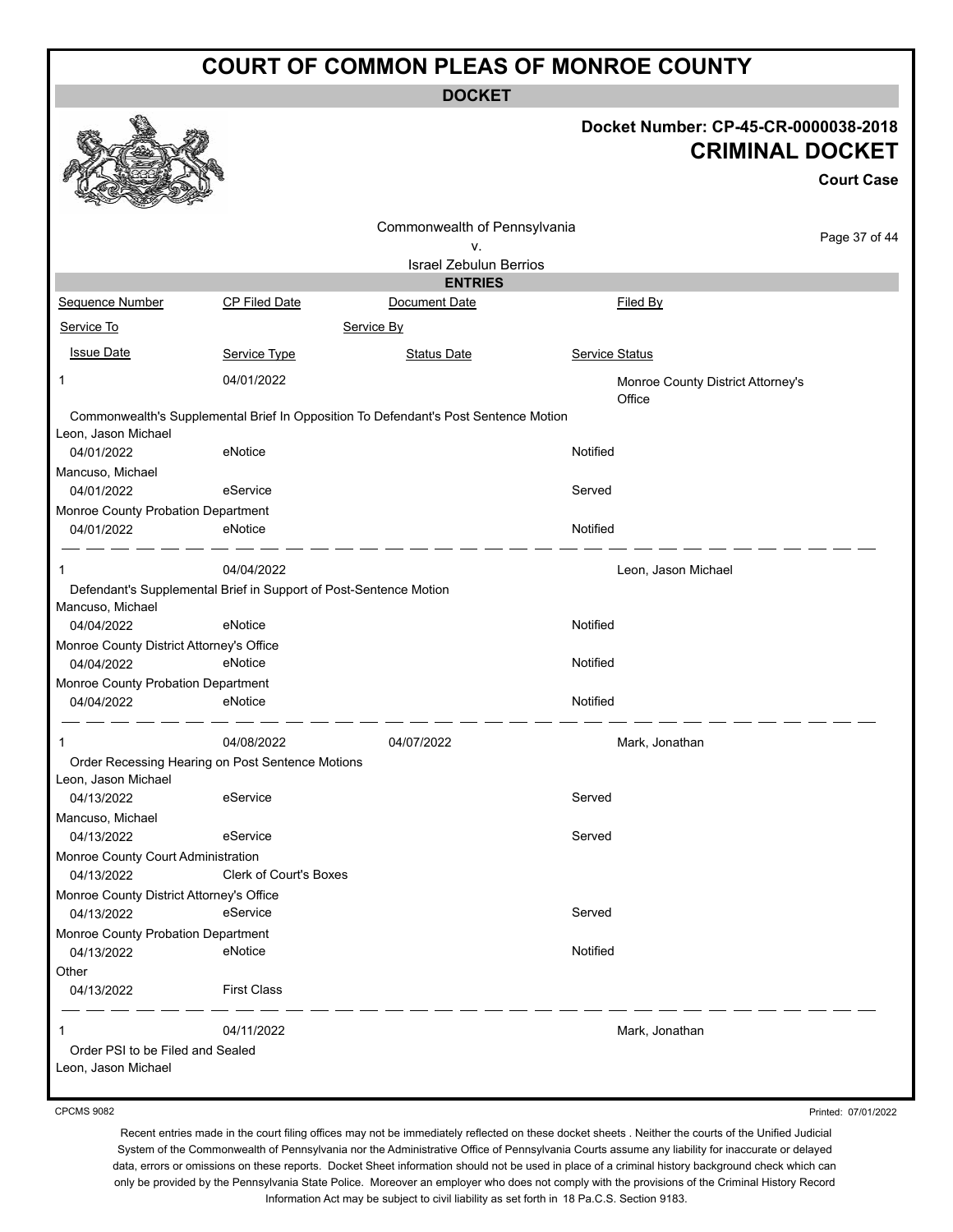**DOCKET**

#### **Docket Number: CP-45-CR-0000038-2018 CRIMINAL DOCKET**

**Court Case**

|                                                        |                               | Commonwealth of Pennsylvania  |                | Page 38 of 44                      |
|--------------------------------------------------------|-------------------------------|-------------------------------|----------------|------------------------------------|
|                                                        |                               | ٧.                            |                |                                    |
|                                                        |                               | <b>Israel Zebulun Berrios</b> |                |                                    |
|                                                        |                               | <b>ENTRIES</b>                |                |                                    |
| Sequence Number                                        | <b>CP Filed Date</b>          | Document Date                 | Filed By       |                                    |
| Service To                                             |                               | Service By                    |                |                                    |
| <b>Issue Date</b>                                      | Service Type                  | <b>Status Date</b>            | Service Status |                                    |
| 04/13/2022                                             | eService                      |                               | Served         |                                    |
| Mancuso, Michael                                       |                               |                               |                |                                    |
| 04/13/2022                                             | eService                      |                               | Served         |                                    |
| Monroe County District Attorney's Office               |                               |                               |                |                                    |
| 04/13/2022                                             | eService                      |                               | Served         |                                    |
| Monroe County Probation Department                     |                               |                               |                |                                    |
| 04/13/2022                                             | eNotice                       |                               | Notified       |                                    |
| 1                                                      | 04/18/2022                    |                               |                | Monroe County Probation Department |
| Sealed Entry                                           |                               |                               |                |                                    |
| Leon, Jason Michael                                    |                               |                               |                |                                    |
| 04/20/2022                                             | eService                      |                               | Served         |                                    |
| Mancuso, Michael                                       |                               |                               |                |                                    |
| 04/20/2022                                             | eService                      |                               | Served         |                                    |
| Monroe County District Attorney's Office               |                               |                               |                |                                    |
| 04/20/2022                                             | eService                      |                               | Served         |                                    |
| $\overline{c}$                                         | 04/28/2022                    | 04/28/2022                    | Mark, Jonathan |                                    |
| Order Scheduling Hearing                               |                               |                               |                |                                    |
| Leon, Jason Michael                                    |                               |                               |                |                                    |
| 04/28/2022                                             | eService                      |                               | Served         |                                    |
| Mancuso, Michael                                       |                               |                               |                |                                    |
| 04/28/2022                                             | eService                      |                               | Served         |                                    |
| Monroe County Court Administration                     | <b>Clerk of Court's Boxes</b> |                               |                |                                    |
| 04/28/2022                                             |                               |                               |                |                                    |
| Monroe County District Attorney's Office<br>04/28/2022 | eService                      |                               | Served         |                                    |
| Monroe County Probation Department                     |                               |                               |                |                                    |
| 04/28/2022                                             | eNotice                       |                               | Notified       |                                    |
|                                                        |                               |                               |                |                                    |
| 1                                                      | 05/16/2022                    |                               | Mark, Jonathan |                                    |
| Post Sentence Motion Order                             |                               |                               |                |                                    |
| Leon, Jason Michael                                    |                               |                               |                |                                    |
| 05/16/2022                                             | eService                      |                               | Served         |                                    |
| Mancuso, Michael                                       |                               |                               |                |                                    |
| 05/16/2022                                             | eService                      |                               | Served         |                                    |
| Monroe County District Attorney's Office               |                               |                               |                |                                    |

CPCMS 9082

Printed: 07/01/2022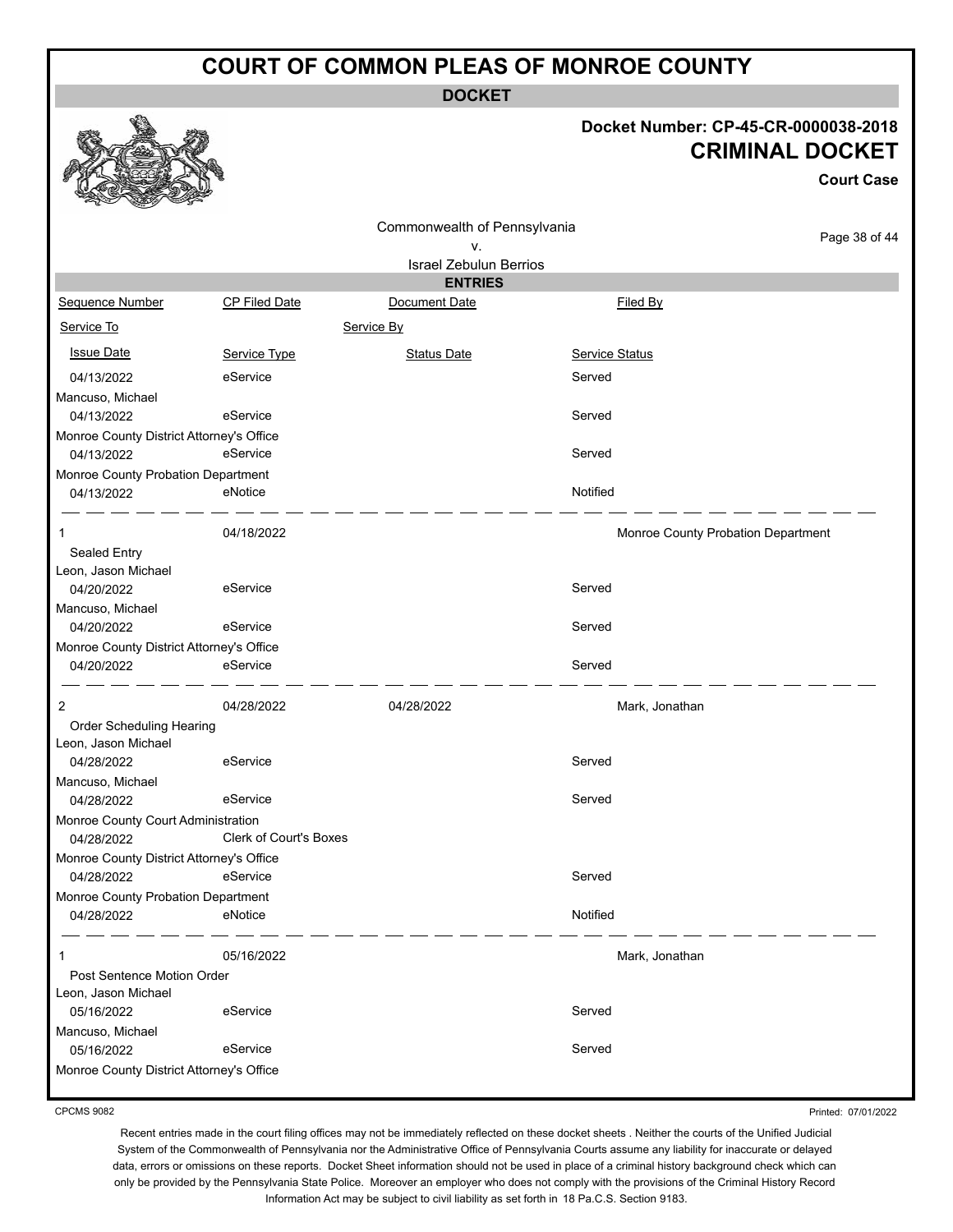**DOCKET**

#### **Docket Number: CP-45-CR-0000038-2018 CRIMINAL DOCKET**

|                                          |                               |                               |                | <b>Court Case</b> |
|------------------------------------------|-------------------------------|-------------------------------|----------------|-------------------|
|                                          |                               | Commonwealth of Pennsylvania  |                |                   |
|                                          |                               | ۷.                            |                | Page 39 of 44     |
|                                          |                               | <b>Israel Zebulun Berrios</b> |                |                   |
|                                          |                               | <b>ENTRIES</b>                |                |                   |
| Sequence Number                          | CP Filed Date                 | Document Date                 | Filed By       |                   |
| Service To                               |                               | Service By                    |                |                   |
| <b>Issue Date</b>                        | Service Type                  | <b>Status Date</b>            | Service Status |                   |
| 05/16/2022                               | eService                      |                               | Served         |                   |
| Monroe County Probation Department       |                               |                               |                |                   |
| 05/16/2022                               | eNotice                       |                               | Notified       |                   |
| 1                                        | 05/17/2022                    | 05/09/2022                    | Mark, Jonathan |                   |
| Order Denying Post-Sentence Motion       |                               |                               |                |                   |
| Leon, Jason Michael                      |                               |                               |                |                   |
| 05/17/2022                               | eService                      |                               | Served         |                   |
| Mancuso, Michael                         |                               |                               |                |                   |
| 05/17/2022                               | eService                      |                               | Served         |                   |
| Monroe County Court Administration       |                               |                               |                |                   |
| 05/17/2022                               | <b>Clerk of Court's Boxes</b> |                               |                |                   |
| Monroe County District Attorney's Office |                               |                               |                |                   |
| 05/17/2022                               | eService                      |                               | Served         |                   |
| Monroe County Probation Department       |                               |                               |                |                   |
| 05/17/2022                               | eNotice                       |                               | Notified       |                   |
| Monroe County Sheriff's Department       |                               |                               |                |                   |
| 05/17/2022                               | Clerk of Court's Boxes        |                               |                |                   |
| Other                                    |                               |                               |                |                   |
| 05/17/2022                               | <b>First Class</b>            |                               |                |                   |
|                                          | 05/17/2022                    |                               |                |                   |
| 2                                        |                               |                               | Mark, Jonathan |                   |
| Order Denying Post-Sentence Motion       |                               |                               |                |                   |
| Leon, Jason Michael<br>05/17/2022        | eService                      |                               | Served         |                   |
|                                          |                               |                               |                |                   |
| Mancuso, Michael<br>05/17/2022           | eService                      |                               | Served         |                   |
| Monroe County Court Administration       |                               |                               |                |                   |
| 05/17/2022                               | <b>Clerk of Court's Boxes</b> |                               |                |                   |
| Monroe County District Attorney's Office |                               |                               |                |                   |
| 05/17/2022                               | eService                      |                               | Served         |                   |
| Monroe County Probation Department       |                               |                               |                |                   |
| 05/17/2022                               | eNotice                       |                               | Notified       |                   |
| Monroe County Sheriff's Department       |                               |                               |                |                   |
| 05/17/2022                               | Clerk of Court's Boxes        |                               |                |                   |
| Other                                    |                               |                               |                |                   |
| 05/17/2022                               | <b>First Class</b>            |                               |                |                   |
|                                          |                               |                               |                |                   |

Printed: 07/01/2022

Recent entries made in the court filing offices may not be immediately reflected on these docket sheets . Neither the courts of the Unified Judicial System of the Commonwealth of Pennsylvania nor the Administrative Office of Pennsylvania Courts assume any liability for inaccurate or delayed data, errors or omissions on these reports. Docket Sheet information should not be used in place of a criminal history background check which can only be provided by the Pennsylvania State Police. Moreover an employer who does not comply with the provisions of the Criminal History Record Information Act may be subject to civil liability as set forth in 18 Pa.C.S. Section 9183.



CPCMS 9082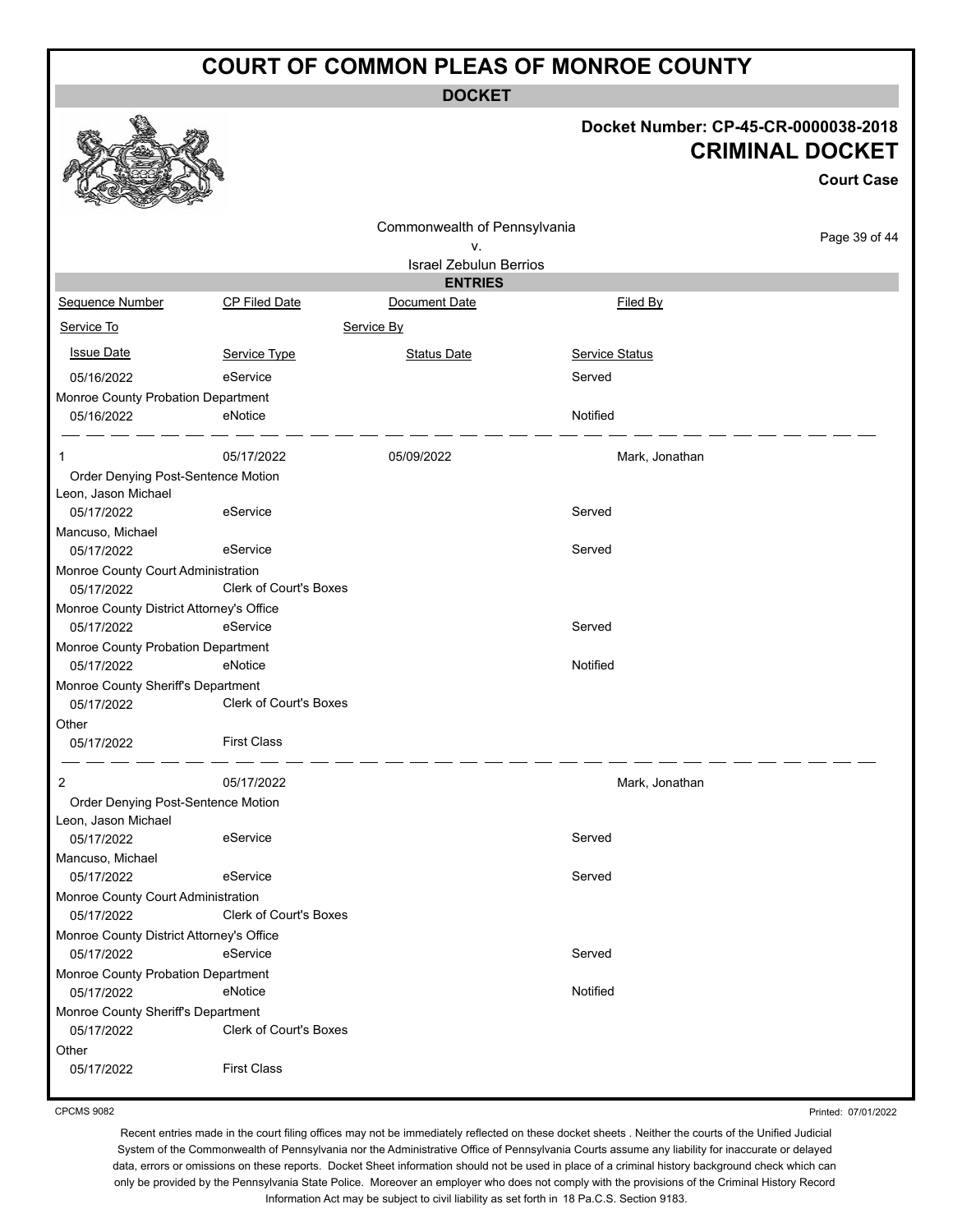**DOCKET**

| Docket Number: CP-45-CR-0000038-2018 |
|--------------------------------------|
| <b>CRIMINAL DOCKET</b>               |
| <b>Court Case</b>                    |
|                                      |

Printed: 07/01/2022

|                                                        |                        | Commonwealth of Pennsylvania<br>v. |                                                      | Page 40 of 44 |
|--------------------------------------------------------|------------------------|------------------------------------|------------------------------------------------------|---------------|
|                                                        |                        | <b>Israel Zebulun Berrios</b>      |                                                      |               |
| Sequence Number                                        | CP Filed Date          | <b>ENTRIES</b><br>Document Date    | Filed By                                             |               |
|                                                        |                        |                                    |                                                      |               |
| Service To                                             |                        | Service By                         |                                                      |               |
| <b>Issue Date</b>                                      | Service Type           | <b>Status Date</b>                 | <b>Service Status</b>                                |               |
| 1                                                      | 06/01/2022             |                                    | Leon, Jason Michael                                  |               |
| Motion for Payment<br>Mancuso, Michael                 |                        |                                    |                                                      |               |
| 06/01/2022                                             | eNotice                |                                    | Notified                                             |               |
| Monroe County District Attorney's Office               |                        |                                    |                                                      |               |
| 06/01/2022                                             | eNotice                |                                    | Notified                                             |               |
| Monroe County Probation Department                     |                        |                                    |                                                      |               |
| 06/01/2022                                             | eNotice                |                                    | Notified                                             |               |
| 1                                                      | 06/03/2022             | 06/03/2022                         | Worthington, Margherita P.                           |               |
| Order Granting Motion for Payment                      |                        |                                    |                                                      |               |
| Leon, Jason Michael                                    |                        |                                    |                                                      |               |
| 06/03/2022                                             | eService               |                                    | Served                                               |               |
| Mancuso, Michael<br>06/03/2022                         | eService               |                                    | Served                                               |               |
| Monroe County Court Administration                     |                        |                                    |                                                      |               |
| 06/03/2022                                             | Clerk of Court's Boxes |                                    |                                                      |               |
| Monroe County District Attorney's Office               |                        |                                    |                                                      |               |
| 06/03/2022                                             | eService               |                                    | Served                                               |               |
| Monroe County Probation Department                     |                        |                                    |                                                      |               |
| 06/03/2022                                             | eNotice                |                                    | Notified                                             |               |
| 1                                                      | 06/08/2022             |                                    | Leon, Jason Michael                                  |               |
| Motion for Transcripts                                 |                        |                                    |                                                      |               |
| Mancuso, Michael                                       |                        |                                    |                                                      |               |
| 06/08/2022                                             | eNotice                |                                    | Notified                                             |               |
| Monroe County District Attorney's Office<br>06/08/2022 | eNotice                |                                    | Notified                                             |               |
| Monroe County Probation Department                     |                        |                                    |                                                      |               |
| 06/08/2022                                             | eNotice                |                                    | Notified                                             |               |
| 2                                                      | 06/08/2022             |                                    | Superior Court of Pennsylvania -<br>Eastern District |               |
| Notice of Appeal to the Superior Court                 |                        |                                    |                                                      |               |
| Mancuso, Michael                                       |                        |                                    |                                                      |               |
| 06/08/2022                                             | eNotice                |                                    | Notified                                             |               |
| Monroe County District Attorney's Office               |                        |                                    |                                                      |               |

CPCMS 9082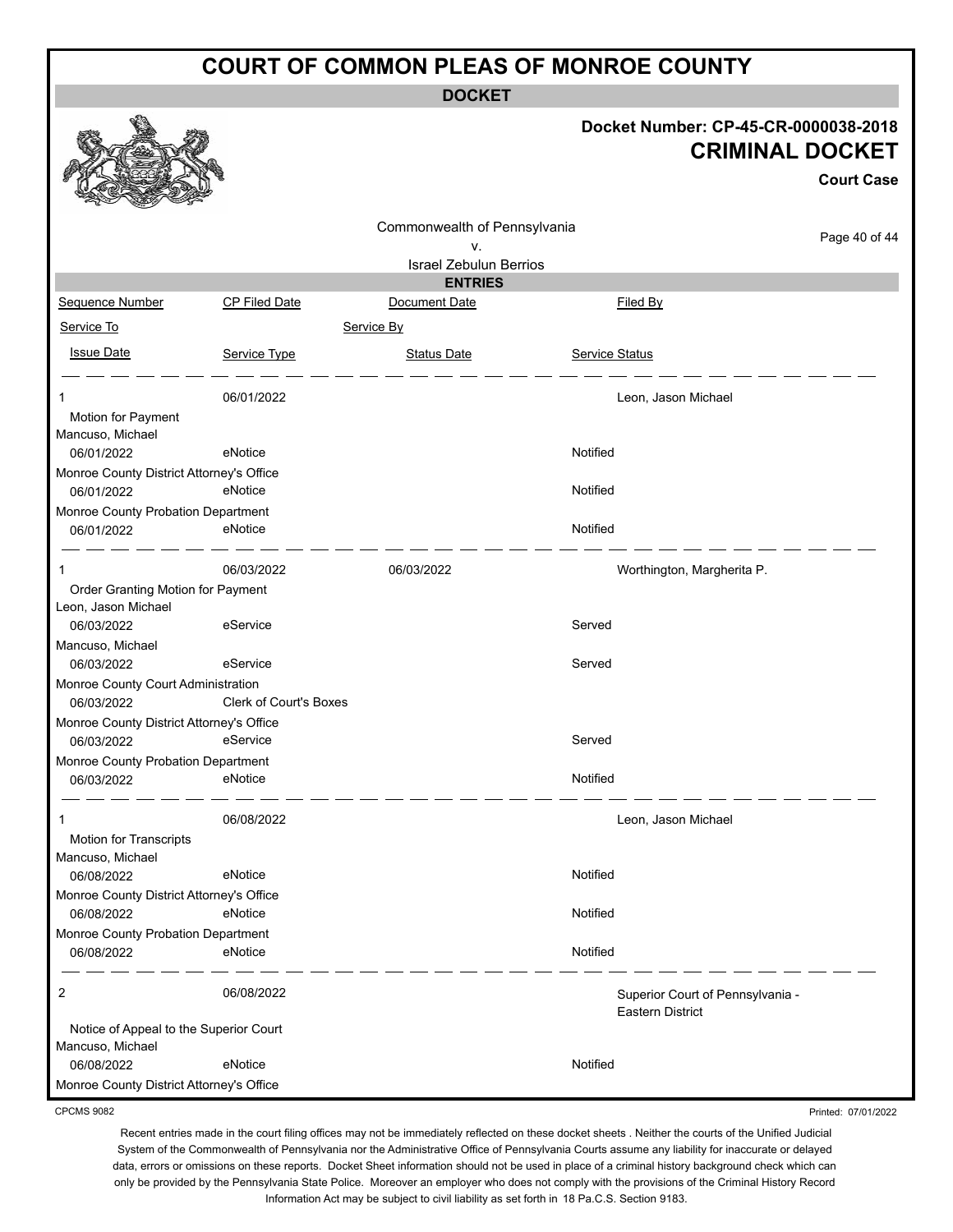**DOCKET**

#### **Docket Number: CP-45-CR-0000038-2018 CRIMINAL DOCKET**

**Court Case**

Printed: 07/01/2022

|                                          |                               |                               |                       | <b>Court Case</b> |
|------------------------------------------|-------------------------------|-------------------------------|-----------------------|-------------------|
|                                          |                               | Commonwealth of Pennsylvania  |                       |                   |
|                                          |                               | ۷.                            |                       | Page 41 of 44     |
|                                          |                               | <b>Israel Zebulun Berrios</b> |                       |                   |
|                                          |                               | <b>ENTRIES</b>                |                       |                   |
| Sequence Number                          | CP Filed Date                 | Document Date                 | Filed By              |                   |
| Service To                               |                               | Service By                    |                       |                   |
| <b>Issue Date</b>                        | Service Type                  | <b>Status Date</b>            | <b>Service Status</b> |                   |
| 06/08/2022                               | eNotice                       |                               | Notified              |                   |
| Monroe County Probation Department       |                               |                               |                       |                   |
| 06/08/2022                               | eNotice                       |                               | Notified              |                   |
| Superior Court of Pennsylvania -         |                               |                               |                       |                   |
| Eastern District<br>06/09/2022           | <b>First Class/Certified</b>  |                               |                       |                   |
| 1                                        | 06/09/2022                    | 06/09/2022                    | Mark, Jonathan        |                   |
| Concise Statement Order                  |                               |                               |                       |                   |
| Leon, Jason Michael                      |                               |                               |                       |                   |
| 06/09/2022                               | eService                      |                               | Served                |                   |
| Mancuso, Michael                         |                               |                               |                       |                   |
| 06/09/2022                               | eService                      |                               | Served                |                   |
| Monroe County Court Administration       |                               |                               |                       |                   |
| 06/09/2022                               | <b>Clerk of Court's Boxes</b> |                               |                       |                   |
| Monroe County District Attorney's Office |                               |                               |                       |                   |
| 06/09/2022                               | eService                      |                               | Served                |                   |
| Monroe County Probation Department       |                               |                               |                       |                   |
| 06/09/2022                               | eNotice                       |                               | Notified              |                   |
| 1                                        | 06/10/2022                    | 06/10/2022                    | Mark, Jonathan        |                   |
| Order to Transcribe Notes of Testimony   |                               |                               |                       |                   |
| Leon, Jason Michael                      |                               |                               |                       |                   |
| 06/10/2022                               | eService                      |                               | Served                |                   |
| Mancuso, Michael                         |                               |                               |                       |                   |
| 06/10/2022                               | eService                      |                               | Served                |                   |
| Monroe County Court Administration       |                               |                               |                       |                   |
| 06/10/2022                               | <b>Clerk of Court's Boxes</b> |                               |                       |                   |
| Monroe County District Attorney's Office |                               |                               |                       |                   |
| 06/10/2022                               | eService                      |                               | Served                |                   |
| Monroe County Probation Department       |                               |                               |                       |                   |
| 06/10/2022                               | eNotice                       |                               | Notified              |                   |
| 1                                        | 06/16/2022                    |                               | Warden, George J.     |                   |
| Certified Mail return receipt            |                               |                               |                       |                   |
| Leon, Jason Michael                      |                               |                               |                       |                   |
| 06/23/2022                               | eService                      |                               | Served                |                   |
| Mancuso, Michael                         |                               |                               |                       |                   |

CPCMS 9082

Recent entries made in the court filing offices may not be immediately reflected on these docket sheets . Neither the courts of the Unified Judicial System of the Commonwealth of Pennsylvania nor the Administrative Office of Pennsylvania Courts assume any liability for inaccurate or delayed data, errors or omissions on these reports. Docket Sheet information should not be used in place of a criminal history background check which can only be provided by the Pennsylvania State Police. Moreover an employer who does not comply with the provisions of the Criminal History Record

Information Act may be subject to civil liability as set forth in 18 Pa.C.S. Section 9183.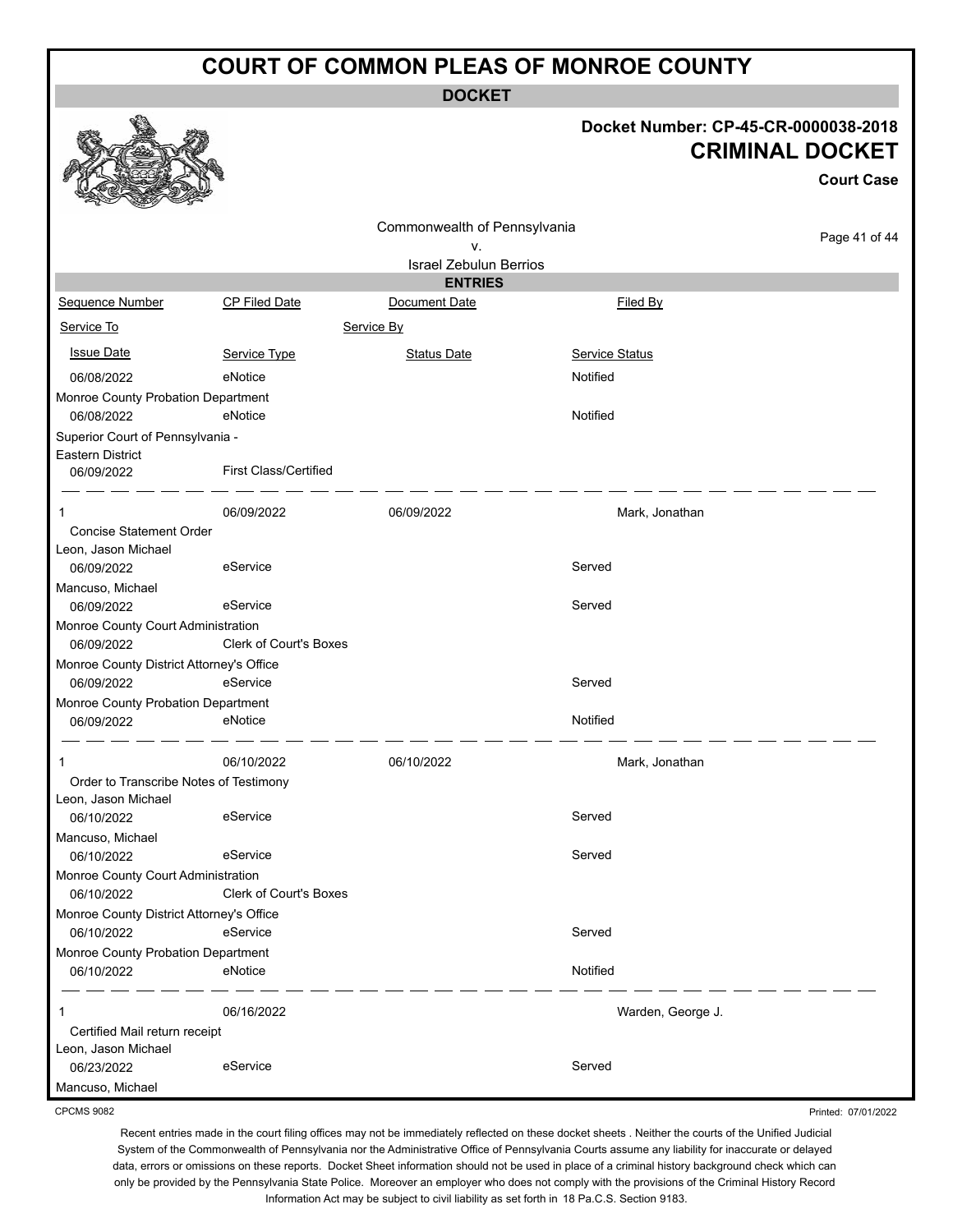**DOCKET**

#### **Docket Number: CP-45-CR-0000038-2018 CRIMINAL DOCKET**

**Court Case**

Page 42 of 44 Commonwealth of Pennsylvania v. Israel Zebulun Berrios **ENTRIES** Sequence Number CP Filed Date Document Date **Document Date** Filed By Service To Service By **Issue Date Service Type** Service Type Status Date Service Status Date Service Status Service Status Date Service Status 06/23/2022 eService entertainment of the Served Monroe County District Attorney's Office 06/23/2022 eService Served Monroe County Probation Department 06/23/2022 eNotice Notified 1 06/28/2022 Superior Court of Pennsylvania - Eastern District Appeal Docket Sheet from Superior Court of PA - 1532 EDA 2022 due 08/08/2022 Leon, Jason Michael 06/28/2022 eService Served Mancuso, Michael 06/28/2022 eService Served Monroe County District Attorney's Office 06/28/2022 eService exercises and the Served Monroe County Probation Department 06/28/2022 eNotice Notified 1 06/30/2022 Leon, Jason Michael Appellant's Statement pursuant to Pa.R.A.P.1925 Mancuso, Michael 06/30/2022 eNotice Notified Monroe County District Attorney's Office 06/30/2022 eNotice Notified Monroe County Probation Department 06/30/2022 eNotice Notified

CPCMS 9082

Printed: 07/01/2022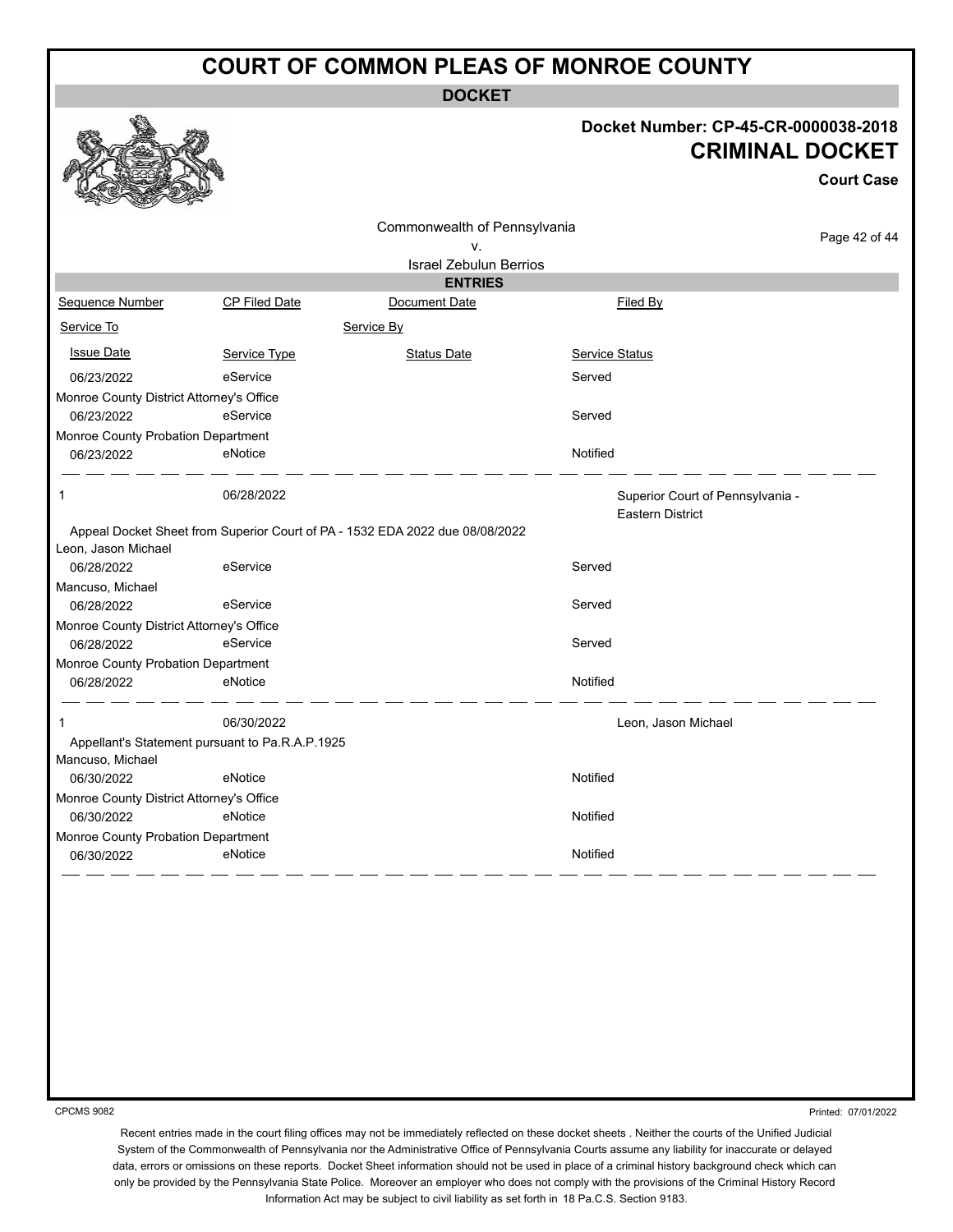**DOCKET**

### **Docket Number: CP-45-CR-0000038-2018 CRIMINAL DOCKET**

**Court Case**

| Commonwealth of Pennsylvania                       |                                   |                                     |             |                          | Page 43 of 44 |  |  |  |
|----------------------------------------------------|-----------------------------------|-------------------------------------|-------------|--------------------------|---------------|--|--|--|
|                                                    |                                   | ٧.<br><b>Israel Zebulun Berrios</b> |             |                          |               |  |  |  |
|                                                    | <b>CASE FINANCIAL INFORMATION</b> |                                     |             |                          |               |  |  |  |
| Last Payment Date:                                 |                                   |                                     |             | Total of Last Payment:   |               |  |  |  |
| Berrios, Israel Zebulun<br>Defendant               | Assessment                        | Payments                            | Adjustments | Non Monetary<br>Payments | Total         |  |  |  |
| <b>Costs/Fees</b>                                  |                                   |                                     |             |                          |               |  |  |  |
| Certified Copy Fee (Monroe)                        | \$5.00                            | \$0.00                              | \$0.00      | \$0.00                   | \$5.00        |  |  |  |
| Subpoena Fee (Monroe)                              | \$5.00                            | \$0.00                              | \$0.00      | \$0.00                   | \$5.00        |  |  |  |
| Subpoena Fee (Monroe)                              | \$10.00                           | \$0.00                              | \$0.00      | \$0.00                   | \$10.00       |  |  |  |
| Subpoena Fee (Monroe)                              | \$10.00                           | \$0.00                              | \$0.00      | \$0.00                   | \$10.00       |  |  |  |
| Subpoena Fee (Monroe)                              | \$5.00                            | \$0.00                              | \$0.00      | \$0.00                   | \$5.00        |  |  |  |
| Subpoena Fee (Monroe)                              | \$205.00                          | \$0.00                              | \$0.00      | \$0.00                   | \$205.00      |  |  |  |
| Subpoena Fee (Monroe)                              | \$10.00                           | \$0.00                              | \$0.00      | \$0.00                   | \$10.00       |  |  |  |
| Subpoena Fee (Monroe)                              | \$10.00                           | \$0.00                              | \$0.00      | \$0.00                   | \$10.00       |  |  |  |
| Subpoena Fee (Monroe)                              | \$5.00                            | \$0.00                              | \$0.00      | \$0.00                   | \$5.00        |  |  |  |
| Subpoena Fee (Monroe)                              | \$5.00                            | \$0.00                              | \$0.00      | \$0.00                   | \$5.00        |  |  |  |
| Subpoena Fee (Monroe)                              | \$245.00                          | \$0.00                              | \$0.00      | \$0.00                   | \$245.00      |  |  |  |
| Subpoena Fee (Monroe)                              | \$5.00                            | \$0.00                              | \$0.00      | \$0.00                   | \$5.00        |  |  |  |
| <b>ATJ</b>                                         | \$6.00                            | \$0.00                              | \$0.00      | \$0.00                   | \$6.00        |  |  |  |
| Automation Fee (Monroe)                            | \$5.00                            | \$0.00                              | \$0.00      | \$0.00                   | \$5.00        |  |  |  |
| Booking Center Fee (Monroe)                        | \$300.00                          | \$0.00                              | \$0.00      | \$0.00                   | \$300.00      |  |  |  |
| <b>CJES</b>                                        | \$2.50                            | \$0.00                              | \$0.00      | \$0.00                   | \$2.50        |  |  |  |
| Commonwealth Cost - HB627 (Act 167<br>of 1992)     | \$21.10                           | \$0.00                              | \$0.00      | \$0.00                   | \$21.10       |  |  |  |
| Costs of Prosecution - CJEA                        | \$50.00                           | \$0.00                              | \$0.00      | \$0.00                   | \$50.00       |  |  |  |
| County Court Cost (Act 204 of 1976)                | \$30.80                           | \$0.00                              | \$0.00      | \$0.00                   | \$30.80       |  |  |  |
| Court Costs (Monroe)                               | \$75.00                           | \$0.00                              | \$0.00      | \$0.00                   | \$75.00       |  |  |  |
| Crime Victims Compensation (Act 96 of<br>1984)     | \$35.00                           | \$0.00                              | \$0.00      | \$0.00                   | \$35.00       |  |  |  |
| DNA Detection Fund (Act 185-2004)                  | \$250.00                          | \$0.00                              | \$0.00      | \$0.00                   | \$250.00      |  |  |  |
| Domestic Violence Compensation (Act<br>44 of 1988) | \$10.00                           | \$0.00                              | \$0.00      | \$0.00                   | \$10.00       |  |  |  |
| Firearm Education and Training Fund                | \$5.00                            | \$0.00                              | \$0.00      | \$0.00                   | \$5.00        |  |  |  |
| <b>JCPS</b>                                        | \$21.25                           | \$0.00                              | \$0.00      | \$0.00                   | \$21.25       |  |  |  |
| Judicial Computer Project                          | \$8.00                            | \$0.00                              | \$0.00      | \$0.00                   | \$8.00        |  |  |  |
| OAG - JCP                                          | \$2.50                            | \$0.00                              | \$0.00      | \$0.00                   | \$2.50        |  |  |  |
| State Court Costs (Act 204 of 1976)                | \$14.10                           | \$0.00                              | \$0.00      | \$0.00                   | \$14.10       |  |  |  |
| Victim Witness Service (Act 111 of 1998)           | \$25.00                           | \$0.00                              | \$0.00      | \$0.00                   | \$25.00       |  |  |  |
| Judgment Fee (Monroe)                              | \$75.25                           | \$0.00                              | \$0.00      | \$0.00                   | \$75.25       |  |  |  |
| Copy Costs (Monroe)                                | \$3.50                            | \$0.00                              | \$0.00      | \$0.00                   | \$3.50        |  |  |  |

CPCMS 9082

Printed: 07/01/2022